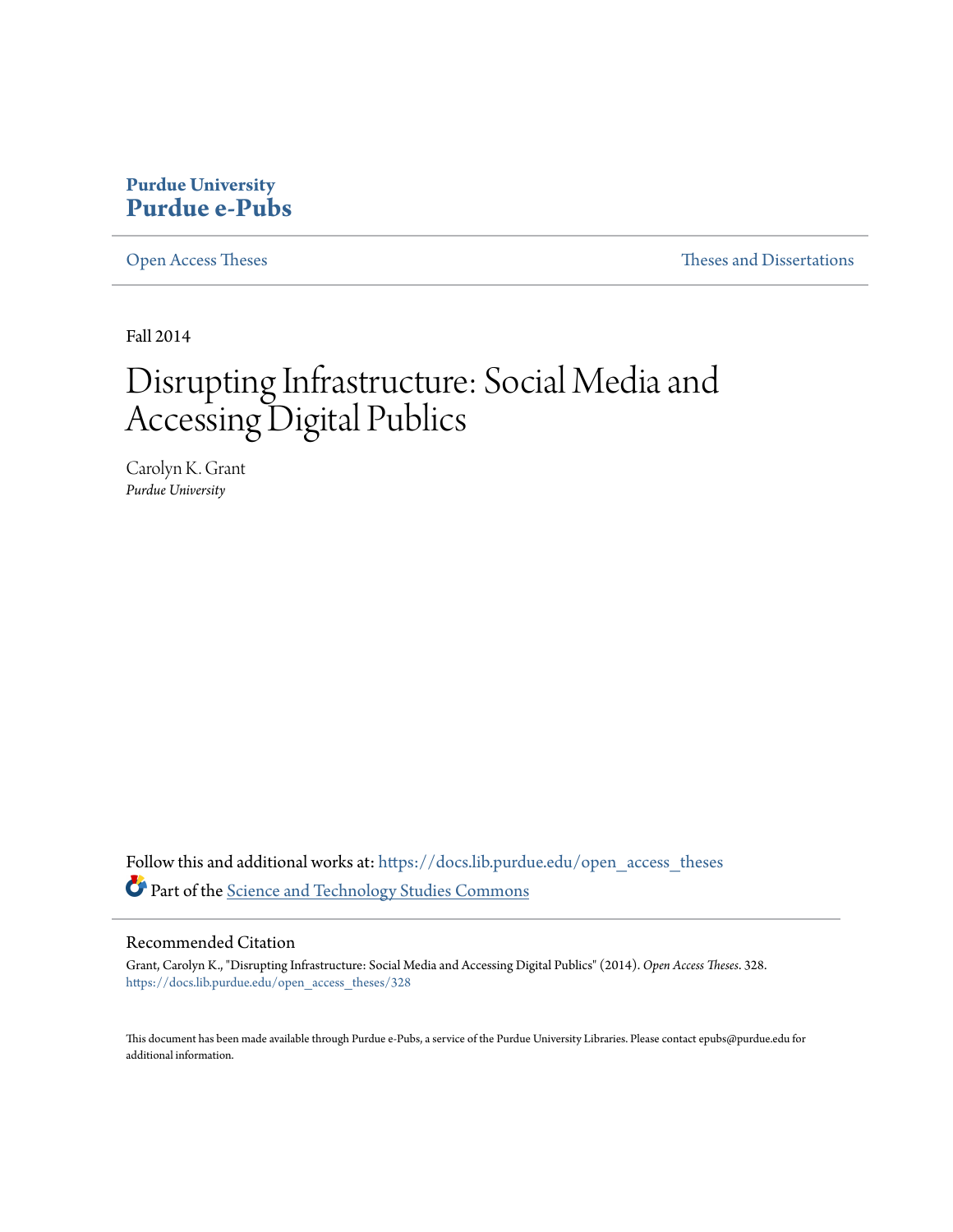## **PURDUE UNIVERSITY GRADUATE SCHOOL Thesis/Dissertation Acceptance**

This is to certify that the thesis/dissertation prepared

By Carolyn Grant

Entitled Disrupting Infrastructure: Social Media and Accessing Digital Publics

For the degree of \_ Master of Arts

Is approved by the final examining committee:

Jennifer Bay

Samantha Blackmon

Michael Salvo

To the best of my knowledge and as understood by the student in the Thesis/Dissertation Agreement, Publication Delay, and Certification/Disclaimer (Graduate School Form 32), this thesis/dissertation adheres to the provisions of Purdue University's "Policy on Integrity in Research" and the use of copyrighted material.

| Jennifer Bay                    |            |
|---------------------------------|------------|
| Approved by Major Professor(s): |            |
|                                 |            |
| Approved by: Dr. Ryan Schneider | 12/05/2014 |

+Head of the Department Graduate Program Date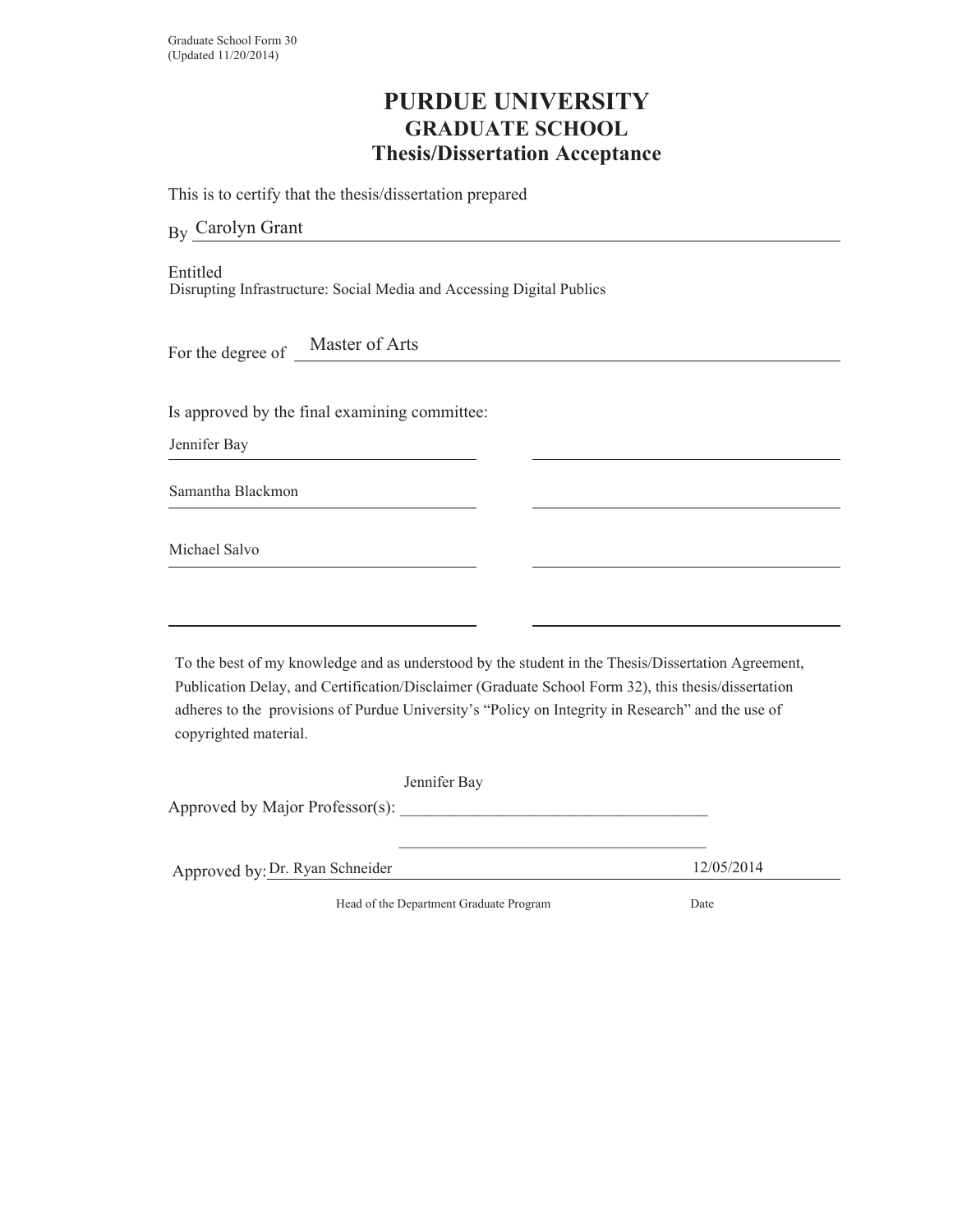# DISRUPTING INFRASTRUCTURE: SOCIAL MEDIA AND ACCESSING DIGITAL

#### PUBLICS

A Thesis

Submitted to the Faculty

of

Purdue University

by

Carolyn K. Grant

In Partial Fulfillment of the

Requirements for the Degree

of

Master of Arts

December 2014

Purdue University

West Lafayette, Indiana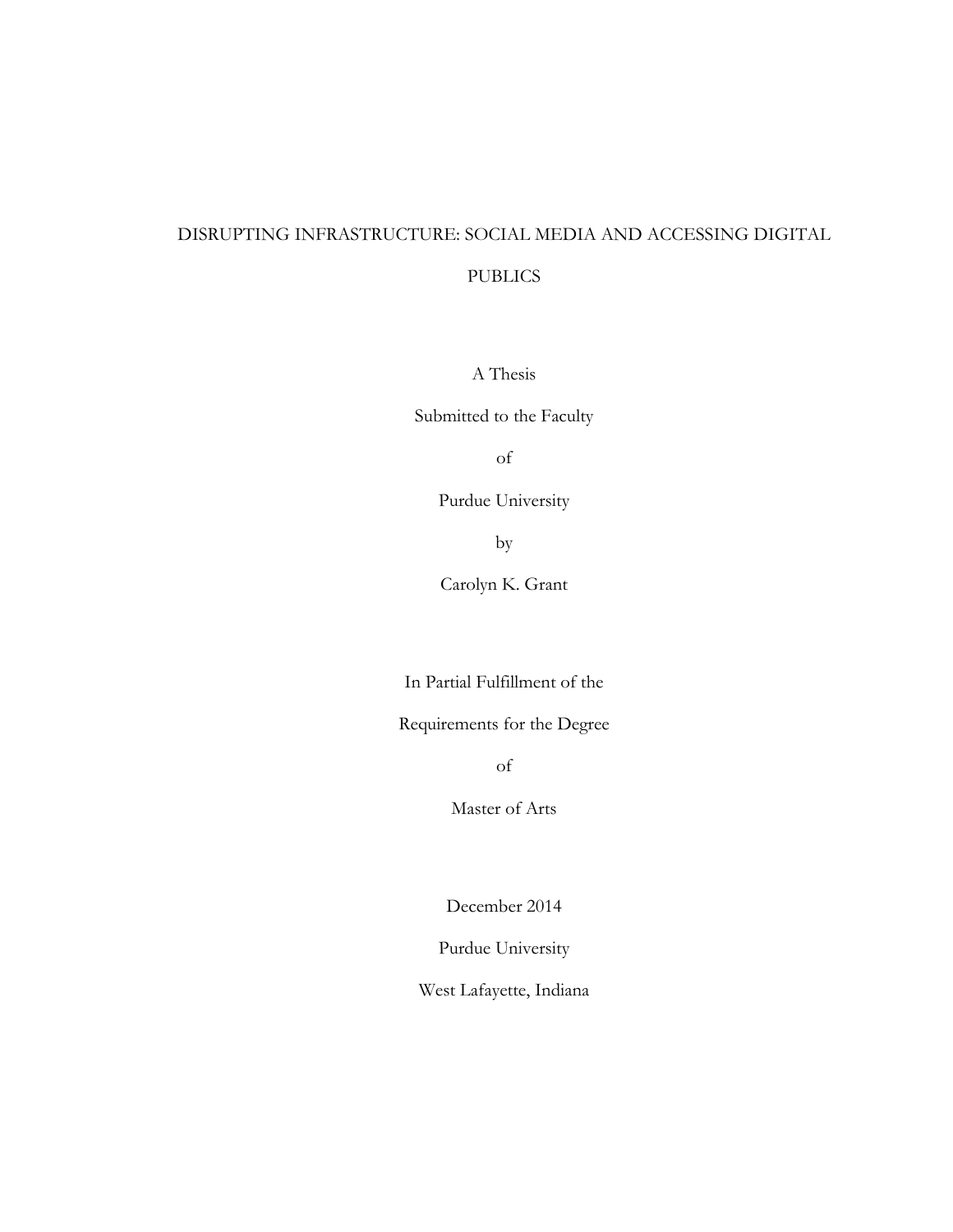For my mom, grandma, and sister, who teach me to keep going.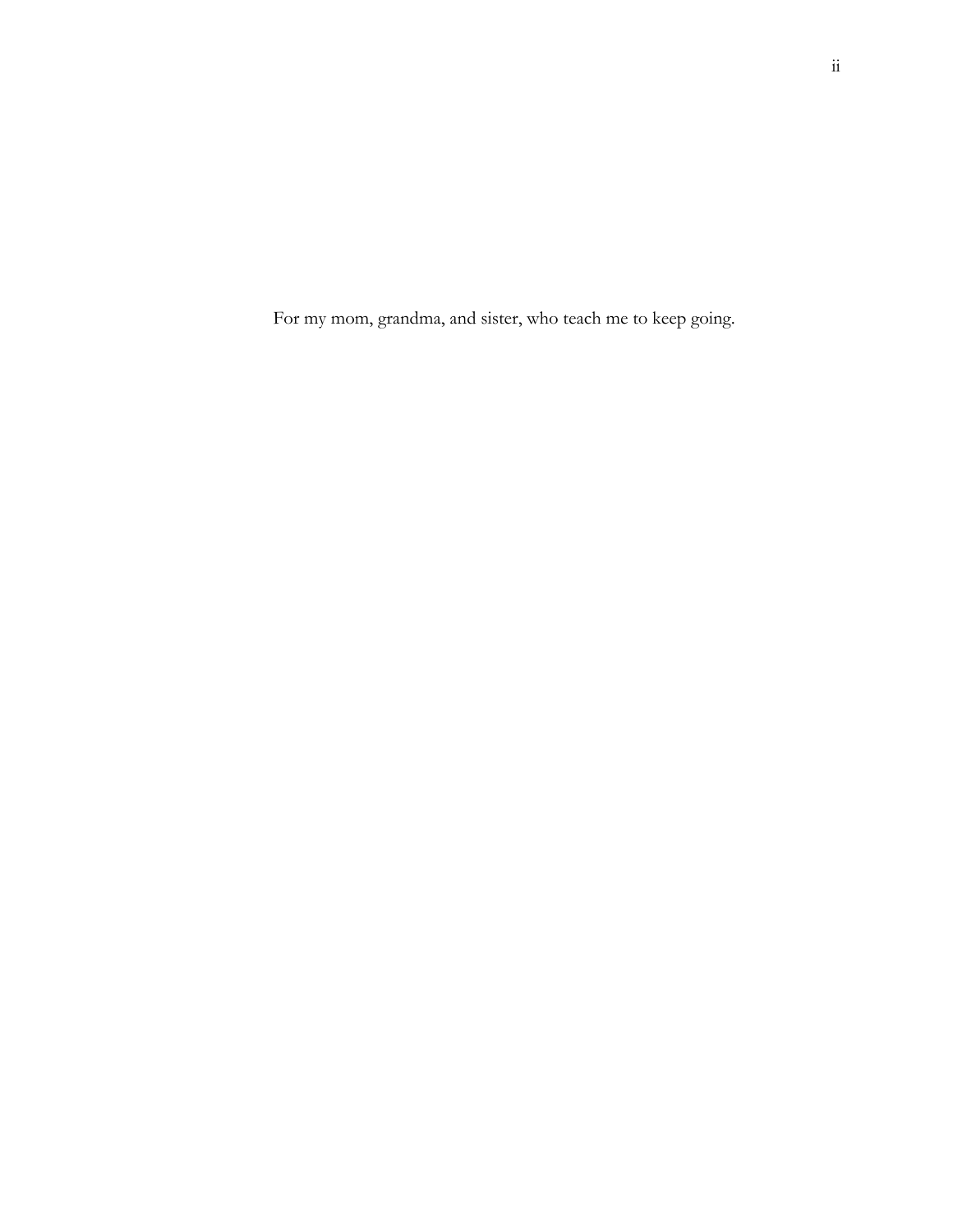#### ACKNOWLEDGEMENTS

First I give my infinite thanks to my committee chair, Jenny Bay, without whose support and encouragement this thesis would never have been finished. Thanks go as well to my committee members, Sam Blackmon and Michael Salvo, for their guidance in helping me develop these ideas beginning in their classes. I look forward to continuing to work with each of you as a PhD student.

I would also like to thank Pat Sullivan and Rick Johnson-Sheehan for the productive conversations and feedback, along with the many others at Purdue who have helped shape my thinking working toward this thesis. I am lucky to work in such a generous, generative community. Thanks to my wonderful cohort—Liz, Patrick, Katie, Tyler, John, and Nick for the Pouch Wednesdays full of laughs that balanced the work.

 Thanks to my family, for always believing in me. And thanks to Dan, for always being there.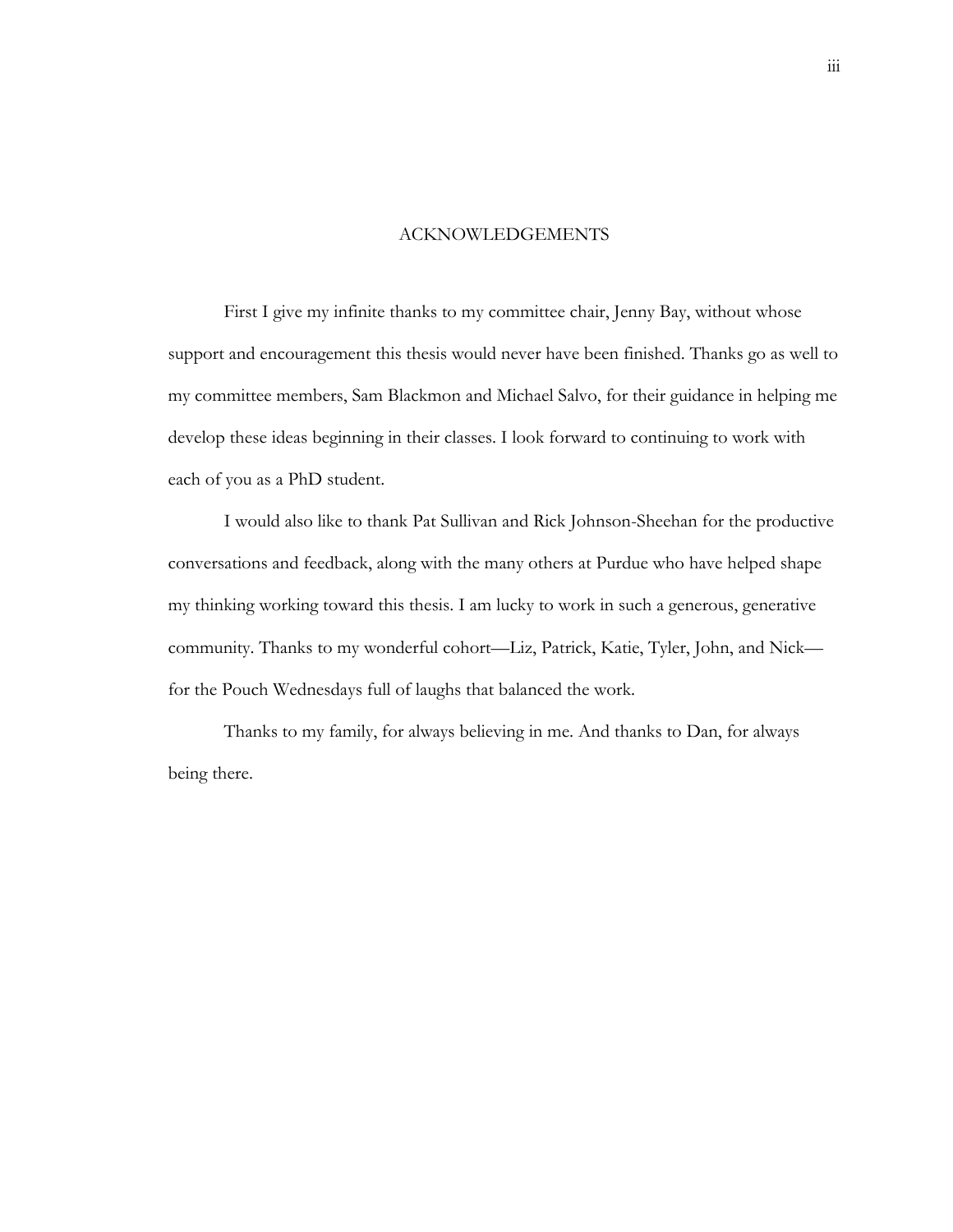### TABLE OF CONTENTS

|                                                                          | Page |
|--------------------------------------------------------------------------|------|
|                                                                          |      |
|                                                                          |      |
| CHAPTER 1: THE POWER OF SOCIAL MEDIA INFRASTRUCTURE 4                    |      |
|                                                                          |      |
|                                                                          |      |
|                                                                          |      |
| CHAPTER 2: MEMORY BEYOND CAPACITY: AFFECT AND RHYTHM IN                  |      |
|                                                                          |      |
|                                                                          |      |
|                                                                          |      |
| 2.4 Rhythm and Listening: Toward Rhetorical Training of Digital Memory38 |      |
| CHAPTER 3: THE INFRASTRUCTURAL ECOLOGY OF SLUTWALK42                     |      |
|                                                                          |      |
|                                                                          |      |
|                                                                          |      |
|                                                                          |      |
|                                                                          |      |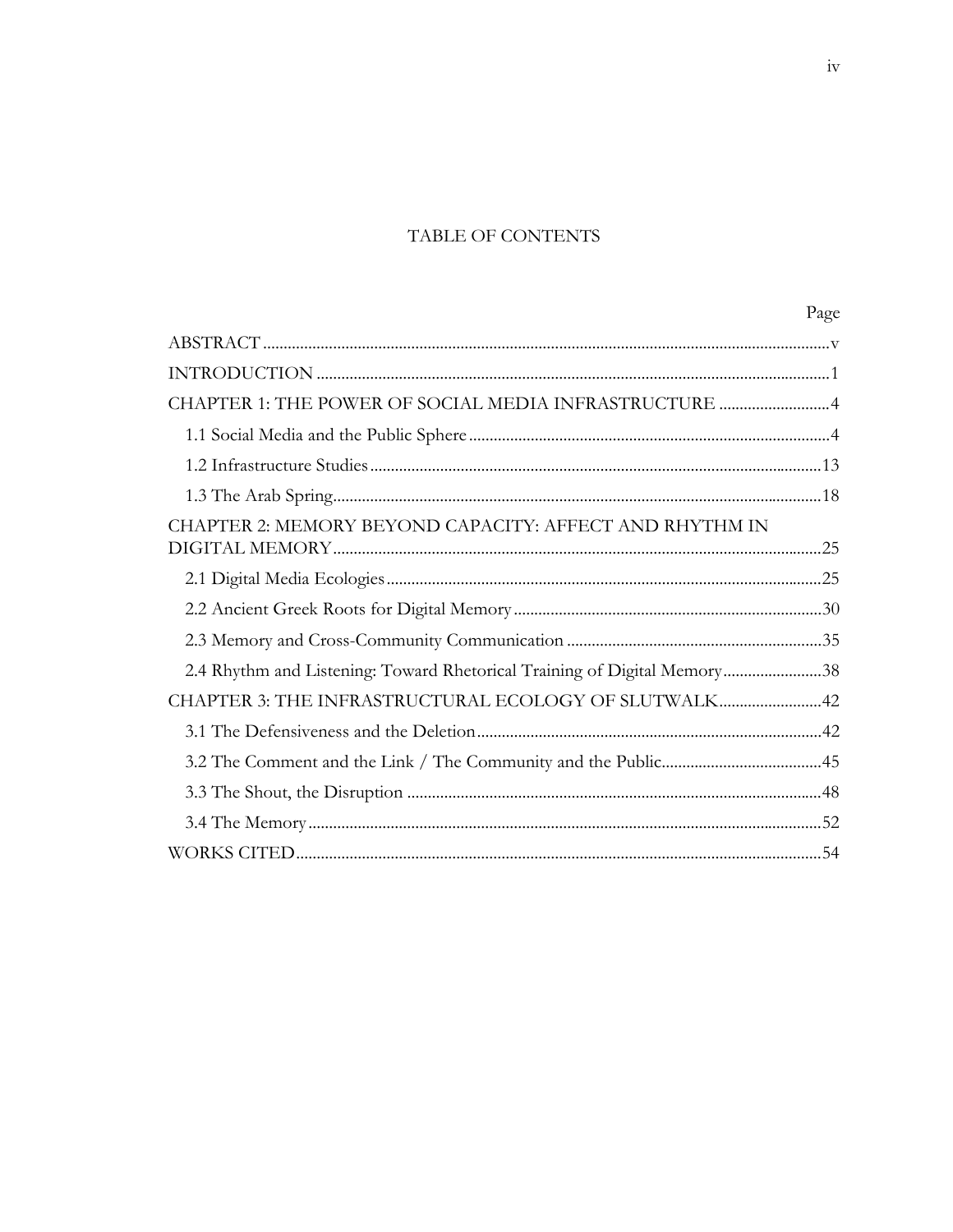#### **ABSTRACT**

Grant, Carolyn K M.A., Purdue University, December 2014. Disrupting Infrastructure: Social Media and Accessing Digital Publics. Major Professor: Jennifer Bay.

This thesis investigates infrastructural barriers to effecting change through social media participation. Though social media is said to hold "democratic potential" by enabling open access to the digital public sphere, in reality it is often still the most privileged voices that get heard. Even in success cases of the power of social media like the Arab Spring, situational contexts lead to particular infrastructural access points that are not universally transferable, and still tend to favor mainstream perspectives. Barriers to amplifying marginalized voices include inadequate systems for digital memory and sharing algorithms that promote the visibility of the already visible. These issues become particularly evident in the social media efforts of intersectional feminist writers, which are too often and too easily ignored. This thesis proposes that biased infrastructural configurations can and should be disrupted to promote change.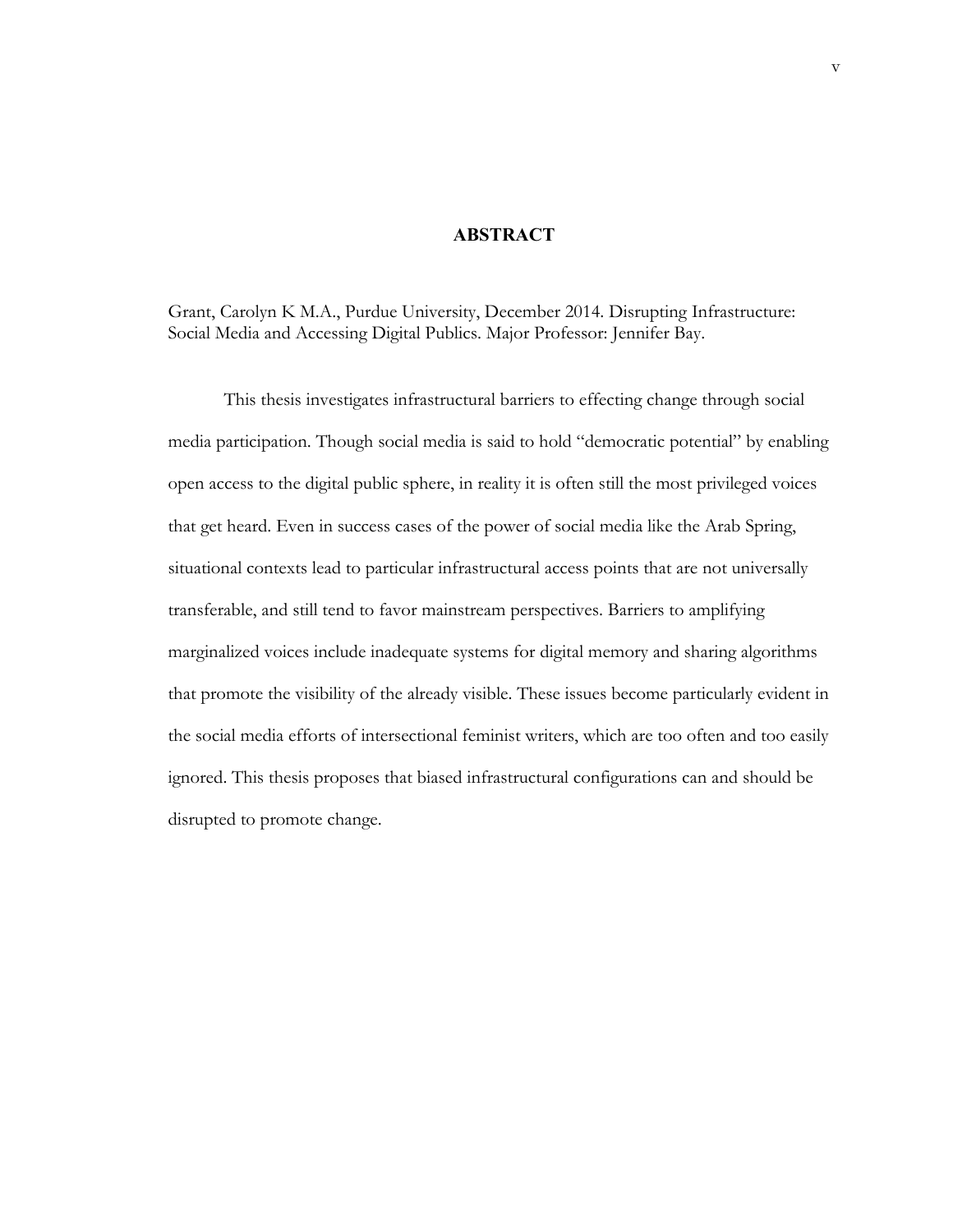#### **INTRODUCTION**

In an October 2011 blog post on TigerBeatdown.com, Flavia Dzodan writes screams— "MY FEMINISM WILL BE INTERSECTIONAL OR IT WILL BE BULLSHIT!" She is writing in response to the week's "shit puff pastry" of incidences of white women feminists failing to consider, then defending the lesser significance of, the implications of race and class on their actions and arguments—in this case relating to a recent SlutWalk demonstration and the use of a sign with the n-word<sup>1</sup>. Dzodan participates in a cyclical ecology of online feminist conversations, and a long history of tension within the feminist movement over intersecting identities. Hers is a call that has been made many times before, and unfortunately will be made many times again.

This thesis endeavors to map how conversations like the one in which Dzodan participates move through the blogosphere and social media, using an infrastructural lens. I attempt to piece together an understanding of why, infrastructurally, those white women feminists still cannot hear Dzodan's and her peers' rallying cries, which continue to echo amongst themselves. How does the infrastructure of online conversation contribute to the continued marginalization of minority voices more broadly? What are the effects of these structures and how can we intervene or work around them?

 $\overline{a}$ 

 $1$  I am choosing not to write the n-word even in academic discussion of its use in an effort to recognize my position as a white woman and based on opinions expressed by the black feminist writers whose work I am trying to support.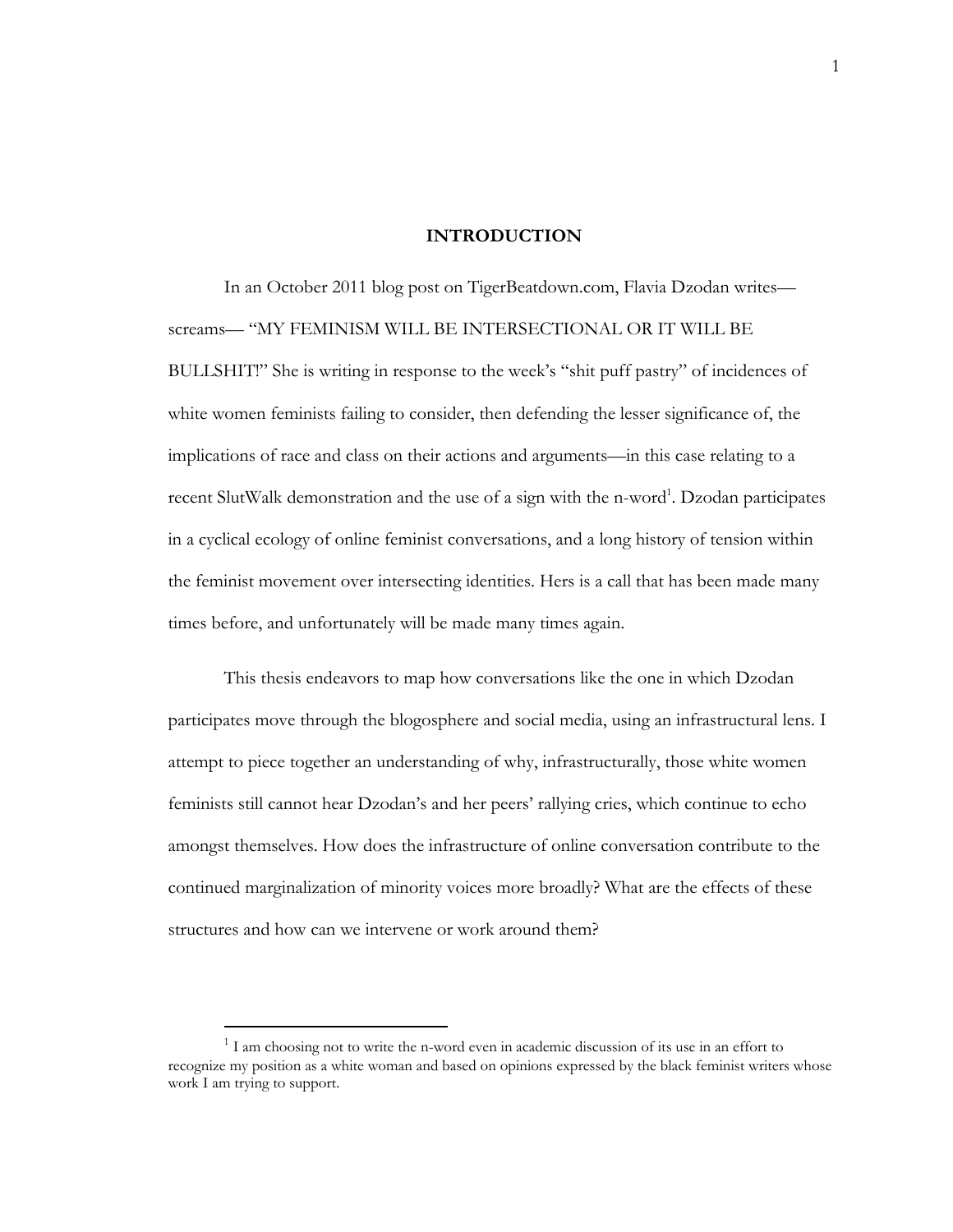While many of my examples come from intersectional feminism, and I consider the attention to social media infrastructure I advocate to be a feminist stance, this is not exclusively a "feminist thesis." Certainly it is informed by feminist beliefs and values, but it is not relevant solely to the feminist project. I see the infrastructural analysis of social media I develop throughout to be applicable to any context of online discourse in which technological and/or social infrastructure is working against the visibility of particular perspectives.

Chapter 1 looks at the "democratic potential" imagined in blogging and social media, and attempts to trace the infrastructure that enables incidences like the Arab Spring, where this democratic access is seemingly fulfilled. I start with this example in order to show how social media infrastructures can be successfully utilized to promote change, but also as a contrast to the examples in later chapters where the infrastructural odds are not working in favor of efforts for change as they did for the successes of the Arab Spring.

Chapter 2 takes one perspective on barriers to access to the digital public sphere: the way the rhetorical canon of memory has been incompletely stitched into the infrastructure of the internet. In contrast to the Arab Spring, in which social media was utilized to build upon existing momentum for change, my examples of tweets sparking controversy demonstrate how the memory structure of the web can instead foreclose effective communication toward coalition building.

Chapter 3 concludes the thesis with an example media cycle surrounding issues of race in the rape culture protest SlutWalk NYC, tracing key points of both infrastructural bias and opportunity for disruption. I argue that while communication between perspectives can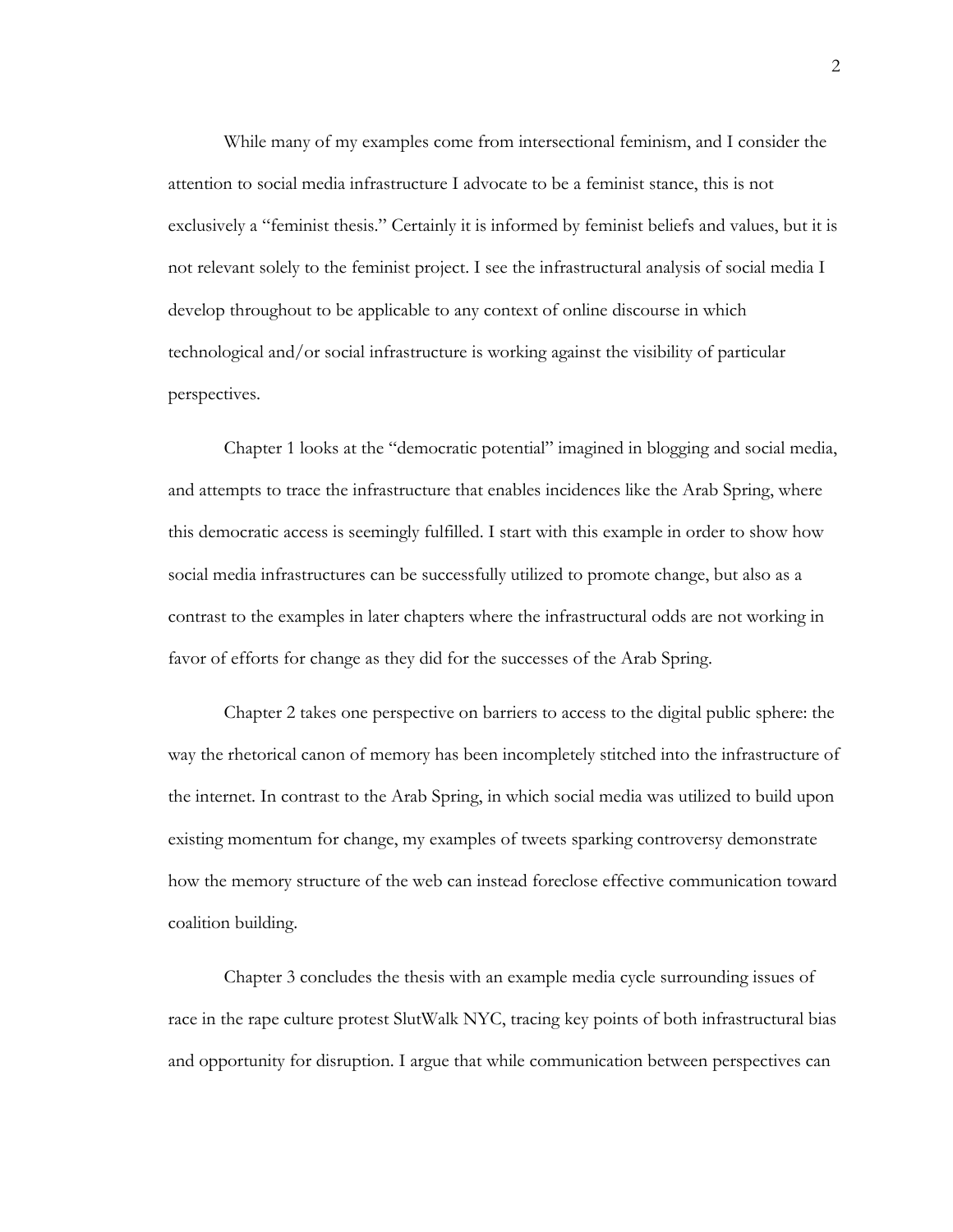still be infrastructurally barred, disruptions in social media's infrastructure and the cycles of communicative capitalism are possible, and show promising avenues for future efforts toward change.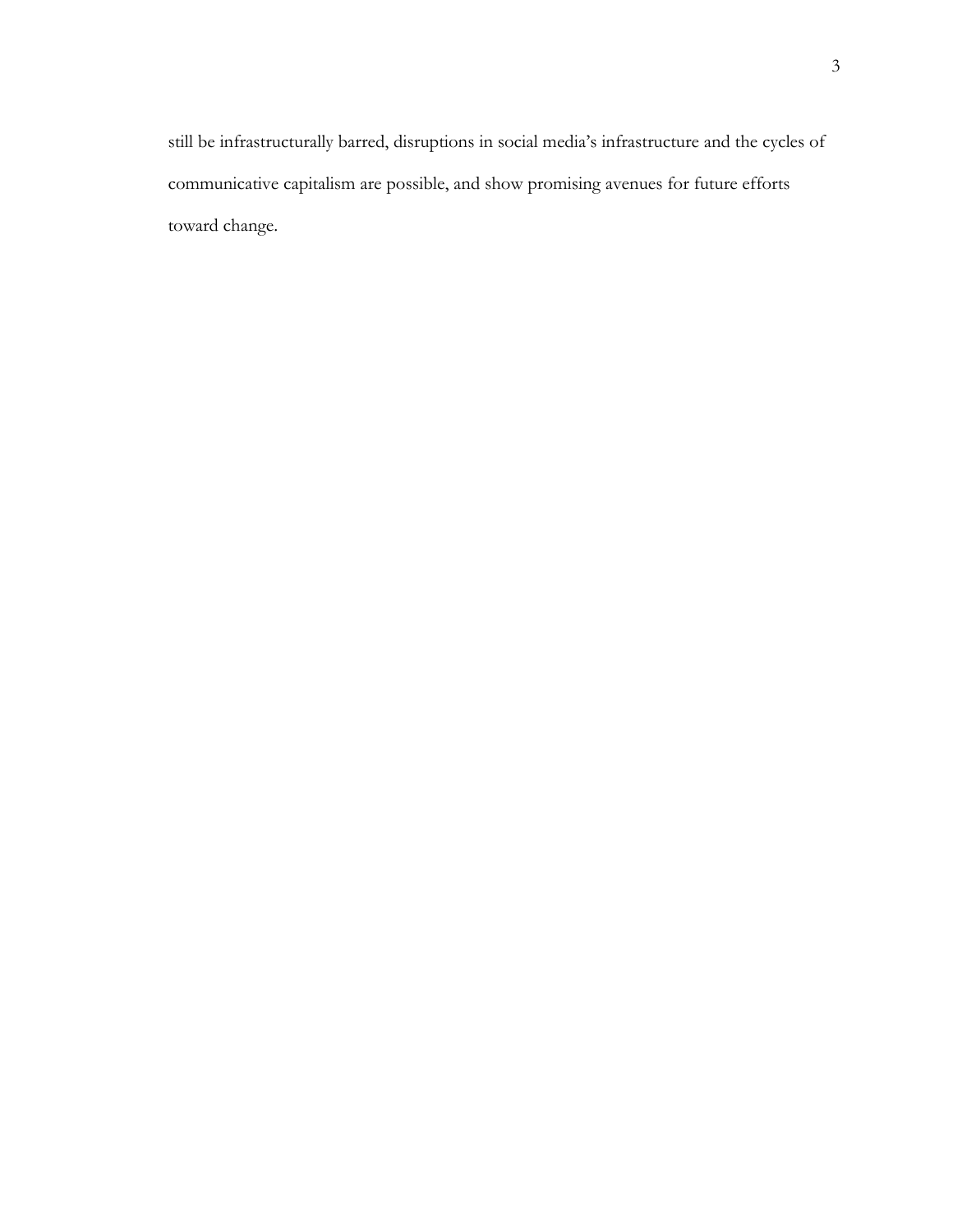#### **CHAPTER 1: THE POWER OF SOCIAL MEDIA INFRASTRUCTURE**

In this chapter, I consider the ideal "democratic potential" that blogging and social media purportedly carry, and examine the infrastructure that enables "open access" in cases heralded for their success in the digital public sphere.

#### **1.1 Social Media and the Public Sphere**

When blogging exploded in the early 2000s, it was hailed for its democratizing potential. Particularly as political bloggers began impacting mainstream media by pushing under-covered stories into the spotlight, offering opposing viewpoints, and even factchecking major coverage, some saw blogging as a powerful force to subvert and disperse the existing media model. Innovative media and communication technologies always seem to come with utopian visions of revolutionizing the power balances of the world: the printing press was going to take education out of the hands of the elite; radio was going to allow anyone with a transmitter to broadcast to audiences far and wide; the internet was going to set information free. Of course, the concept of blogging, today subsumed under the broader category of social media, isn't really new, as Tom Standage illustrates in *Writing on the Wall*. People have been using systems of "social media" for millennia, Standage argues, if we take the term to mean "two-way conversational environments in which information passes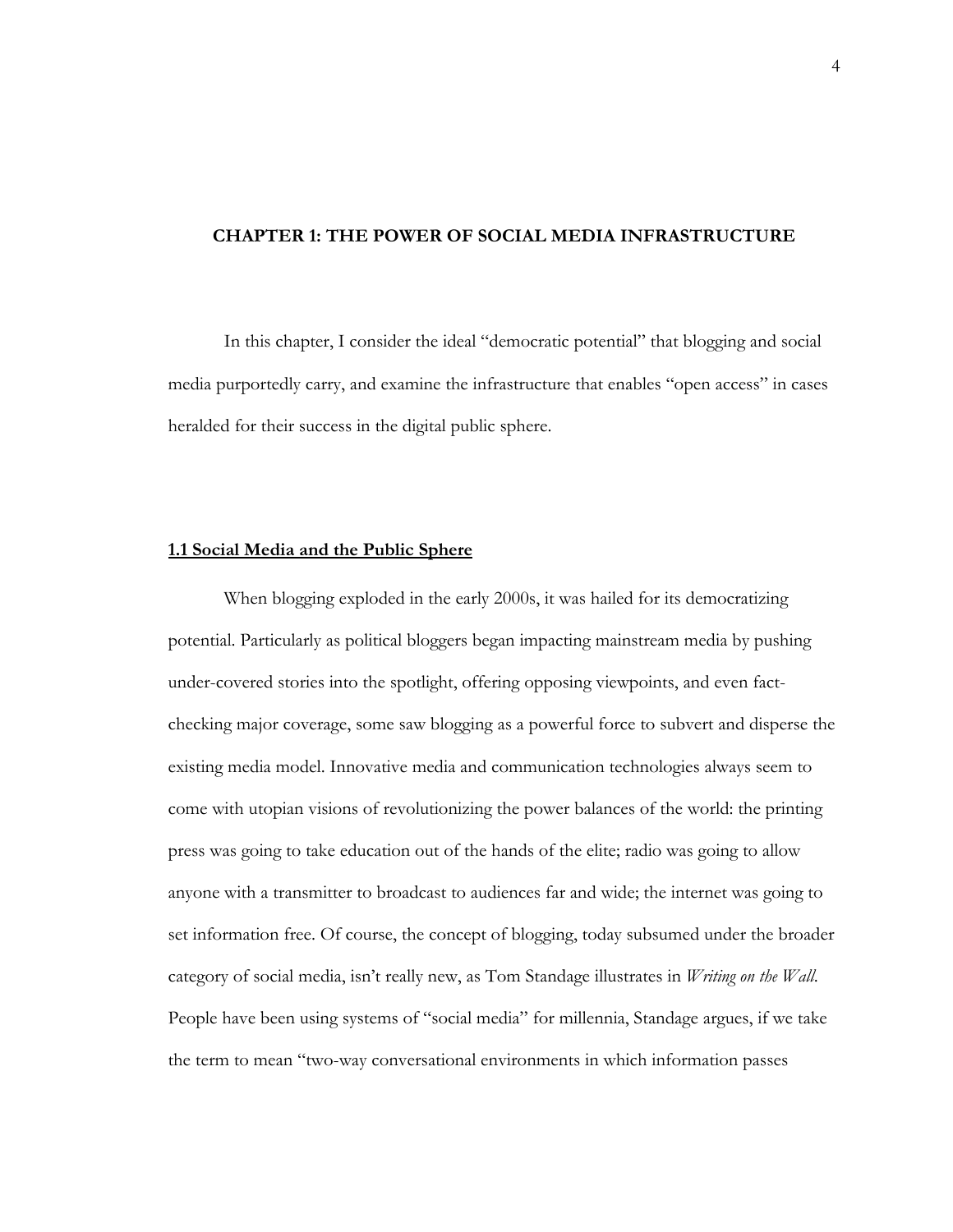horizontally from one person to another along social networks," distinguished from vertical delivery of content via broadcast from a central authoritative source (introduction). We've always shared information through social networks. During the Roman Empire, letters served this social sharing function, as they were often read in gatherings or copied and networked among friends; beginning in the seventeenth century, coffee house culture fostered local debate of news and opinion. The practice of spreading information through personal networks isn't in itself revolutionary.

That said, the *form* social media takes today is worth examining. While our utopian visions of the power of new technologies to conquer inequality tend to overshoot reality, technological innovations can foster change. The printing press didn't invert access to education, but it did contribute to the rise of wider literacy. Radio didn't remain an open frontier for long, but it did foster DIY technical literacy. The free file-sharing frenzy of the internet's early days has been subdued, but certainly our expanded and accelerated access to information online is here to stay, and its effects are still unfolding.

In one moderate evaluation of the democratizing potential of blogging made in 2004, Jason Gallo predicted a slow infiltration and integration of blogs into the media landscape, rather than a complete overhaul of traditional media outlets. He suggests that blogging creates "a real-time virtual feedback loop" that opens up space for anyone to publicly take part in media conversations:

Weblogs have been described as do-it-yourself journalism, Web sites through which an amateur pundit with an Internet connection and a little technical know-how can enter the wider public of voices on the Internet. Blog authors can respond in real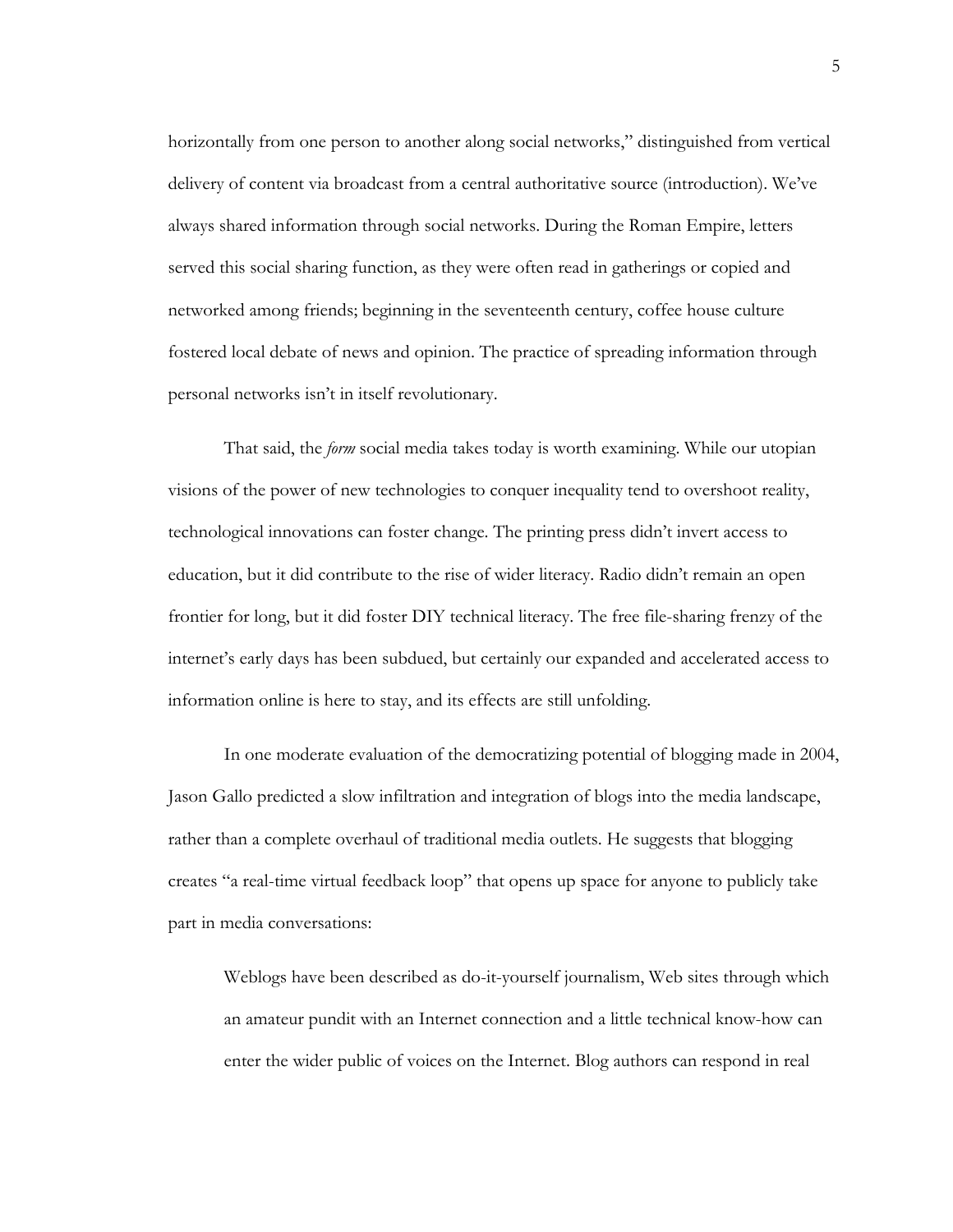time to news events, articles, and opinions, acting at once as sites to contest the meaning of texts, as well as challenge the veracity and integrity of news and opinion writing. The Internet, as a many-to-many media model, allows for any article, link, and commentary to be published on a Weblog to an infinite public of interconnected users who may examine the text in question and instantly respond with collaborative evidence and links or, conversely, refute the claims made therein by posting conflicting data and criticism.

Gallo, as many others since (boyd; Cammaerts; Dean; Papacharissi; Shirky; Warnick), speculates on social media's potential to meet Habermas's ideal of the public sphere. Habermas claims that in the eighteenth century, a bourgeois public sphere of citizen debate emerged with the separation of state matters from private society. Private individuals began deliberating on civic matters through an intellectual coffee house culture and a free press with publications committed to various ideological perspectives. However, according to Habermas, the full potential of the public sphere was never met, because as access to the public sphere expanded beyond the bourgeoisie, the social and political climate enabling it shifted, so that public conversation became dispersed and polarized rather than working toward the ideal of rational consensus-building.

 Nancy Fraser famously argued that Habermas's public sphere of the eighteenth century was not just coincidentally exclusive to the bourgeoisie as an unfulfilled ideal, but an intentionally "masculinist ideological notion that functioned to legitimate an emergent form of class rule" (62). She points out the existence in the eighteenth century and continued importance today of a multiplicity of publics and counterpublics, as differences in social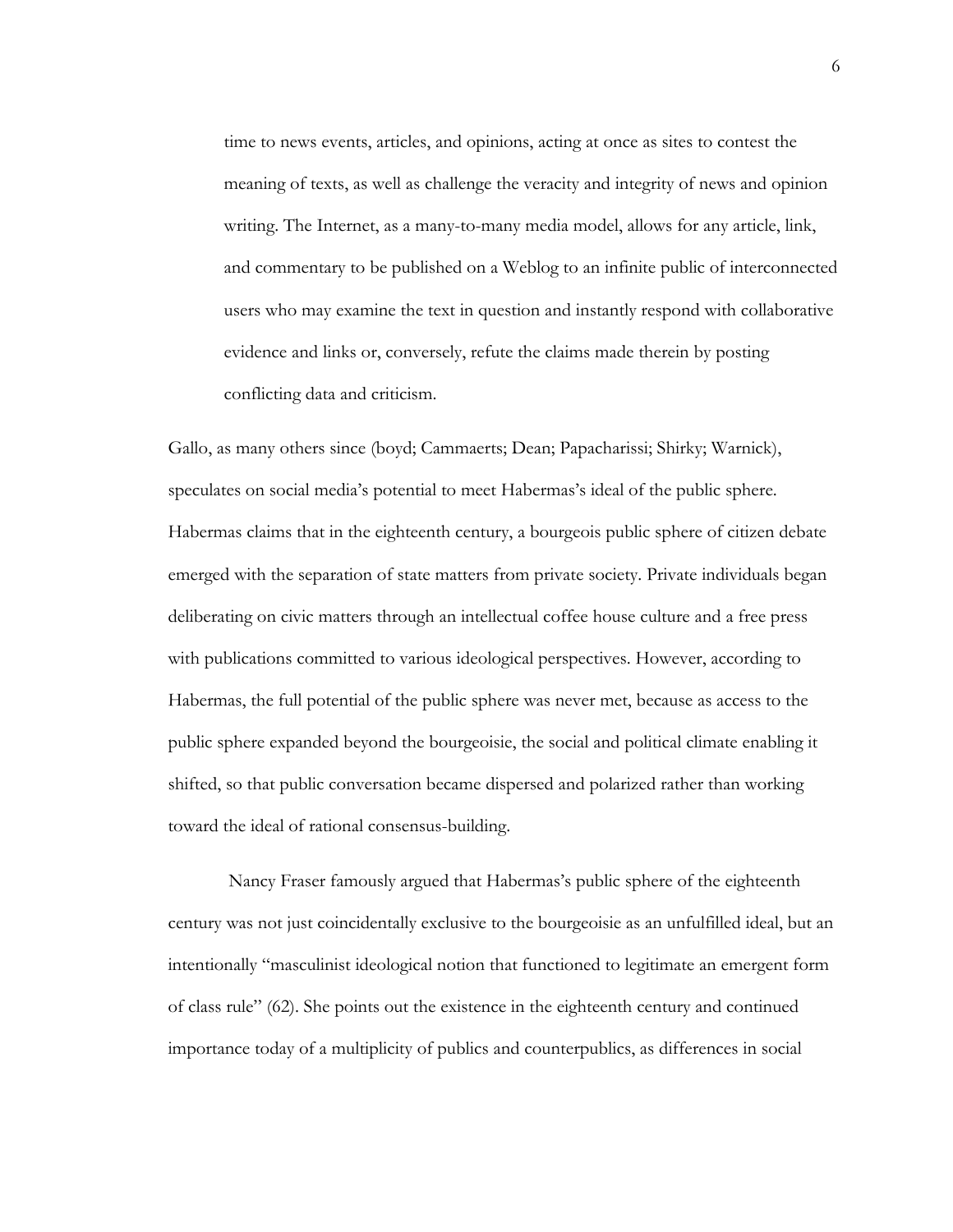positions cannot simply be bracketed to allow for fair debate in a post-bourgeois public sphere. Still, it's appealing to take blogging and social media as the next opportunity to render true open access to the public sphere possible. Some ten years after Gallo's projection, to what extent has this democratic potential of reaching "an infinite public of interconnected users" through blogging and social media been realized?

First, I think it's easy to confirm that Gallo was on target in his prediction that blogging would slowly infiltrate and integrate with the prior media model, rather than overthrow it. Most if not all major media sites today have blog subsections; in fact it can be difficult to even separate what counts as a blog versus a "true" published article anymore, particularly with huge aggregators like Huffington Post piling in everything with the kitchen sink. And in some ways, it's clear to see that blogging has opened access to reaching wide audiences on the internet; for some, self-started blogs have become sustainable primary sources of income through advertising and sponsorships based on individual blog readership.

Standage interprets today's broad use of social media through its historical parallels, concluding that social media fulfills its democratic potential in adding fuel to existing fires in the public sphere, through increased conversation from a greater variety of perspectives. He identifies complaints about "the coarsening of public discourse" online as "the modern incarnation of the timeless complaint of the intellectual elite, every time technology makes publishing easier, that the wrong sort of people will use it to publish the wrong sorts of things" (235). Standage ultimately dismisses this elitist fear by concluding that allowing unappealing—including prejudiced—arguments to be made in the open means that they can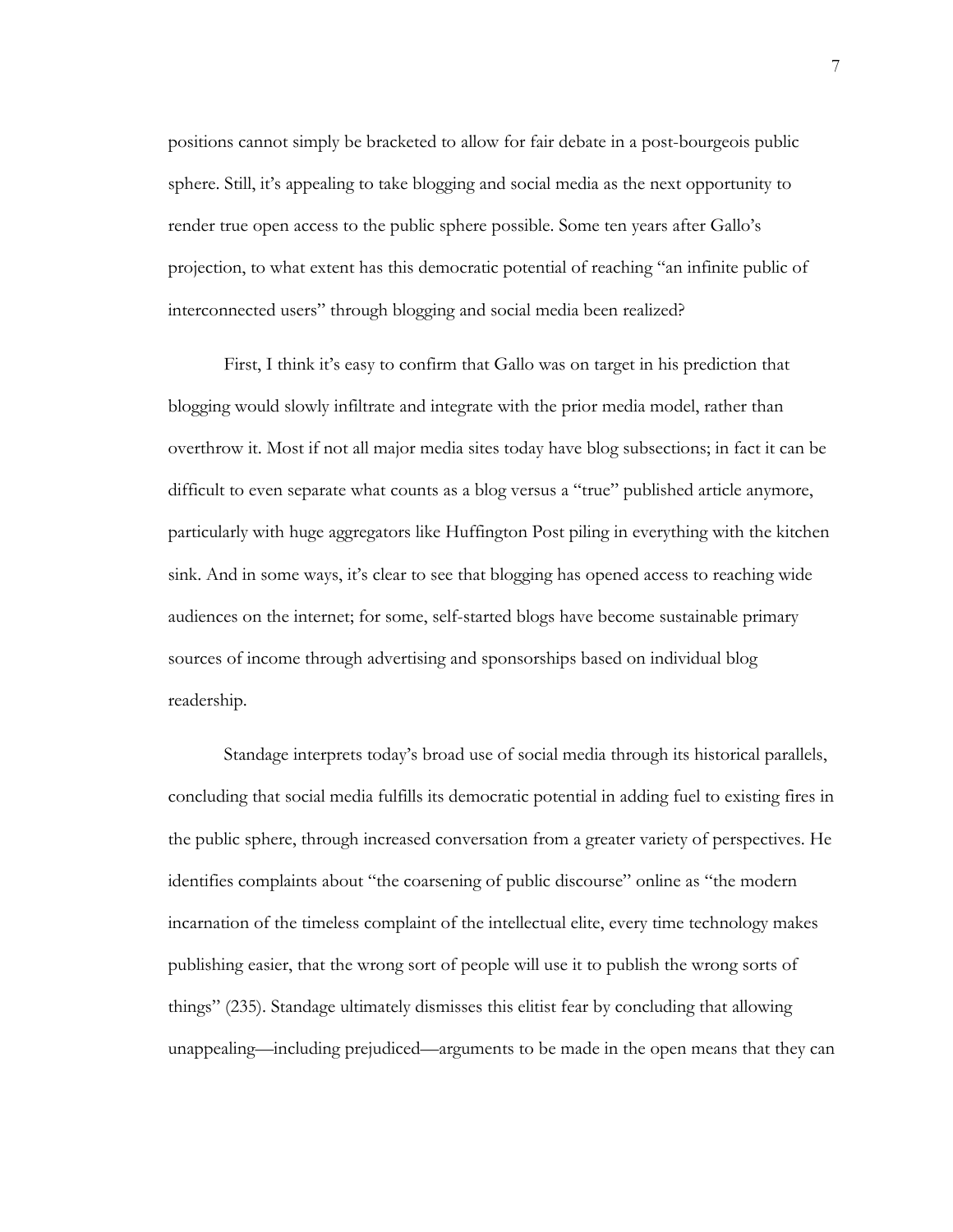be discredited through public discussion as well. However, this logic assumes that ideas will be evaluated in the online public eye based on their merit, rather than their visibility and the prestige of their source. What Standage doesn't address is the extent to which this new social media public sphere actually opens access to participating in such civic debate beyond exclusive elitist lines. In other words, Standage swallows the notion of the Habermasian public sphere whole, without attention to differentials of access.

Fraser's point remains relevant here. The technological ability to access the internet and social media does not inherently grant equal access to reaching "an infinite public" without regard to subject position. Many have pointed this out by objecting to the use of Habermas's terms to conceptualize either the current configuration or the emergent potential of online communication. Bart Cammaerts emphasizes the diversity of speakers, exigencies, and forms of discourse on the web to argue for utilizing Mouffe's concept of agonistic public space, a space of dissensus rather than consensus, to better acknowledge both the internet's potential for wider civic participation and risk of oppressive antagonism. danah boyd uses "networked publics" to emphasize both technological space and imagined collectives. An individual's imagined collective in social media participation can shift situationally from a broad sense of a general "public" audience to something more like a community with shared social context and characteristics.

Jodi Dean views the internet as an architectural system enabling communicative capitalism: where sheer volume of and access to public discourse has increased to the point of crippling potential for effecting political change, allowing institutional politics to operate seemingly independent from the endless conversations about them*.* We have become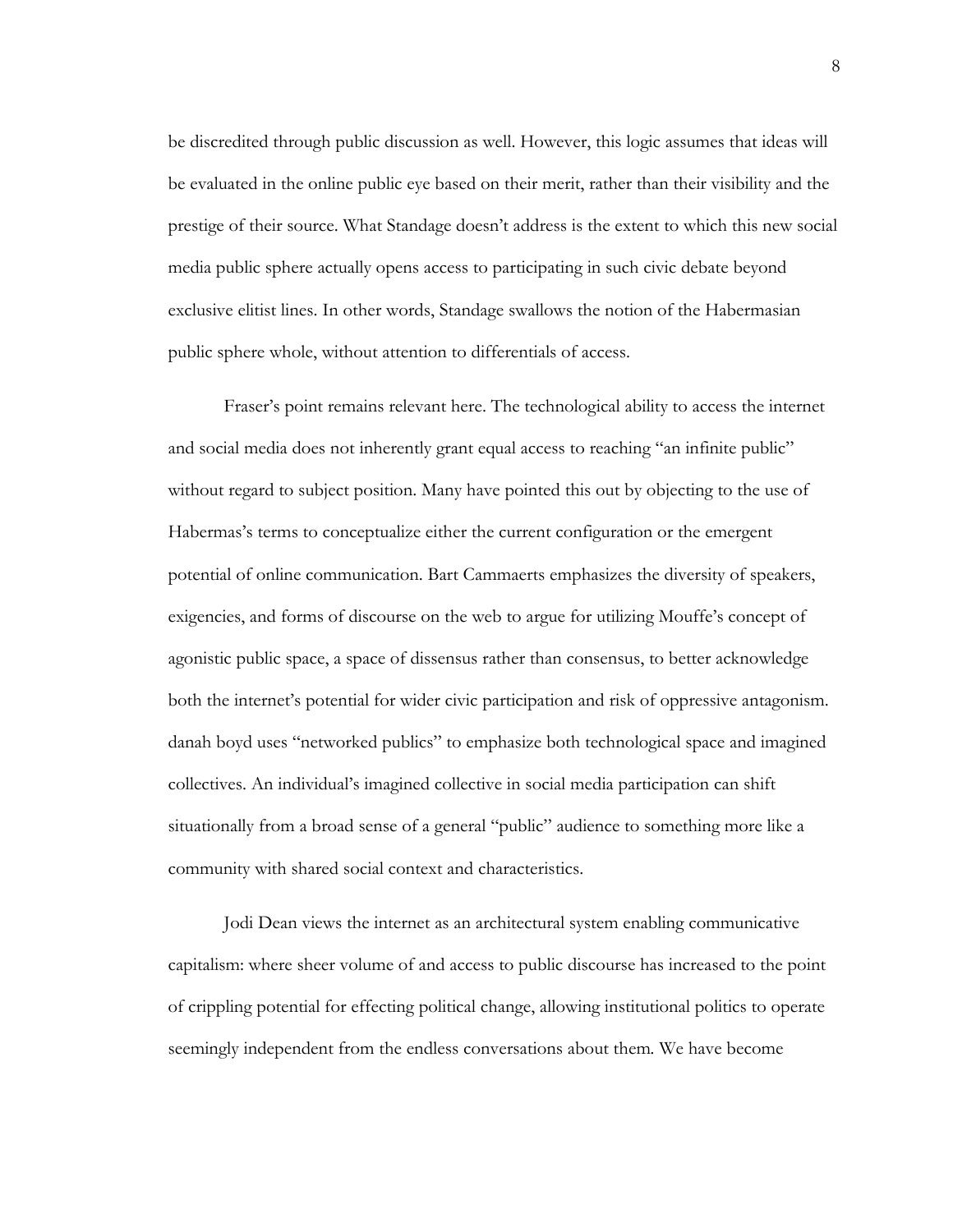intensified consumers subject to well-funded ideology more than participants in open, critical civic engagement, a "democracy that talks without responding" (*Democracy and Other Neoliberal Fantasies* 22). Dean reflects in her 2010 book *Blog Theory*, "One of the stranger aspects of communicative capitalism is new media activists' faith in the ideologies of networks and publicity. Activists continue to emphasize the democratic potential of the internet, even in the face of the increases in economic inequality and consolidation of neoliberal capitalism in and through globally networked communication" (31). Dean sees this as the very intent of communicative capitalism: to create the illusion of democratic participation online while actually rendering it impotent. Much like Fraser's point that the eighteenth century public sphere served as an ideological justification for a new form of class rule, so too is the internet as public sphere a new ideology casting a veil over the domination of networked neoliberal capitalism.

So the net is not a public sphere, at least not in the ideal Habermasian sense of open, rational debate among equal citizens. What exactly it is instead could be argued on a spectrum anywhere from a collection of communal publics to Dean's prognosis of the consummate grip of communicative capitalism, with empty consumerism disguised as democratic participation. I should pause at this point to make clear that my interest isn't really in democracy itself. Or in achieving some ideal form of the public sphere. My interest is in amplifying marginalized voices. And one barrier to doing that is if we're trying to do it with our hands tied behind our backs while *imagining* we have full use of them. If we take success stories of the power of social media—one of which I will turn to shortly—as proof that the web does operate as an accessible public sphere, we may be blinding ourselves to the ways the configuration of social media is actually stacked against us. Like the "bootstraps"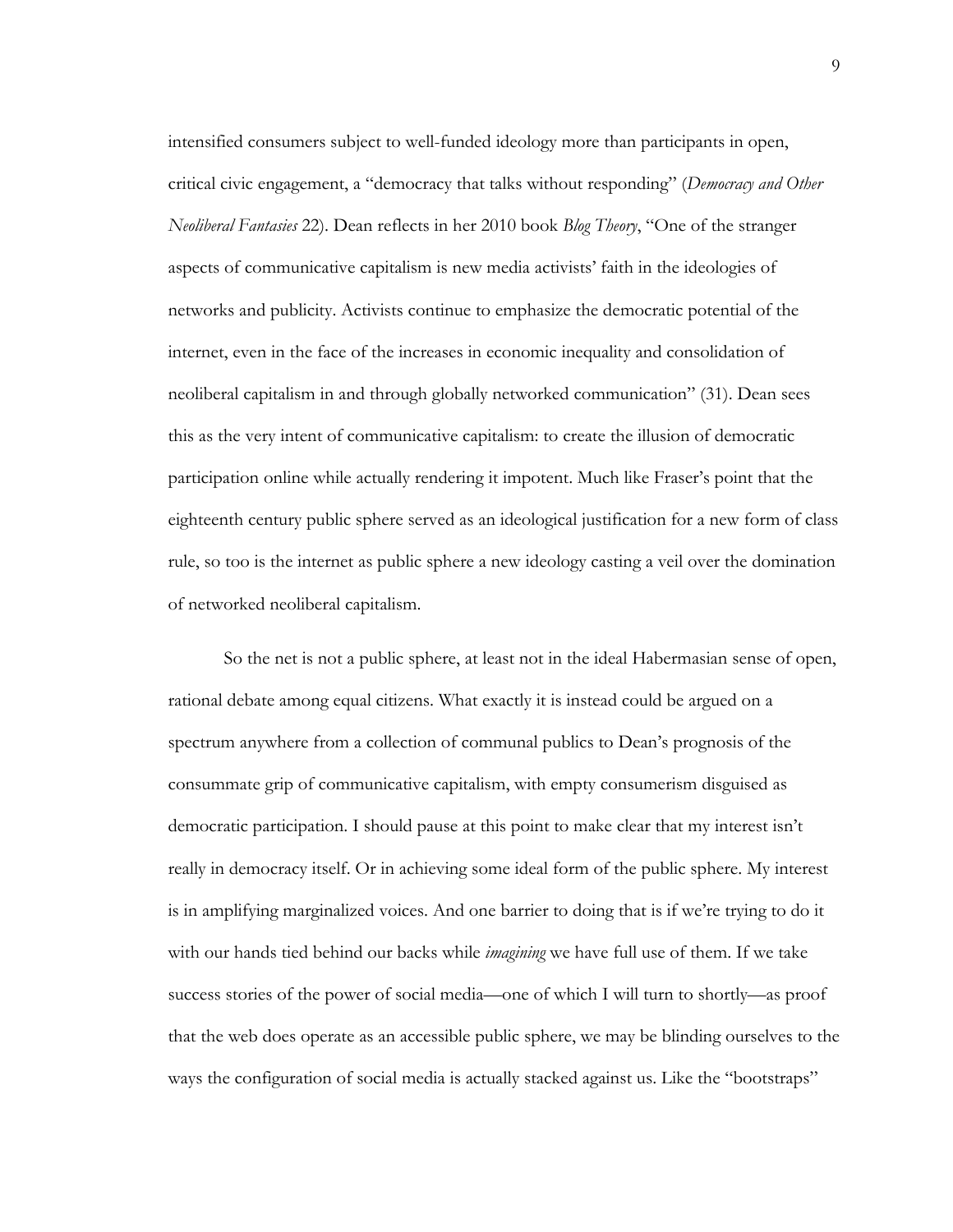narrative of work ethic that ideologically rationalizes poverty, it's the exception that proves the rule.

In their introduction to the 2012 *Journal of Broadcasting and Electronic Media* special issue on mediated publicness, Nancy K. Baym and danah boyd summarize the gap between the ideology of the "potential" and what we actually observe:

There is little doubt that social media heighten the potential for visibility and introduce the possibility of public engagement that far exceeds what's possible in an unmediated environment. Yet, it is also true that most content online is obscure and consumed by few. As a result, social media introduce a conundrum of visibility (boyd & Marwick, 2009), as people's mediated acts are both visible and invisible in networked publics. (322)

If we were to crack open the communicative capitalism rationale here, what is it that emblematic examples of social media's potential supposedly do to stand out, to make this conundrum of visibility acceptable to us? What are the internet's bootstraps? For one, there's the fixation on the metaphor of "going viral," that a piece of media from any humble origin can suddenly and rapidly "infect" vast networks of the digital public. Though consultants will now tell you they know the secret to viral media (even as their success rates suggest otherwise), there's still a sense of luck or alchemy to it—and this mystification only plays into the communicative capitalist scheme. Just keep YouTubing, and maybe one day you'll become Justin Bieber.

In *Spreadable Media*, Henry Jenkins, Sam Ford, and Joshua Greene endeavor to shift the conversation about online circulation away from network "influencers" and viral "DNA"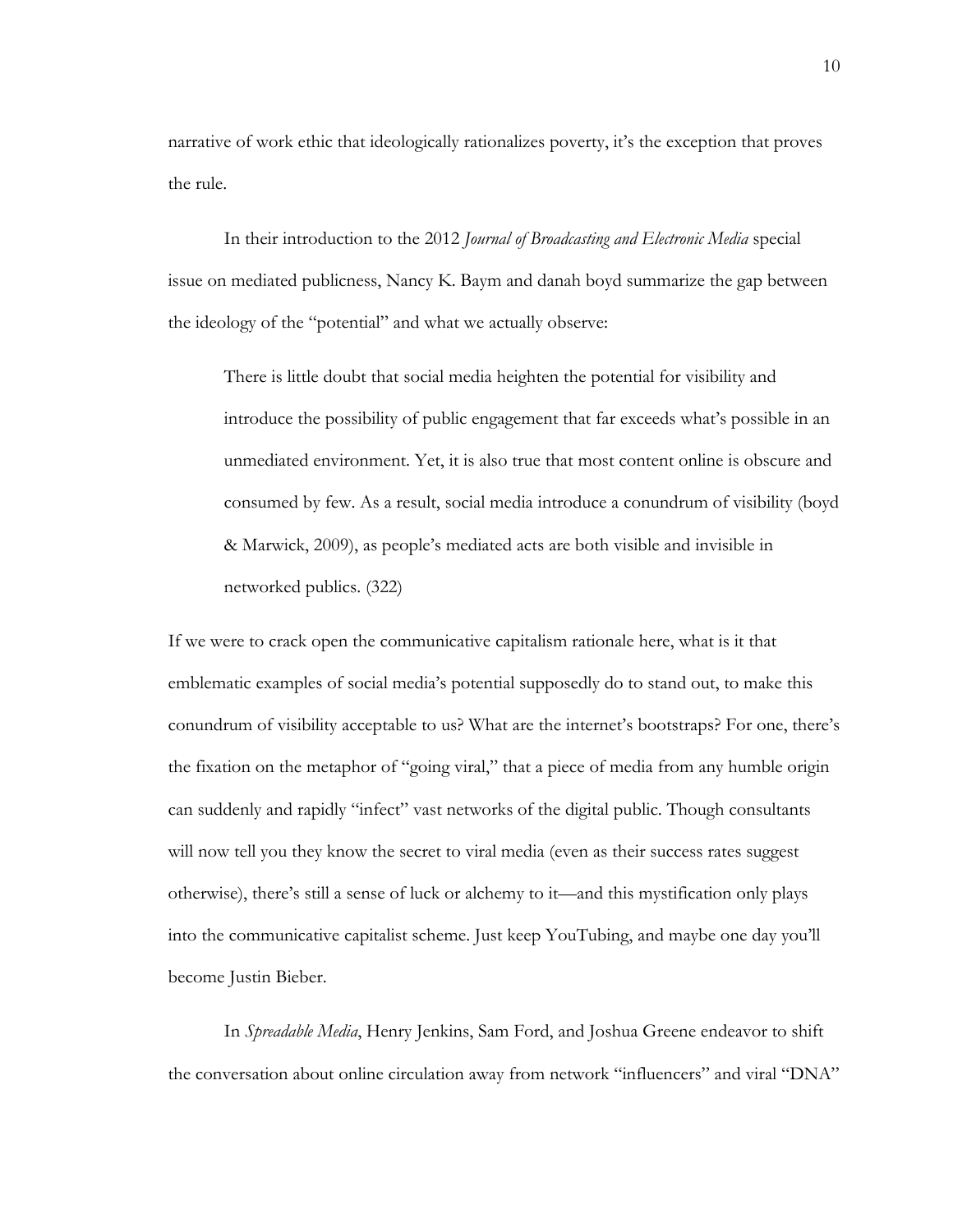to emphasize individual decision-making about sharing. In many ways this marks a return to more traditional public relations strategies: explore numerous publicity options, then cultivate the most promising few with substantive connection (ch. 1). I find merit in Jenkins, Ford, and Greene's thesis; I think their strategies are insightful and practicable. In my view, *Spreadable Media* actually makes moves to demystify the process of communicative capitalist success: they show how to work within the system—but they also help to draw out areas where the system won't help. One of the most fundamental premises laid out by Jenkins et al. is that "Content spreads...when it acts as fodder for conversations that audiences are already having" (ch. 5). But what if new content needs to be spread precisely because it's not already part of a conversation? This is almost the prerequisite for any activist effort to bring voices "from margin to center" (bell hooks), and it's diametrically opposed to the way *Spreadable Media*'s compelling research indicates the system is set up to work.

In the time between Dean's first coining of "communicative capitalism" in "Why the Net is not a Public Sphere" (2003) and her expansion of it in *Blog Theory* (2010), she understandably became less optimistic about the egalitarian potential of the web. In *Blog Theory*, Dean takes a psychoanalytic approach to the circular motions of drive: why do we buy in, keep blogging? Should we? They're worthwhile questions; however, for my own project of understanding the "how" of social media impotence and potential means of intervention, I find her earlier work more provocative.

In her introduction to the communicative capitalism of the web, Dean argues that rather than trying to hold onto the notion of the internet as a public sphere, we should acknowledge its position as a "zero institution," via Žižek's reading of Levi-Strauss,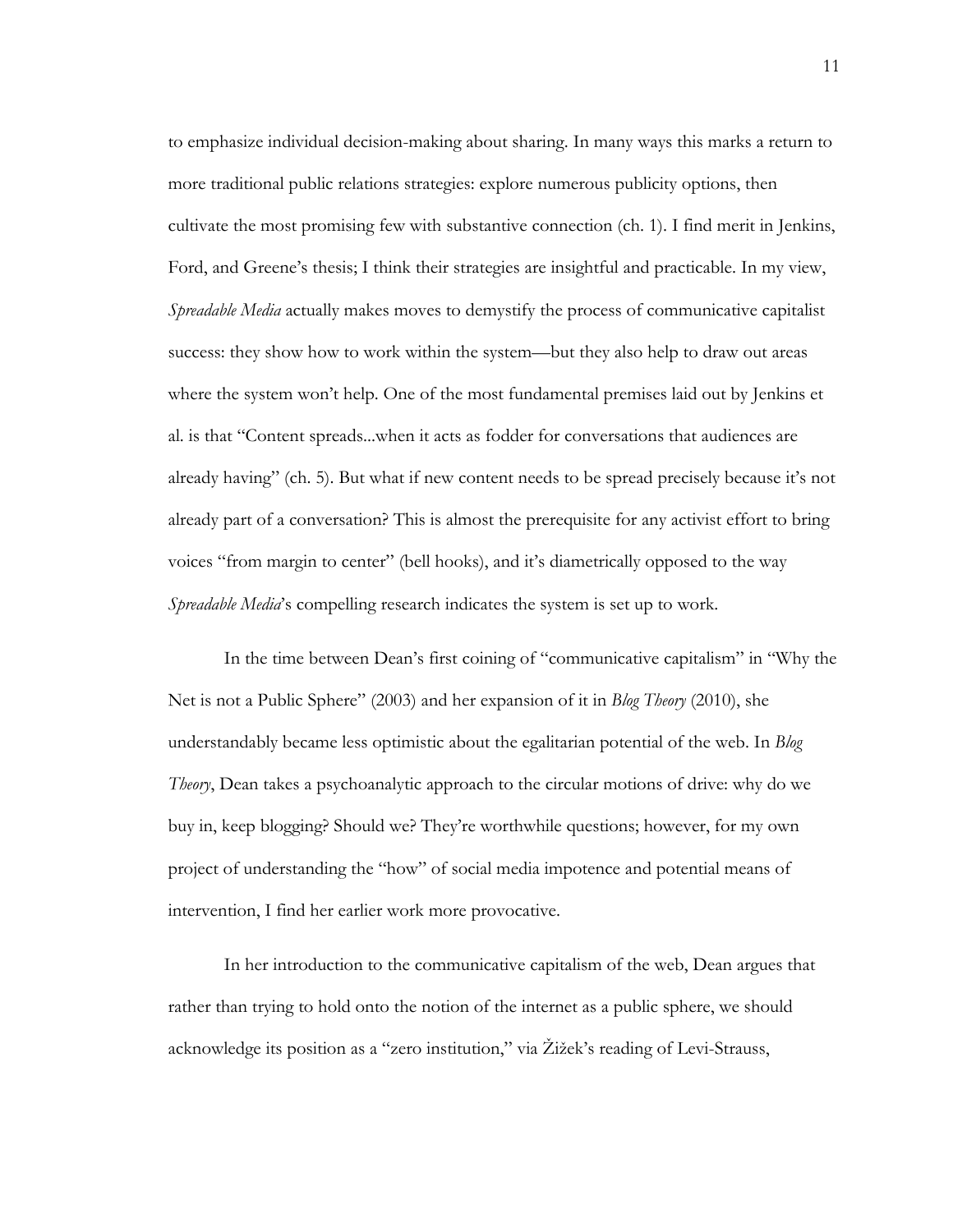containing no normative imperatives on its own but operating as a space in conflict and contradiction within itself ("Why the Net is not a Public Sphere" 105). Doing so, says Dean, will allow us to more clearly distinguish the mechanisms of communicative capitalism and open possibilities for more effective efforts at combating them. In this vein, she proposes a "neodemocratic" approach:

Neodemocratic politics is not rooted in figuring out the best sorts of procedures and decision rules for political deliberation. Instead, it acknowledges in advance the endless, morphing variety of political tools and tactics. What is crucial to these tactics, however, is whether they open up opportunities for contestation. Not all tactics are equal; those that are part of a neodemocratic arsenal are those that challenge rather than reinforce communicative capitalism. (109)

So rather than emphasizing the act of participation—which, even when it enacts a critical stance, seemingly plays into the cycle of communicative capitalist consumption—the possibility for empowerment lies in strategic contestation through destabilized "tools and tactics." What exactly are such powerful tools? How do we avoid falling back into reliance on the master's tools? Well, first we have to understand what the master's tools are. And by my reading, tools and tactics suggest that we must look beyond the discourse alone—we must reach for disruption at the level of infrastructure. In the rest of this chapter, I demonstrate the ways that thinking about social media in terms of its infrastructure can help identify barriers to access and open up sites for intervention.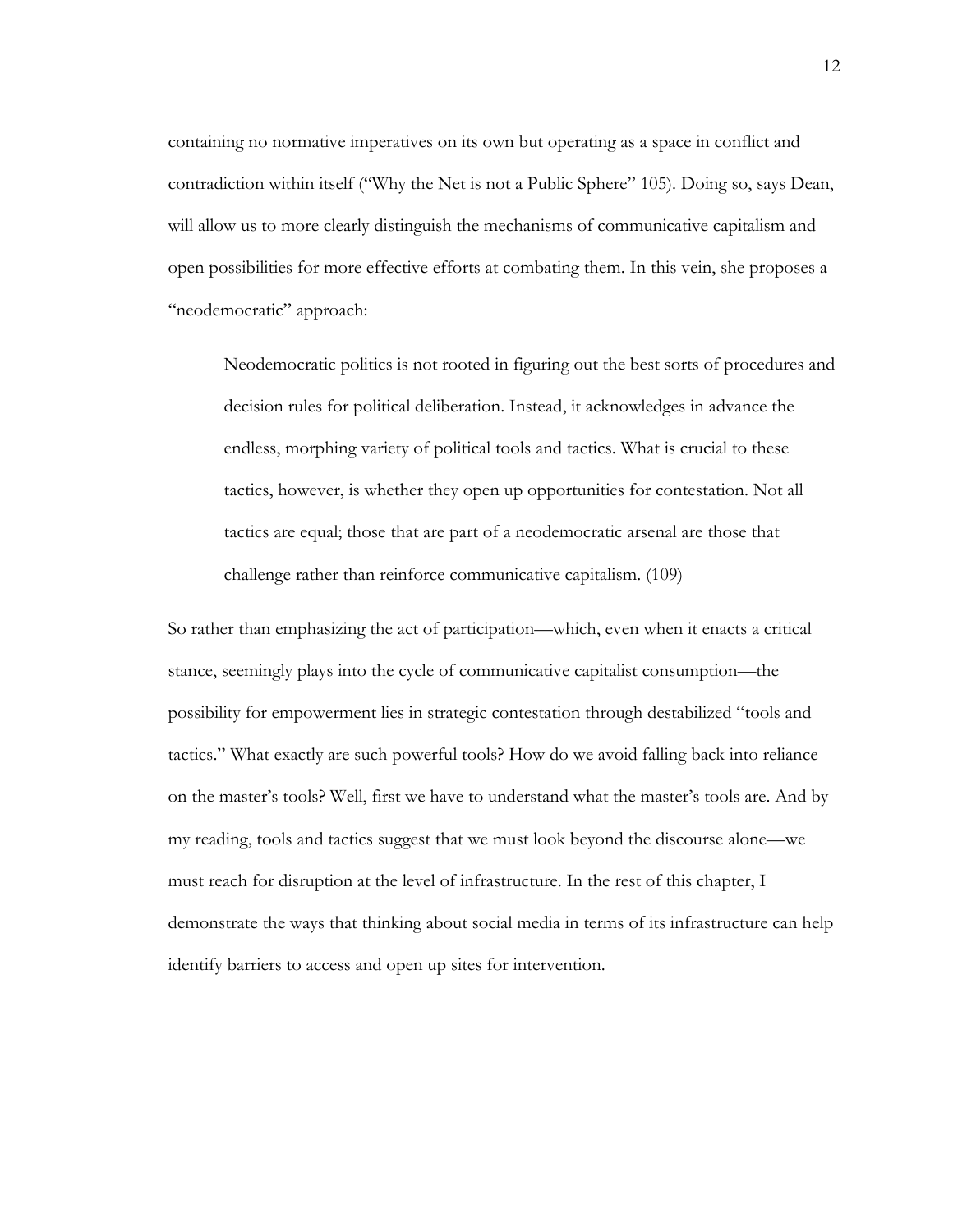#### **1.2 Infrastructure Studies**

In Long Island, NY, a number of overpasses hang particularly lower than usual, which means buses cannot pass through on the parkways below. As Langdon Winner demonstrates in his pioneering *Do Artifacts Have Politics?*, their designer, Robert Moses, made them this way intentionally to keep the lower classes, who often rely on public transit, out of upper class neighborhoods. This is infrastructural bias: "the technological deck has been stacked long in advance to favor certain social interests, and that some people were bound to receive a better hand than others" (125). In the case of the bridges, we have clear biographical evidence of Moses' social engineering around his bigotry, but intention is almost beside the point; inequality is so deeply embedded in our culture that it tends to emerge in almost any setting by default unless explicit steps are taken to counteract it (and even still sometimes then). So for this project, I am interested in identifying some of the bridges built into the infrastructure of the web that keep the undesirables out, or at least make access that much more difficult.

In defining infrastructure, I take Susan Leigh Star and Karen Ruhleder's premise that infrastructure is relational: it "emerges for people in practice, connected to activities and structures" (112). Though the inclination may be to classify infrastructure as an invisibly operating background on which more prominent processes run, Star and Ruhleder emphasize the significance of positioning—for a cook, how water gets to the tap to make dinner is background infrastructure; for a plumber, it's the foregrounded focus. Their caution about invisibility plays to Winner's discussion of bias as well: while the low overpasses would hardly be noticed by those in cars, just a quirk in the background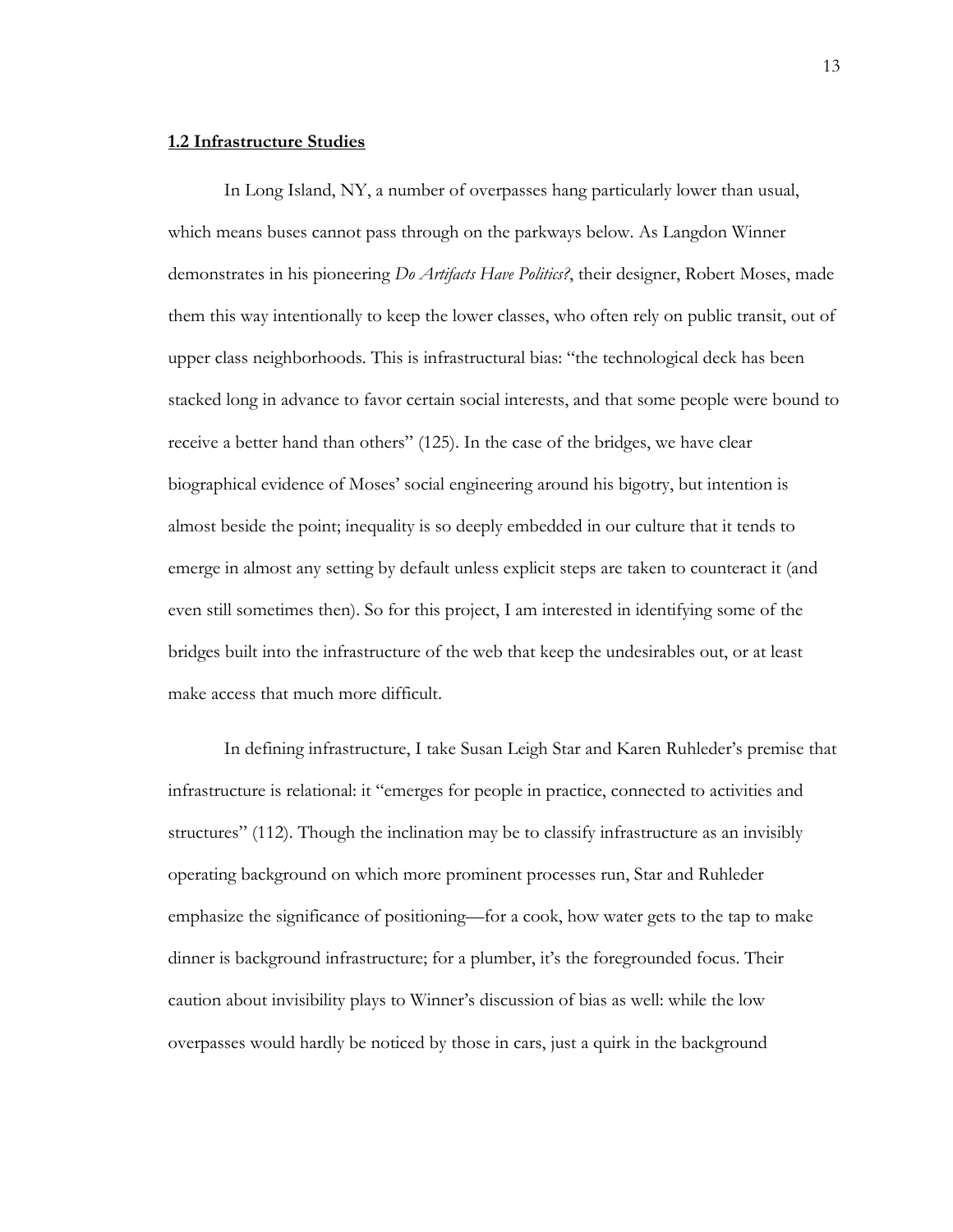infrastructure of the city, for someone who relies on public transportation trying to reach the other side of town, the low overpass becomes a "topic or difficulty" (Star 380). And as I have tried to suggest with the notion of net as public sphere, what seems to operate seamlessly and invisibly for the social media success stories may not be working so well in facilitating visibility for conversations that push against the dominance of communicative capitalism. To get at these problematic mechanisms, Bowker proposes "infrastructural inversion," or flipping the perspective to foreground background elements of work practice ("Information Mythology"). Infrastructural inversion allows the elements that are normally invisible or given to newly show up in their situational contexts, which can illuminate dysfunctional components or processes. In other words, what "givens" shouldn't be?

My thesis works in response to Nathan Johnson's recent call for rhetorical interventions in information infrastructure, needed, he says, because "While growing bodies of research are investigating the potentials of using Twitter as a communication tool, much less work is being done to look at information infrastructures like Twitter as an object of study" (2). These infrastructures are important sites of inquiry, as they organize and therefore significantly impact our interaction with information--and that impact can be a source of inequality. Johnson cites three approaches to this infrastructural work: genealogy, protocological hacking, and rhetorical ethnography. Genealogy traces the development of infrastructure historically; protocological hacking digs into the technical building of infrastructure; and rhetorical ethnography interrogates infrastructure's effects through use.

Though I think efforts of genealogical tracing and protocological hacking of social media infrastructure with attention toward its built-in biases would be valuable for future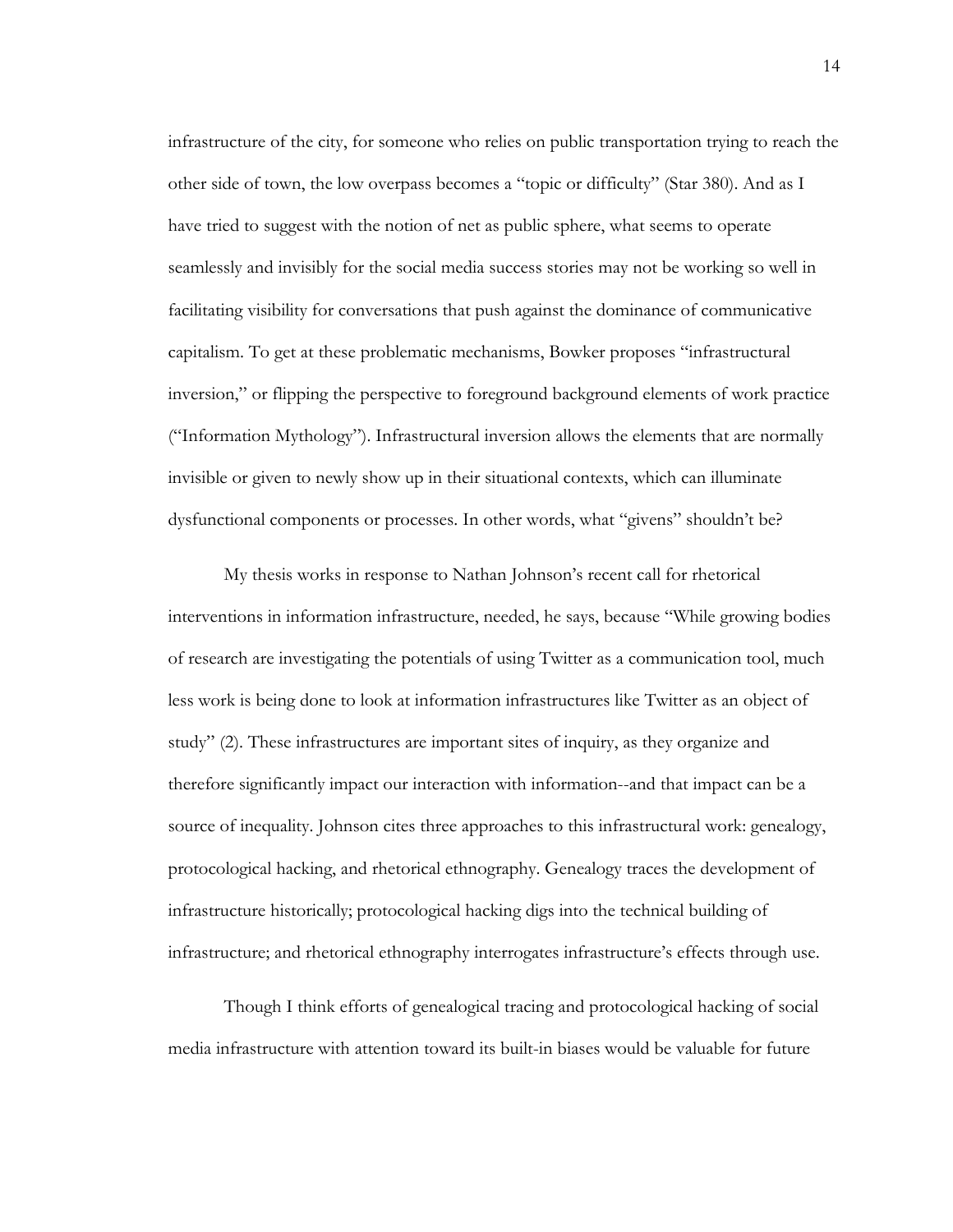insights for intervention, they are beyond the scope of this project. I envision the current project as one of rhetorical ethnography, in which I examine key social media incidences with a lens focused on foregrounding the infrastructural background, to better identify the varying factors that shape the outcomes of social media participation. In short, I look at how the "givens" of social media infrastructures work for and against particular positions in social media participation.

To do this, I draw on Bowker et al.'s emphasis to "take into account the social and organizational dimensions of infrastructure. This vision requires adopting a long term rather than immediate timeframe and thinking about infrastructure not only in terms of human versus technological components but in terms of a set of interrelated social, organizational, and technical components or systems" (99). Where compositionists tend to emphasize *human use* on top of technological infrastructure systems, conversely the field of science and technology studies to whom Bowker et al. are speaking tend to look at the *technical "things"*  that make up an infrastructural system. The holistic approach Bowker et al. delineate, which draws on Star's notion of infrastructure as relational, bridges between the two focal points of the human and the technological to emphasize relationships and interactions—a fitting frame for the task of a rhetorical ethnography of infrastructure looking at social media via Johnson's call.

Star's nine properties of infrastructure elaborated in "Ethnography of Infrastructure" have served as key tenants guiding my analysis. Each has critically informed my study in the generation of questions to ask of particular infrastructural configurations, and here I have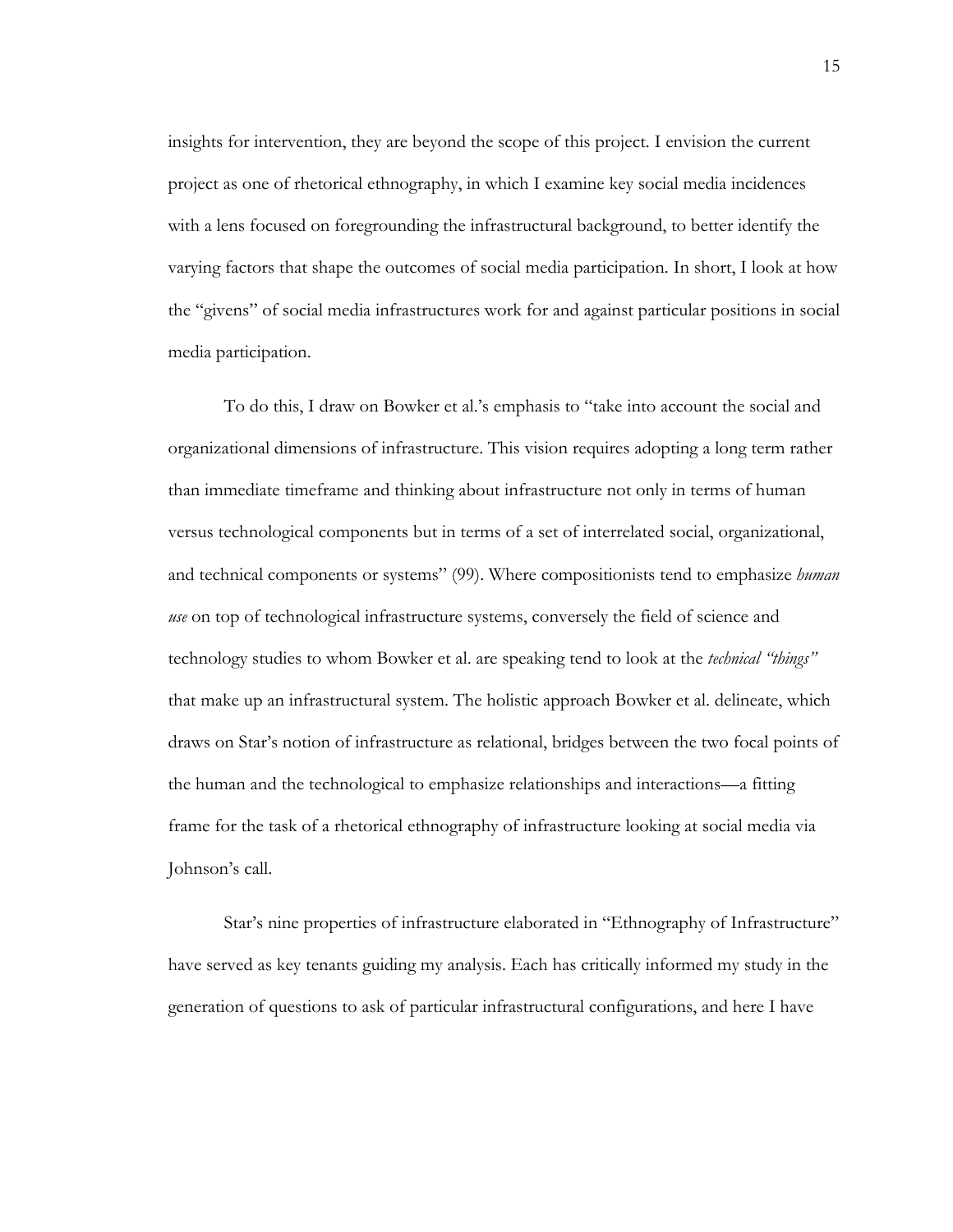laid out these properties with prompts toward investigating the infrastructure of social media:

- *Embeddedness*. What coordinated components of social media are thought of as a monolith? How does separating these components illuminate points of impact? These might include multiple sharing processes, types of algorithms in feed population, system settings options.
- *Transparency*. Is there a difference in what is routine for bigger media outlets versus smaller ones? What is routinized that ought have attention drawn to it? These could be issues like where something is published, how it is promoted, use of particular sharing/connection options, even discursive tropes.
- *Reach or scope*. What systems or processes span multiple social media platforms? What are the short and long term rhythms of a particular platform? Across platforms? Of a particular community? Across communities? These might include pace of updates or conversation, standards of programming or interface, connected accounts.
- *Learned as part of membership*. What organizational arrangements are taken for granted by members of a community? Are there challenges to access for outsiders? Attention could be paid to protocol for posting new content, sharing and citing practices, discursive expectations.
- *Links with conventions of practice*. What practices have social media platforms inherited from previous systems? What limitations do these practices delimit? What possibilities do they foreclose? What conventions of practice are unique to a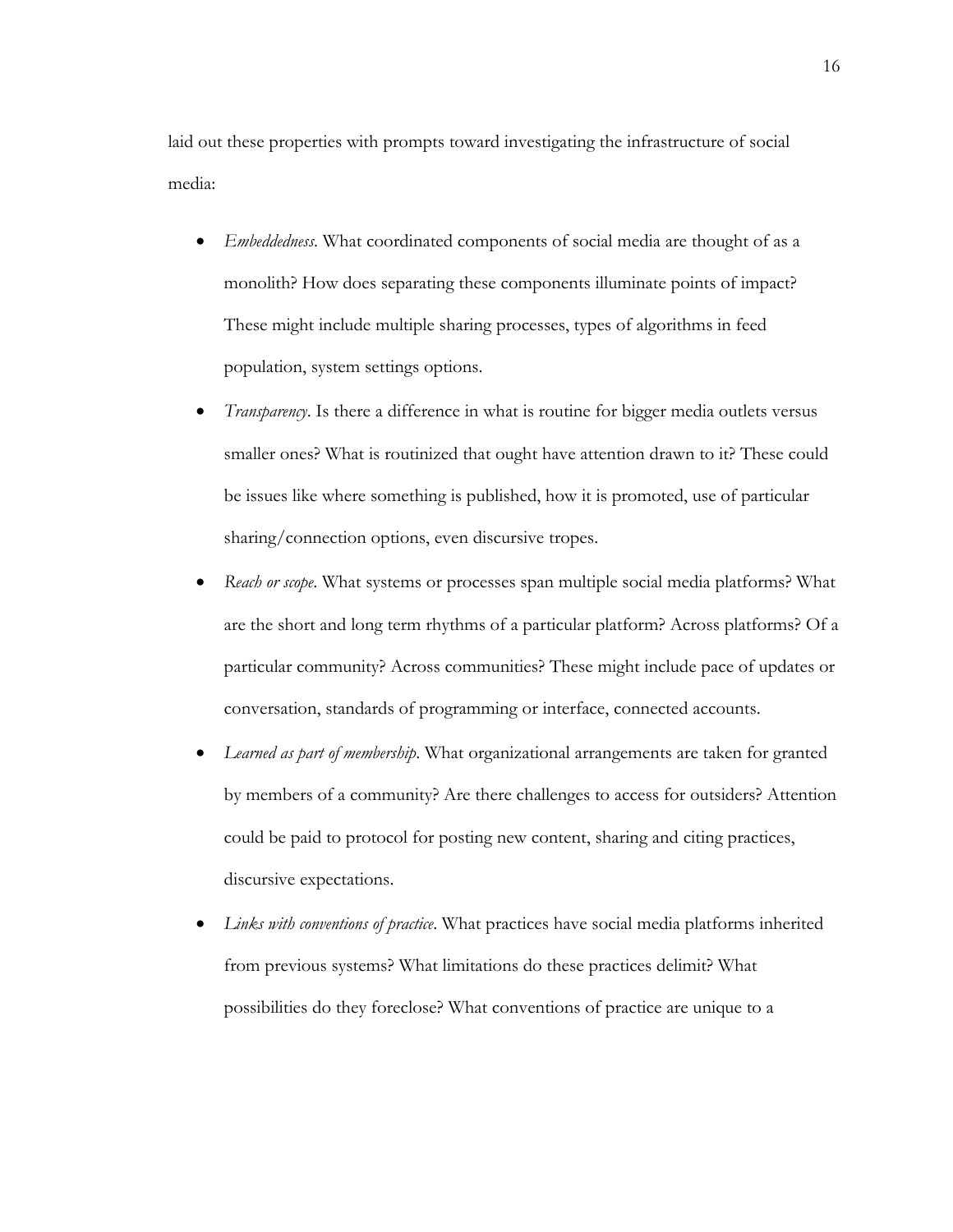particular community? These could include hardware reliances, conventions of data organization and search, rituals or patterns of content.

- *Embodiment of standards*. What other systems do particular social media platforms plug into? What standards of practice become embodied in broad systems? Where do these standards come from and who do they benefit most? Are there standards of a particular community that could be better worked into their infrastructure? Patterns of discourse, organizational and algorithmic hierarchies could be significant.
- *Built on an installed base*. What are the elements of the installed bases for social media? What are the inherited limitations of these bases and how do they manifest in practical processes of particular communities?
- *Becomes visible upon breakdown*. What have breakdowns illuminated about how the system works? What are weaknesses in the system? These might be inefficient or ineffective protocol, linking and tagging processes, interdependent human or programming relationships.
- *Is fixed in modular increments, not all at once or globally*. What different interest groups are tied up in infrastructural functions? How do these affect change or lack thereof?

I offer these questions to open up lines of inquiry for identifying biases and barriers embedded in social media infrastructure. In turning from locating topics toward action, Bowker et al. advise: "In building cyberinfrastructure, the key question is not whether a problem is a "social" problem or a "technical" one. That is putting it the wrong way around. The question is whether we choose, for any given problem, a primarily social or a technical solution, or some combination" (102). This premise that solutions to infrastructural issues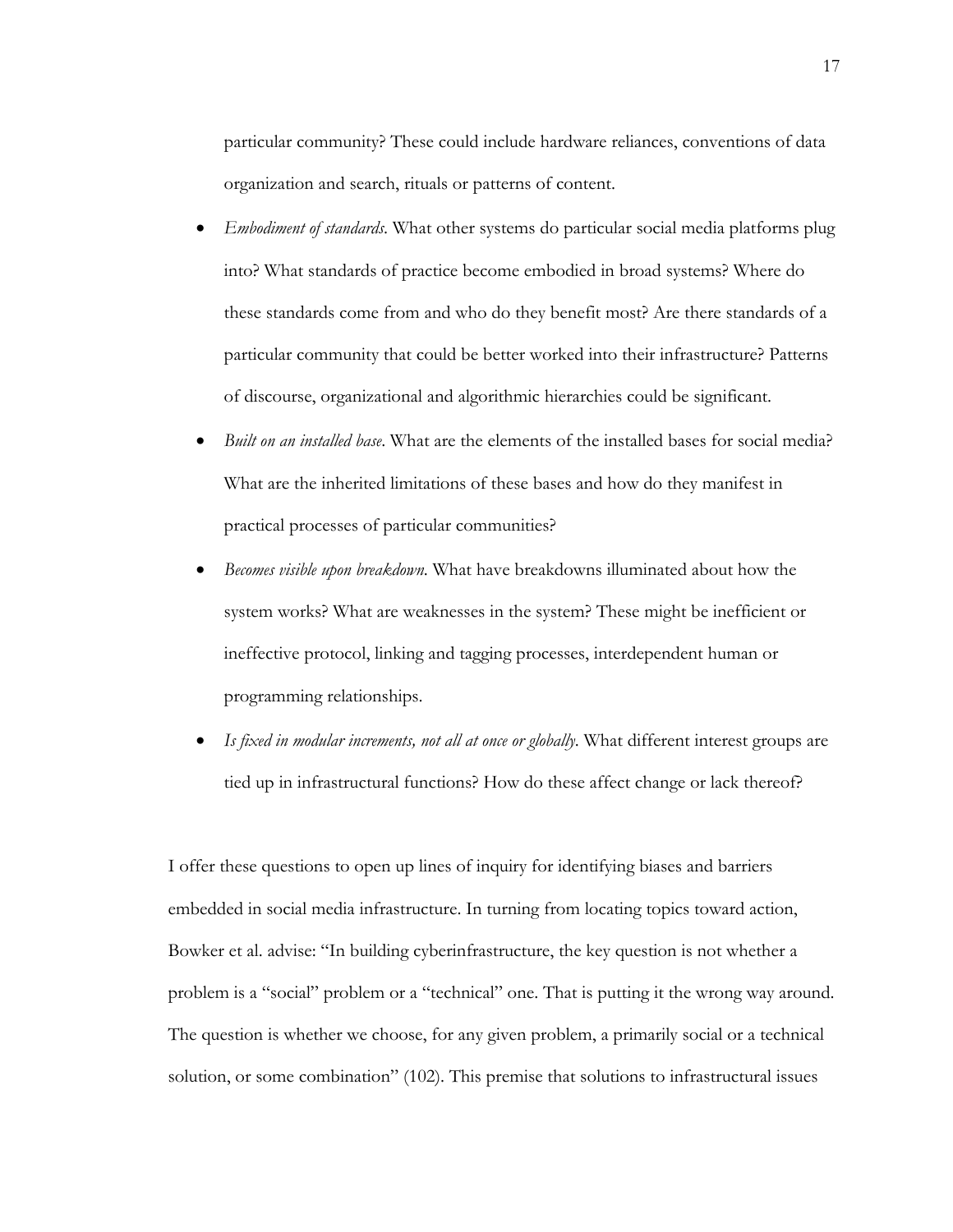can take a variety of forms is promising in alignment with Dean's neodemocratic tactics—I think both lead to the prospect of utilizing whatever means available to intervene in an ineffective or unjust system.

#### **1.3 The Arab Spring**

I begin with an example often used as a positive illustration of social media's democratic potential: the Arab Spring, the revolutionary series of protests in the Middle East and North Africa that began in December of 2010. Books have been and continue to be written devoted to examining the role of social media in this complex series of events, and my brief analysis here can only begin to scratch the surface. However, it can serve as a preliminary illustration of the ways social media infrastructure configurations can help or hurt the outcome of public participation online.

In *Democracy's Fourth Wave? Digital Media and the Arab Spring*, Howard and Hussain track patterns of social media use throughout the interconnected wave of protests starting in Tunisia, picked up by Egypt, then rippling out to numerous countries including Libya, Yemen, Syria, and Bahrain. They summatively find that social media was central to political debate surrounding the Arab Spring; online conversations increased leading up to major protest events; and information about events spread significantly beyond country borders thanks to social media on the ground. So, it's easy to see why the Arab Spring is such a hailed example of bootstraps social media: everyday citizens orchestrated revolutions, and we can't even come together about whether a game designer deserves death threats for personal relationship choices?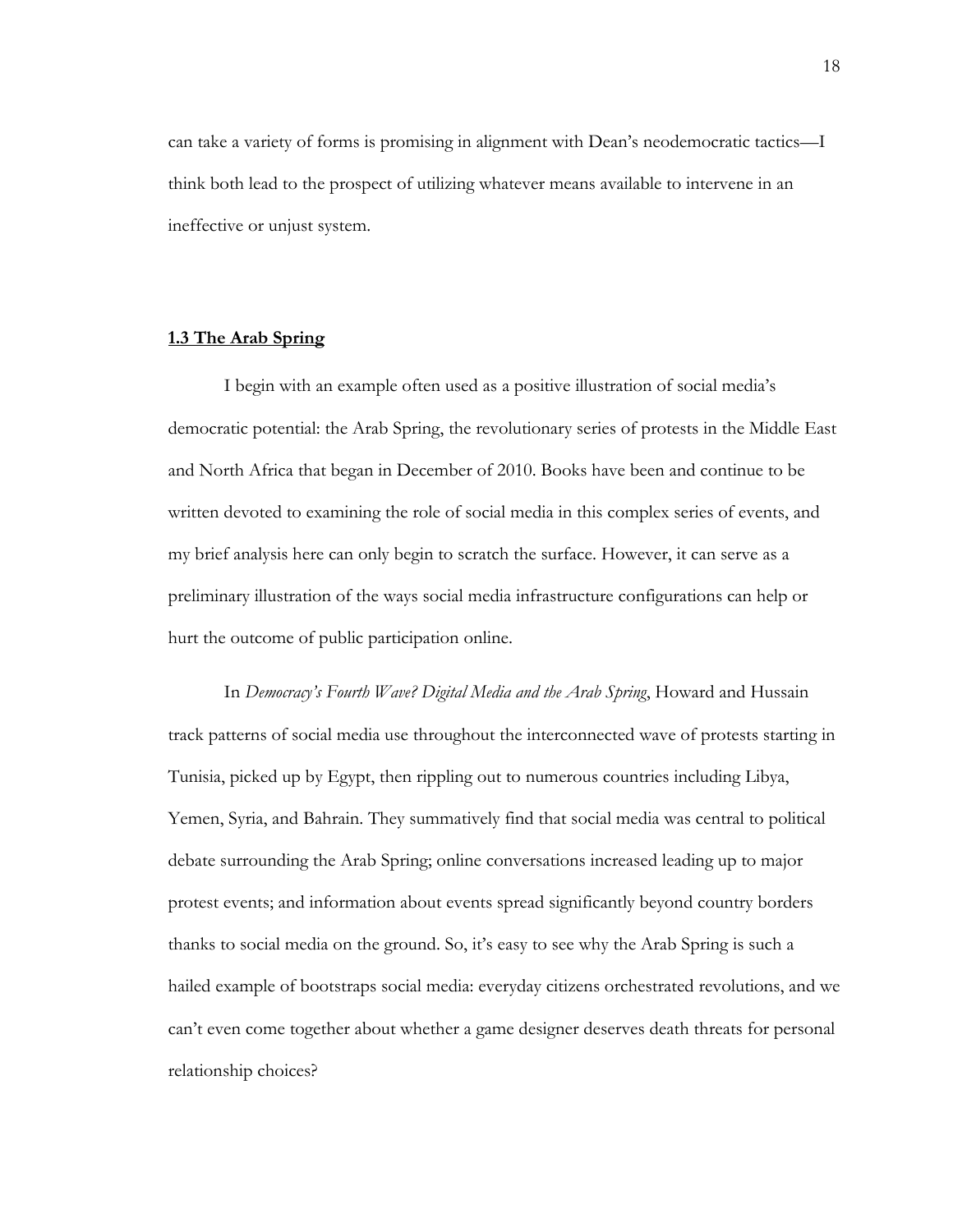However, in its more nuanced analysis, Howard and Hussain's research actually indicates a division in social media success that correlates along lines of infrastructural access. Though the Arab Spring protests were certainly mutually inspired, the events in each country took place in very different social contexts and led to mixed results. Two of the firmest regime overthrows of notorious dictators occurred in locations of protest with favorable access to and literacy with information infrastructure: Tunisia and Egypt. Where the contested regimes held, protesters' social media literacy and use had shallower roots and the government was able to contain the insurgency with firmer infrastructural control.

In both Tunisia and Egypt, the insurgence was led by young, educated, middle class, tech-savvy people—and in general the two countries have low median ages and widespread cell phone use (Howard and Hussain 48). This status of organizers certainly became an infrastructural advantage for the movement—it would have affected everything from pervasive sharing practices to their ability to implement their own systems or repairs on the dispersed network infrastructure of the country. For years prior to the Arab Spring, Tunisia and Egypt both had growing social media participation, where political criticism and debate brewed outside of the controlling grasp of state media, and built momentum leading up to the eventual spark of protests. When protests did erupt first in Tunisia, reporters and experts were surprised by how little involvement came from the country's traditional political parties and ideologies—the movement really was driven by the wired middle class. Papacharissi and Oliveira found some 1.5 million tweets utilizing the most popular hashtag of the period, #egypt. Tufekci and Wilson found high rates of Facebook use for protest coordination among those who participated in Egypt's primary demonstrations in Tahrir Square. Howard and Hussain contribute data about Twitter participation occurring in nearby countries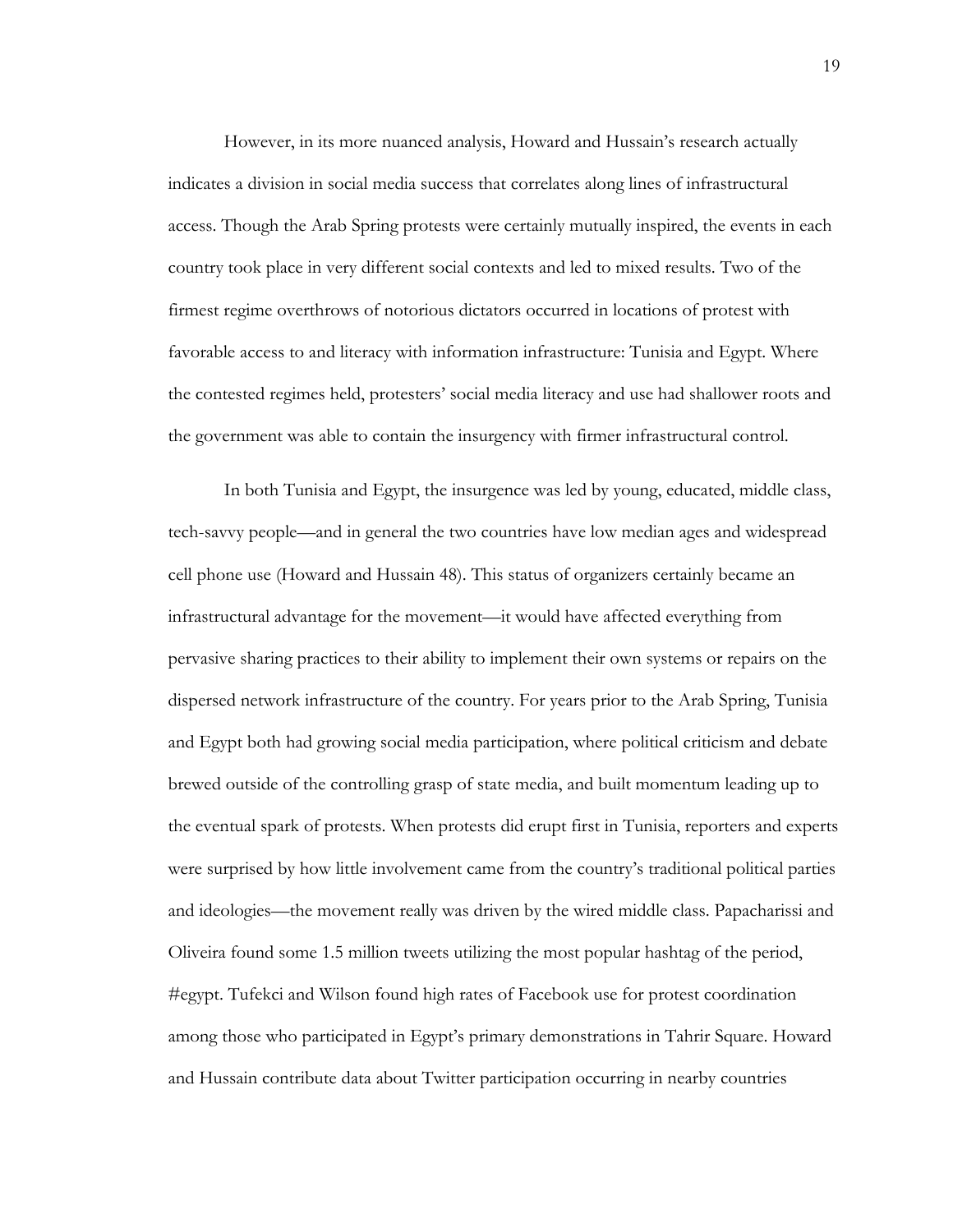utilizing protest hashtags, finding spikes in participation of up to 3,400 tweets per day surrounding the overthrows of Ben Ali and Mubarak—meaning social media users in nearby countries were picking up conversations about the events in Tunisia and Egypt, and using them to spark discussion about freedom in their own countries. Tunisia and Egypt's success served as models inspiring other countries to begin protests facilitated by grassroots social media buzz.

But potential protesters in other countries weren't the only ones witnessing the government overthrows come to fruition in Tunisia and Egypt: neighboring regimes also watched as governments' inability to control their countries' information infrastructures meant they also couldn't control the revolutions. In Tunisia, hacktivists took down the country's stock exchange. In Egypt, Mubarak attempted to shut down protest network access in a number of ways, beginning with social media, which protesters circumvented through proxies (McGrath), building up to complete broadband shutdown, which happened at such a moment that it seemed to only provoke greater protest turnout. As organizer Waleed Rasheed wrote, "I would like to thank Mubarak so much…he disconnected mobile phones on January 27. More people came down into the streets on the  $28<sup>th</sup>$  of January because he disconnected" (qtd. in Howard and Hussain 70).

In countries where protests started later, some governments got a better handle on controlling information networks sooner and with more force. This worked in combination with population internet literacy and access rates that were already lower than in Tunisia and Egypt (which, for some countries, was already due in part to longstanding government censorship). In Libya, turning off internet access was Gaddafi's first instinct when protests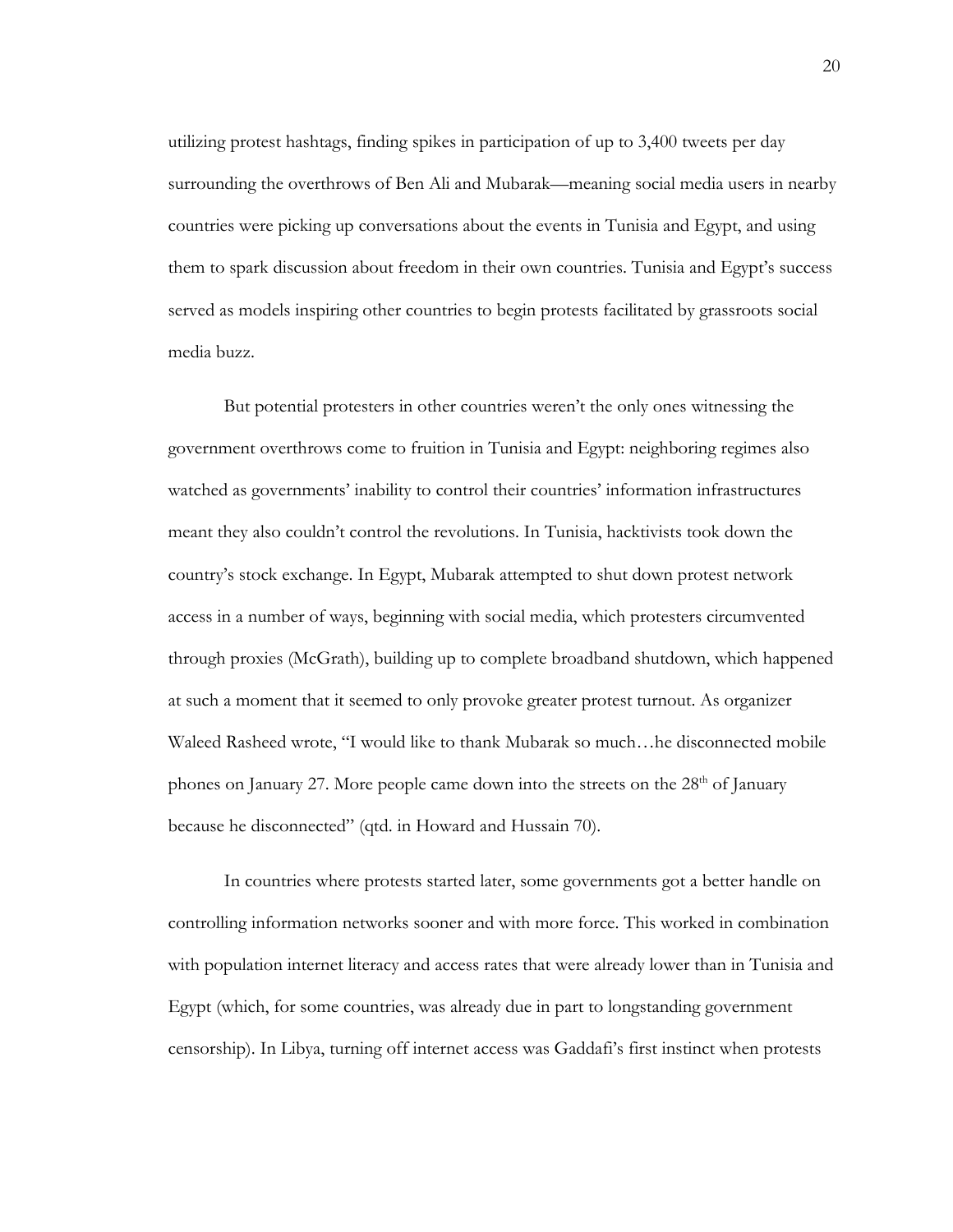started. In Bahrain, after several days of uncontainable demonstrations, the government cut out network access just before opening fire on protesters, leaving them unable to reach out for aid. Syria had been cutting off portions of internet access periodically since 2007, but during early protests the web was kept open, likely intending to track and entrap protesters' movement. In Morocco, Syria, and Bahrain, the state spammed activists' hashtags with progovernment messages and meaningless puff piece news. It's too simple to say these actions purely caused the continuance of the existing regimes—not all of these social media savvy governments even actually managed to suppress their revolutions: Libya eventually overthrew Gaddafi, though it took eight months of bloodshed; Syria is still in civil war today stemming from the protests that began during the Arab Spring. But it is clear that these governments had enough infrastructural dexterity to be able to put up stronger fights than the initial sensations of the overthrows in Tunisia and Egypt.

As my later examples will echo, the battles here became in large part over infrastructure: whoever has more powerful access and control wins. Looking at the Arab Spring this way helps to highlight that the "power of social media" it demonstrates is, in Bowker's frame, not a simple fact of either technological or social power, but an interaction of the complex elements and processes that unfolded differently in each country's context. Howard and Hussain conclude: "It does not make sense to argue that digital media cause civil society leaders or dictators to be more effective at their work. Technology tools and the social actors who use them, together, make or suppress political uprising" (31). In the cases of Tunisia and Egypt, the insurgence had clear infrastructural advantages in the reach of their habituated practices through interconnected systems: when one social media platform was infiltrated or shut off, protesters could easily implement a social fix and switch to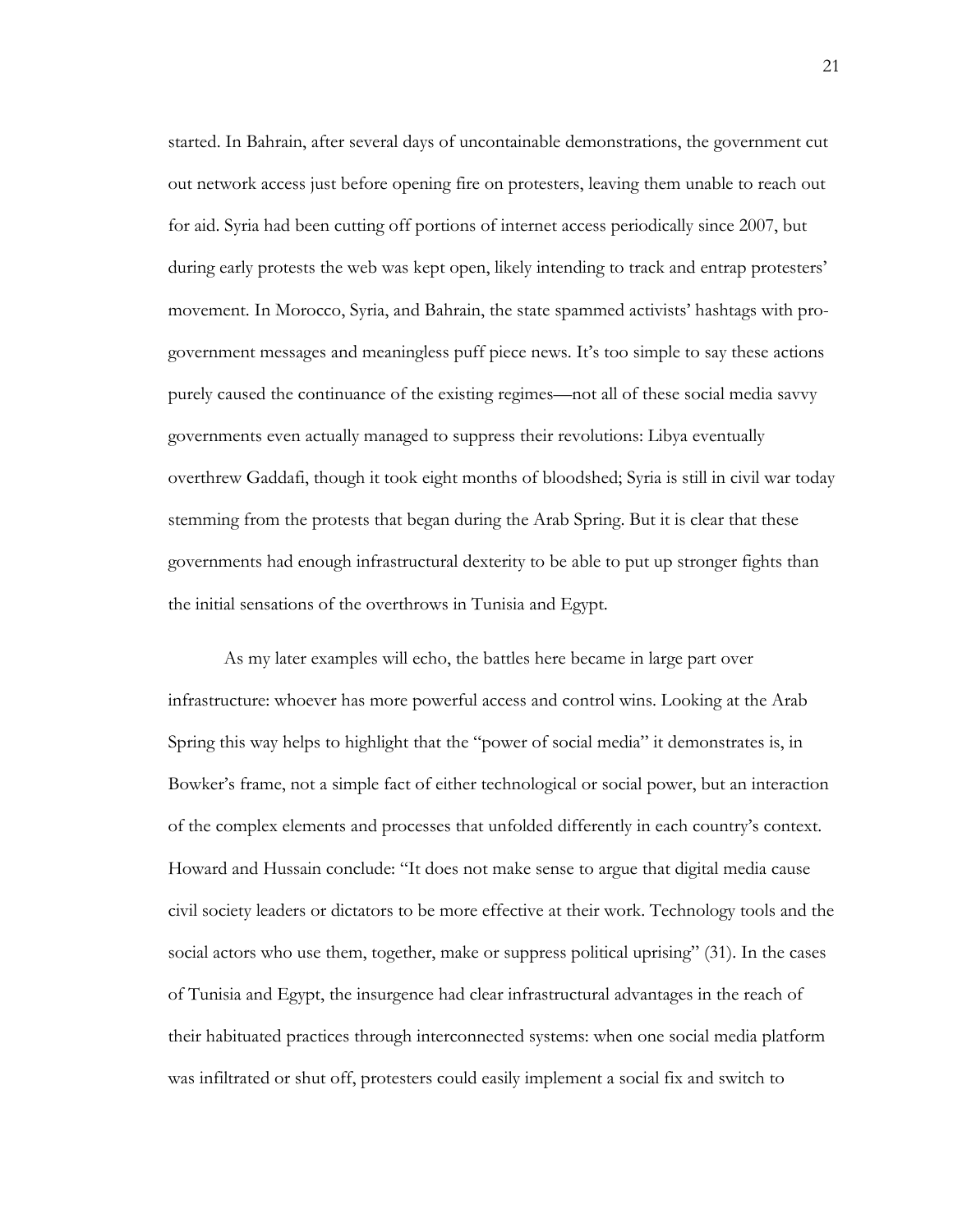another platform already in their repertoire for strategic communication, or, they could take the technical route and use established protocol for proxies or other workarounds. For the Tunisian and Egyptian governments, adapting to situations seemed much less systematic. Though they could occasionally figure out how to make a move on the installed base of the network shared between protesters and regime, it's clear they didn't have solid social process infrastructure in place. Their efforts left holes, like when internet service providers only partially disconnected internet access in Egypt, because the government had never required this before, and the urgency and expectations of the situation weren't well established (unlike the situation in Syria, where network censorship occurs frequently and is a fairly smooth process as such).

In the network battle, Tunisian and Egyptian protesters had only to occasionally switch routes or repair small breaks, whereas the regimes were trying to lay brand new tracks for every move they made. When we look to the Arab Spring as our inspiration for effecting change with social media, we have to realize that, in effect, Tunisian and Egyptian protesters were *not* using the master's tools. The systems were not set up to work with the governments' infrastructural processes. The master's tools would have been the state media, which were completely in the regimes' pockets, and established political parties and unions, which had led protests many times before to rarely the level of success of the Arab Spring they had become too much a part of the governments' established systems. The situations in Libya and Syria were more like this; social media strategy had been worked into the governments' processes, and so using social media didn't give such a boost to the protesters' cause.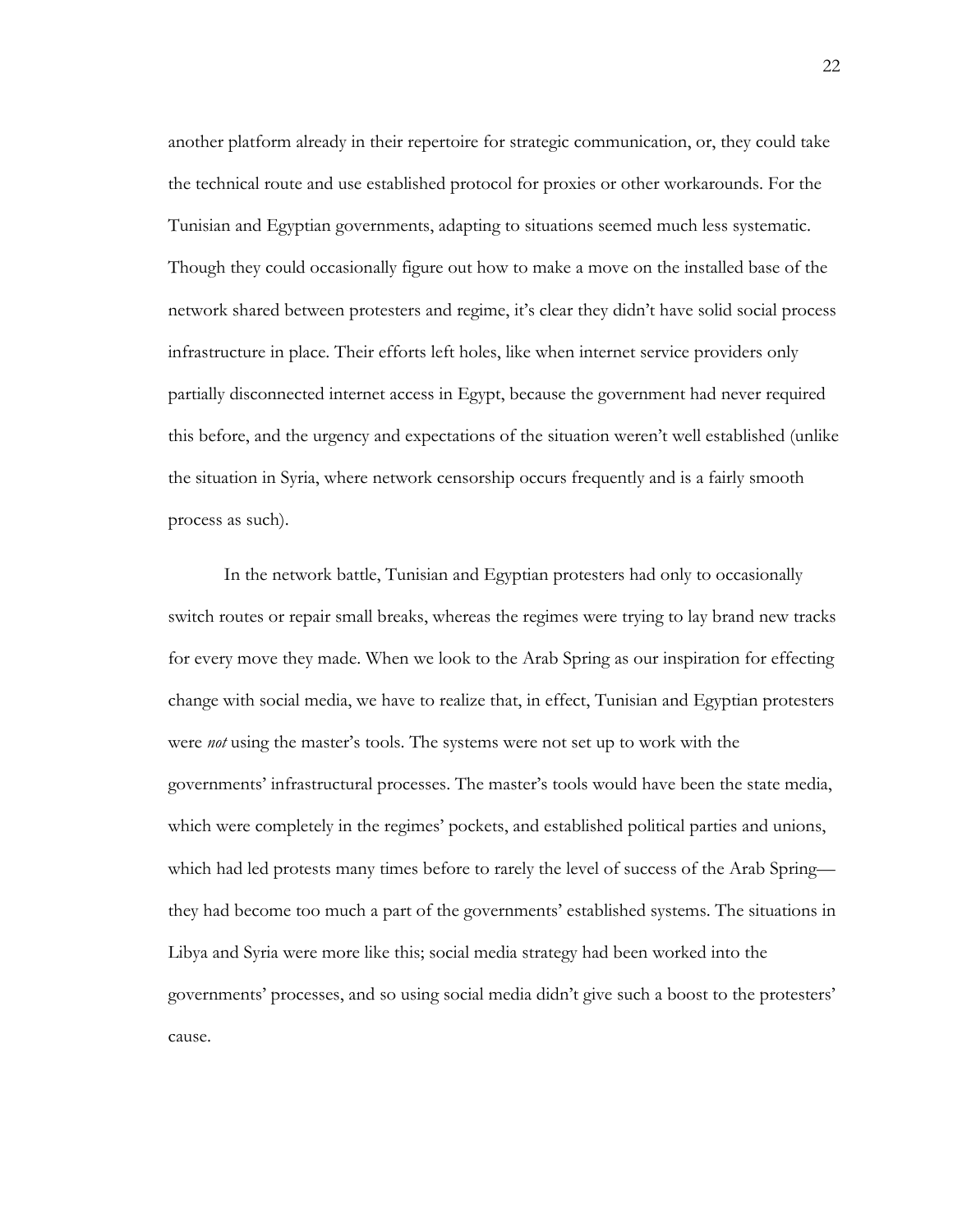In the U.S., we also don't gain an easy advantage in achieving our purposes, whatever they are, just by our access to social media infrastructure. Police already use the newest form of anonymous location-based social media, YikYak, to locate illegal activities on college campuses. First Lady Michelle Obama just went viral on short form video network Vine. We are the social media nation. This doesn't inherently mean that social media can't be used to effect change, but as I have argued throughout this chapter, social media doesn't automatically do it. In fact, for many of the noblest purposes, infrastructure may be working heavily against success—it's more like marginalized voices find themselves in the position of the Egyptian government: the system was not designed for them.

It's also significant that the protesters in the Arab Spring were ideologically mainstream. As *Spreadable Media* articulates, social media is really set up for the mainstream: whatever's popular is most visible and so becomes more popular. In the examples in the following chapters, the mainstream advantage is not the case. Part of this also has to do with communicative capitalism. Even with cultures of digital public debate taking shape in Tunisia and Egypt, they weren't really facing same challenges of excess that exist in U.S. conversation. Mainstream citizens were able to use social media to coordinate unified action against an obviously oppressive government. In America, certainly many activists see the problems with our government as obvious, but disagreement over what those problems are can be radical, and political debate in all forms of media is so constant and entrenched in opposing sides that coalition building and strategizing for substantial change can seem an insurmountable challenge. My argument in this thesis is that this cycle of endless, unproductive debate is infrastructurally embedded, with built-in bias against non-mainstream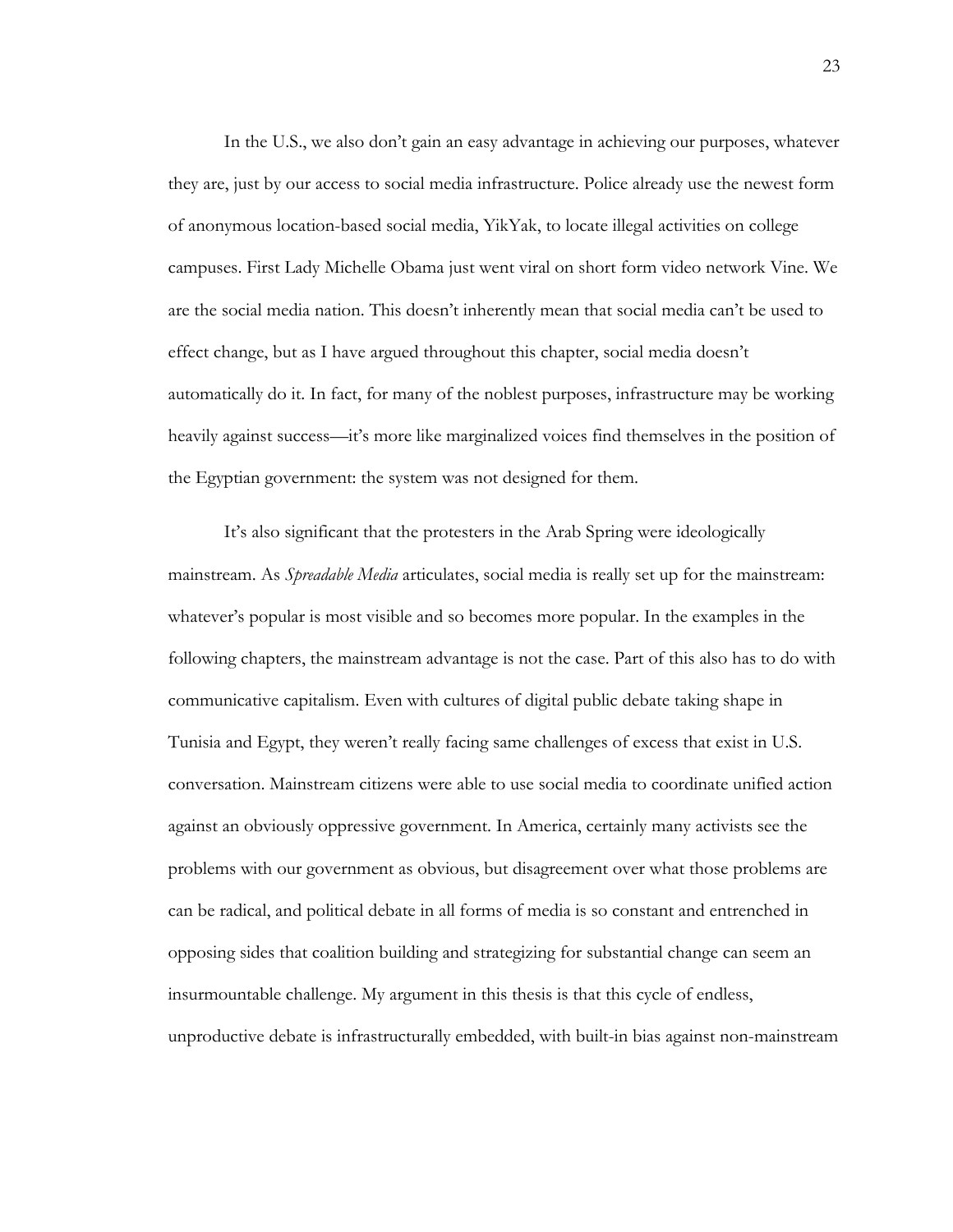perspectives. And if we're going to use social media to effect change, we have to disrupt the patterns and privileges of its infrastructure.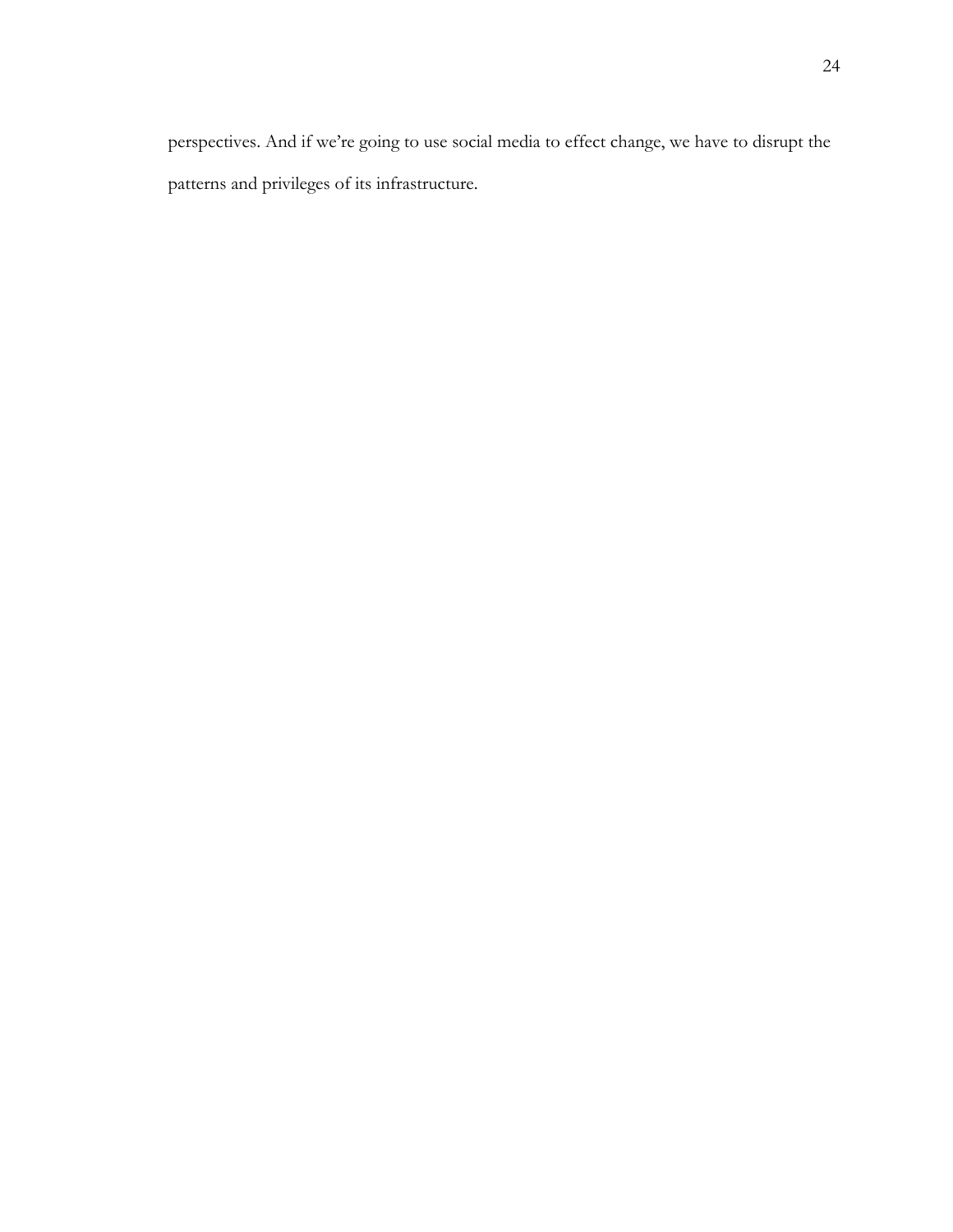## **CHAPTER 2: MEMORY BEYOND CAPACITY: AFFECT AND RHYTHM IN DIGITAL MEMORY**

*[S]top mansplaining to us the purpose of The Onion's tweet. We get it! It was an attempt at satire given the sexist, racist, homophobic comedy on display at the Oscars. We are fully aware that The Onion doesn't actually think Quvenzhané Wallis a "cunt" but was mocking the Awards. We're not idiots. We're pissed that a 9-year-old, regardless of the intention, was exploited in such a sick way for laughs.*

-- Rania Khalek, February 2013

*The guises of "satire," "irony," and "humor" are not shields of armor against criticism. We did not misunderstand satire, "The Colbert Report," or white liberals. They misunderstood us, and we fought back.*

-- Suey Park and Eunsong Kim, March 2014

In this chapter, I examine the movement of online discourse through the lens of rhetorical ecologies, leading to the identification of challenges with a particularly fluid element of infrastructure: memory, and its relationship to community.

#### **2.1 Digital Media Ecologies**

During the 2013 Oscars, *The Onion* tweeted a joke calling Quvenzhané Wallis, a nineyear-old black girl nominated for best actress, the c-word (qtd. in Daley). The *Onion* writer was attempting to join online conversation about the racist and sexist undertones of host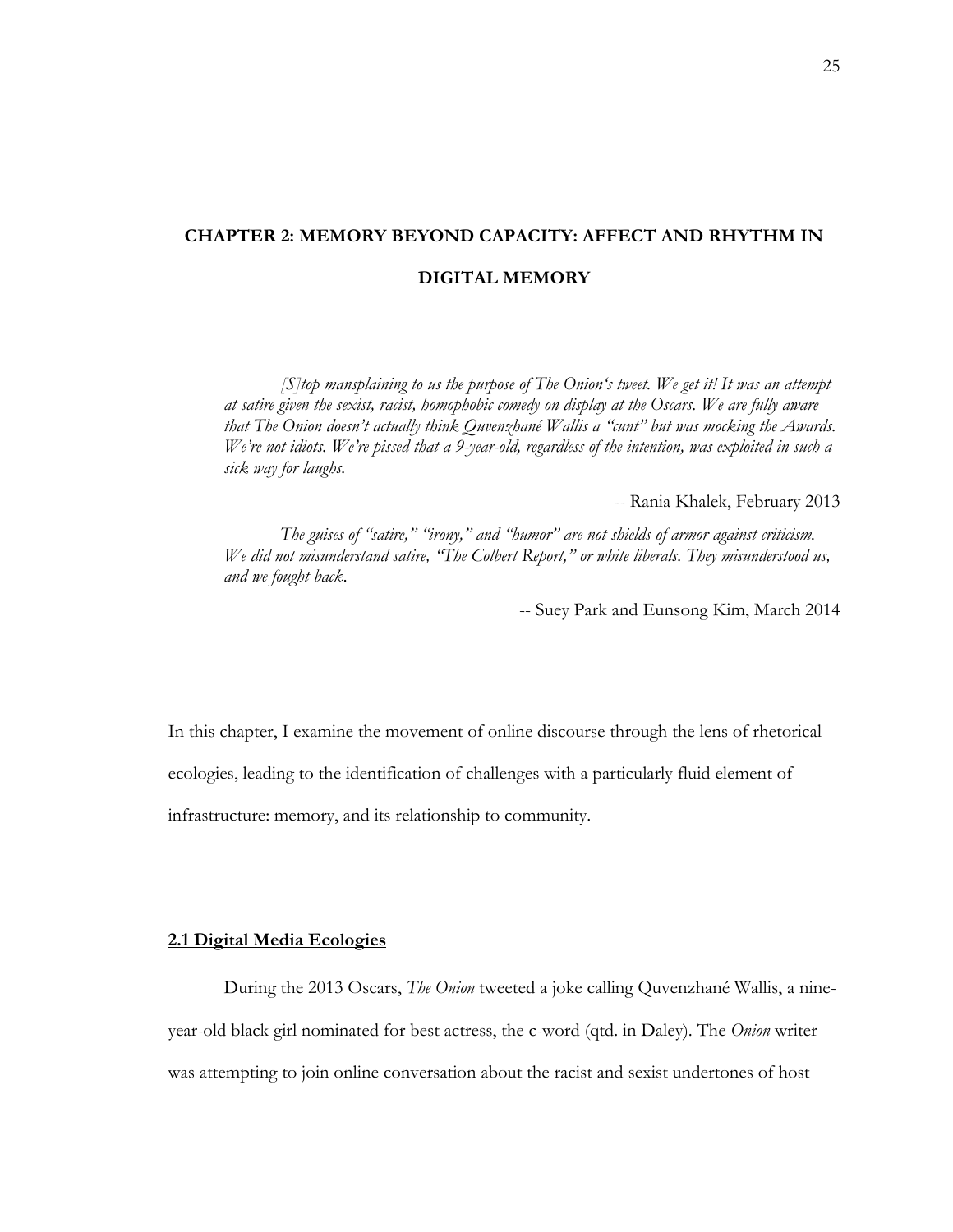Seth MacFarlane's commentary with this "satirical" contribution, but he clearly crossed a line. Words with such oppressive histories, even when used in an effort to humorously call out oppression, most often end up just perpetuating it. The tweet was debated across the web for a week following the incident.

Organizations and public figures botch social media interactions, especially on Twitter, all the time. Often errors are the result of a total lack of attention, like when the official Twitter account for the National Rifle Association's journal, *American Rifleman*, tweeted, "Good morning, shooters. Happy Friday! Weekend plans?" the morning after a deadly shooting at the midnight premiere of *The Dark Knight Rises* (qtd. in Sutter). The person who posted the NRA tweet was unaware of the evening's events, and attempted to "join" the dance of conversation on Twitter by bursting onto the floor with earplugs on, without any regard for what song was even playing. But incidents like the *Onion* tweet take part in a more insidious pattern of a sort of tone-deaf attention that plagues online media when an individual or brand representative is aware of current conversations happening online, but doesn't really *listen* to them. They hear the song, but join the dance painfully off the beat.

As a theoretical framework toward mending these ruptures in online discourse, I find Jenny Edbauer Rice's rhetorical ecologies to be especially useful. Drawing on network theory and cultural geography, Edbauer Rice re-envisions the seminal rhetorical situation model of discrete parts in a closed system instead as a framework of rhetorical ecologies, providing space for movement and affect in the "mixture of processes and encounters" (13) that make up real scenarios of composition. Through an ecological model, "we begin to see that public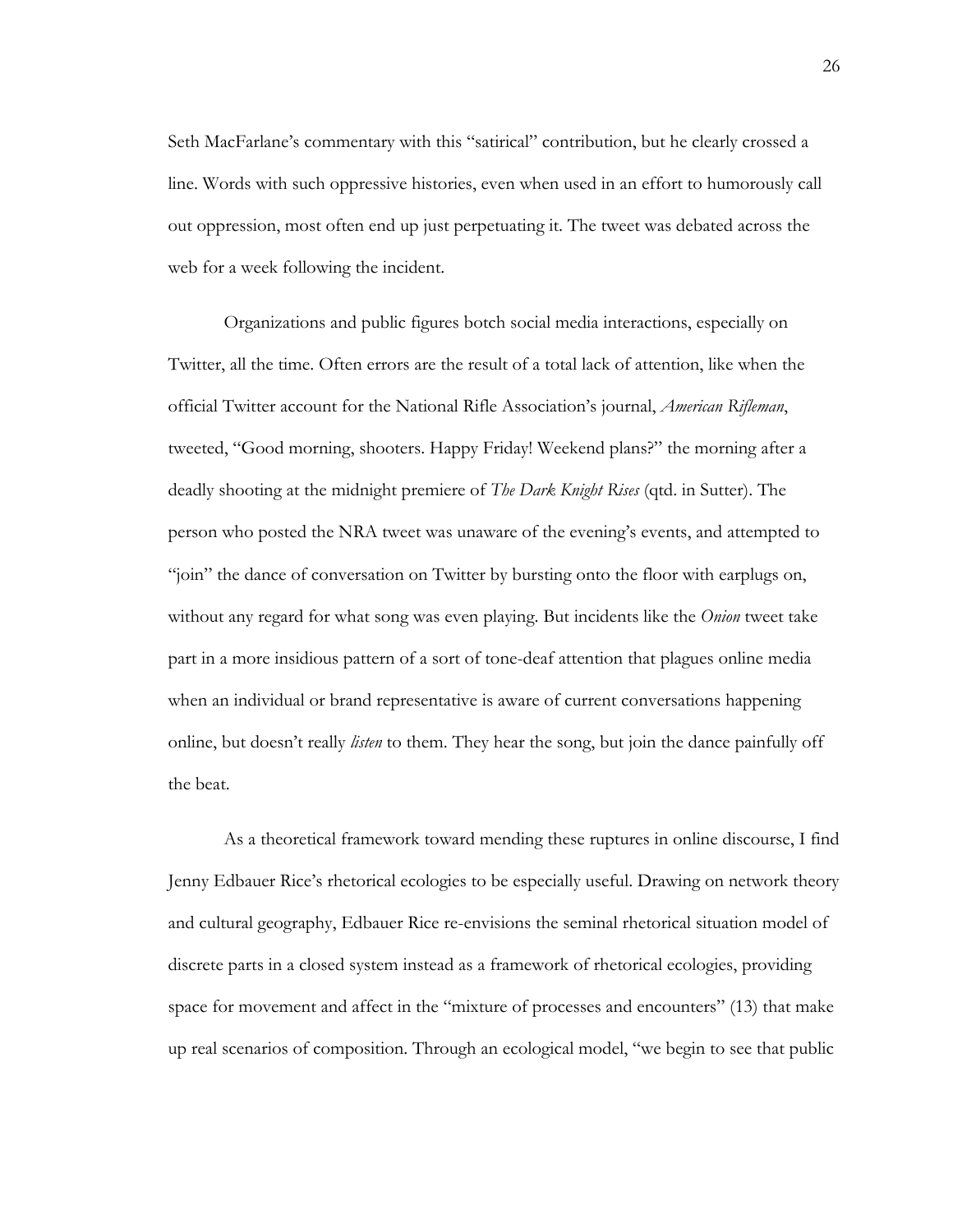rhetorics do not only exist in the elements of their situations, but also in the radius of their neighboring events" (20). This expanded view of the rhetorical situation is essential to effective participation in social media, as we can see from the aforementioned Twitter debacles. Rhetors can be held accountable in online public forums for not paying attention to the context in which they are placing their writing, which is especially problematic because memory works differently in a digital environment.

Thinking about an ecological framework for digital media lends itself to considering the circulation of online discourse in terms of ecological (and infrastructural) cycles. Like water cycles between the atmosphere, precipitation, and ground, online media seems to similarly travel in a dynamic system that has no beginning or end, but can still be understood as a circular pattern of movement, a practice of conversation routinized so as to become an invisible part of social media infrastructure. Cycles of media interactions seem to "begin" (though cycles really just keep rotating) with some inciting event, like the *Onion* tweet. Responses to the event happen most quickly via social media, especially in the space where the event originated or was first discussed. So in this case, immediate reactions unfolded on Twitter through retweets and tagging. Then bloggers and journalists pick up the story for more extended reflection/reporting, which stimulates further response, in both short and long form, within and among the particular communities surrounding these various media sites. And so it was with business communications sites writing about the tweet as a social media failure, culture magazines writing about the nature of satire, and intersectional feminist blogs writing about the inextricability of race and gender in such "satire." At this point, conversation responding to the event slows as another cycle gains momentum. It is significant to note that the cycle surrounding the Onion's tweet can't be cleanly extracted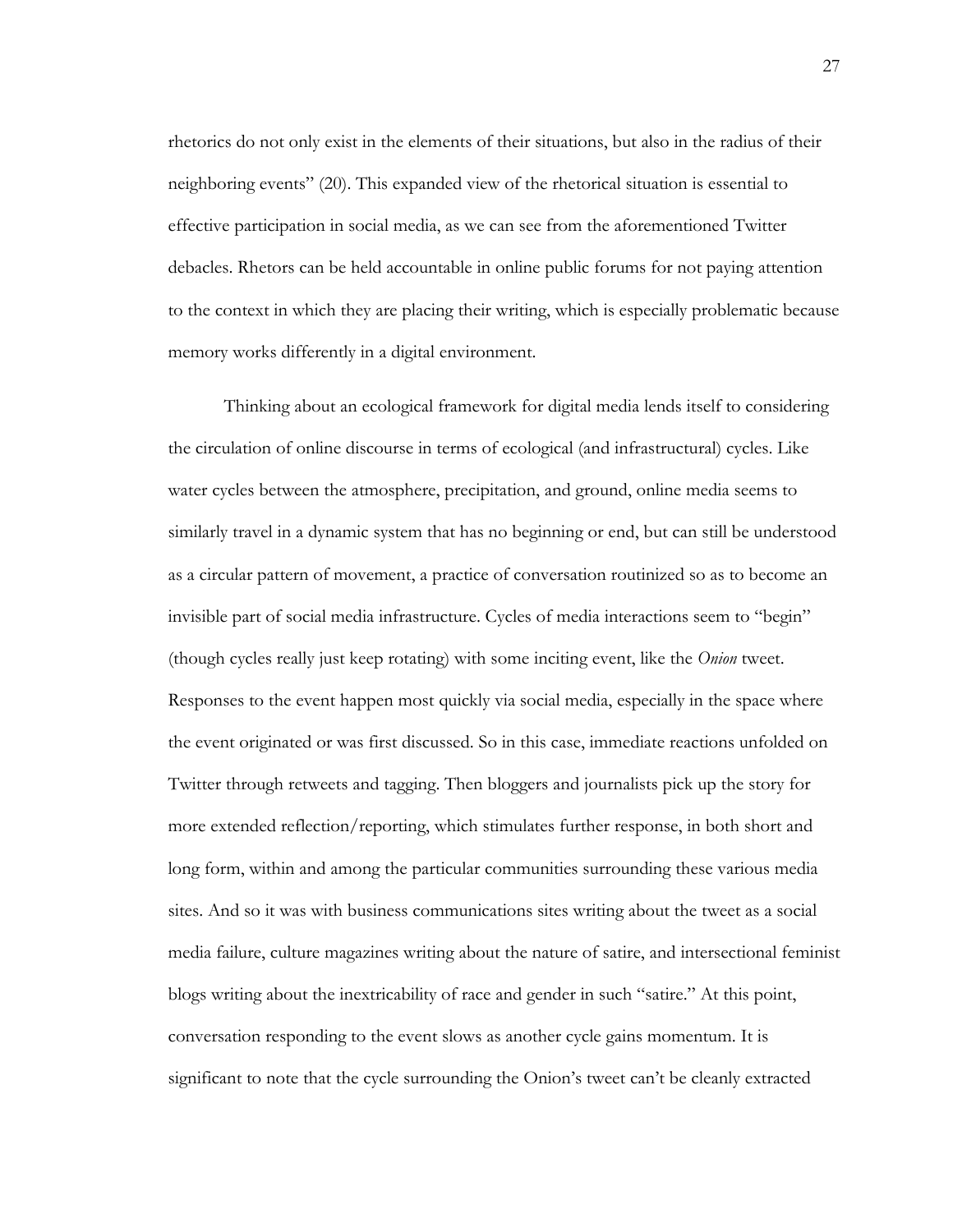from its ties to the online media cycle of the larger event of the Oscars as a whole, but the two cycles also aren't one and the same. In other words, looking at the ecological cycles of online media provides a lens that both emphasizes the messiness of the mixture of rhetorical forces at play while also bringing a sense of rhythm by which to make meaning in the mess.

The rhetorical choices that go behind positioning one's writing within the ecology of online media fall under the rhetorical canon of delivery. The digital age has brought about a renewed focus on delivery, a canon nearly forgotten as rhetoric's historical focus shifted from speech to writing. In his theoretical framework for digital delivery, James Porter identifies distribution/circulation as a key element: "Distribution refers then to the initial decision about how you package a message in order to send it to its intended audience. Circulation refers to the potential for that message to have a document life of its own and be re-distributed without your direct intervention" (214). So a question of distribution would be whether a blogger decides to post her writing to her personal website/blog, a community collective blog, or a bigger media site. Circulation concerns involve the "the technological and rhetorical procedures for helping that document cycle in digital space" (214). Circulation decisions might be things like participating in trending hashtags on Twitter, using Trackbacks to connect an article to other articles in the conversation, and finding the perfect timing for a contribution. These questions of digital delivery are tied up with heretofore under-considered questions of memory, the other forgotten canon of rhetoric.

Historically, reducing the classical rhetorical canon of memory to a matter of storage has been all too easy. As Edward Corbett famously said in his 1965 reclamation of classical rhetoric: "not much can be said, in a theoretical way, about the process of memorizing; and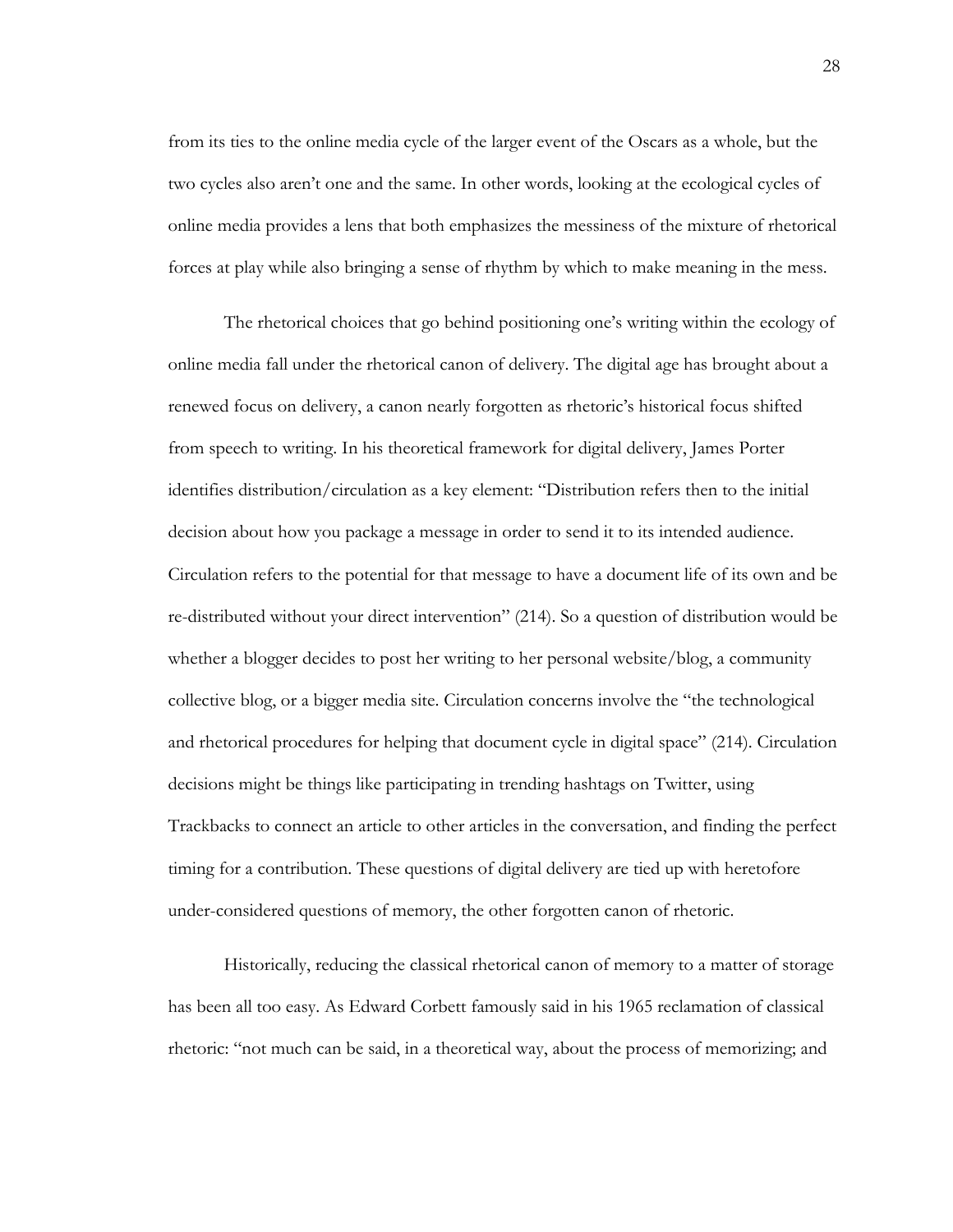after rhetoric came to be concerned mainly with written discourse, there was no further need to deal with memorizing" (5). Even in recent efforts to update the canons for the digital age, there remains an inclination to distill memory to the capacity for storage—not helped by the fact that our label for the quantity of data a computer can hold is "memory." If the rise of print made discussions of memory superfluous, then our endless capacity for digitally storing information nowadays should make memorization a flagrant anachronism.

 I argue instead that digital media necessitates renewed attention to the rhetorical canon of memory precisely *because* of our newfound storage capabilities. To some extent the digital turn is an intensification of the data storage made possible by print. Today we can access personal archives of every small thought we've ever expressed via our Facebook "timeline." Collin Brooke's work on rebuilding the canons for new media looks at these new feats of storage, but also adds the dimension of practice. Brooke argues that we construct our memories through patterns, and digital tools such as syndication feeds and tag clouds externalize these construction practices, as well as offer detection and processing of our patterns. Here I will take up Brooke's attention to digital practices of memory, but with a focus on their public nature.

Unlike personal journals and libraries in the age of print, our digital archives are highly communal and openly accessible in a new way. In the ecological cycles of conversation on social media, members of niche communities relate to one another by drawing on their shared digitally stored memory—this operates as an unconscious function of community infrastructure. However, as I'll later demonstrate with the two cases of controversial satire referenced in the epigraph to this chapter, presumptions about shared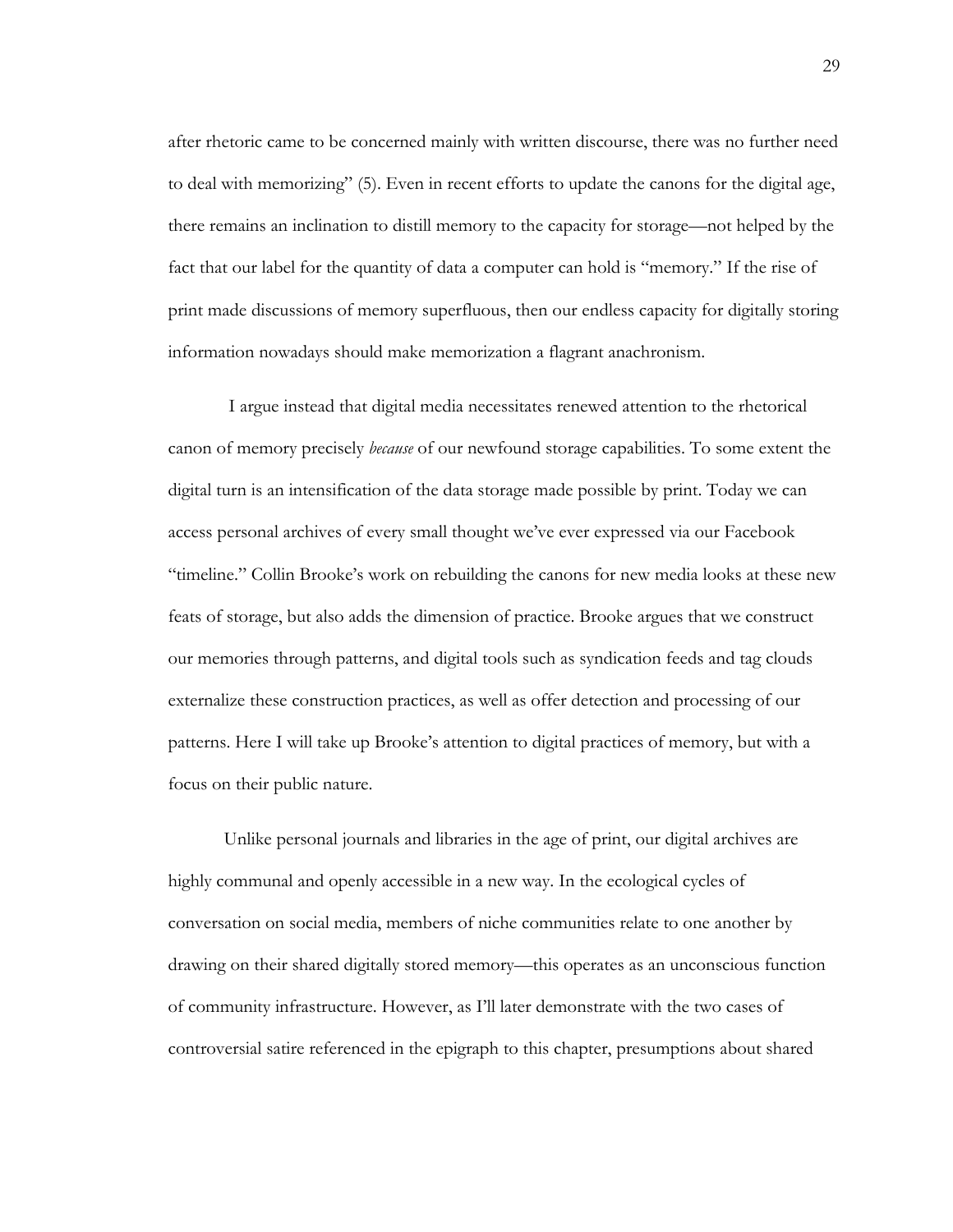memory storage can cause problems for cross-community communication, because we forget how much memory is also about feeling—remembered in the body, not our Facebook timeline. We need a more robust rhetorical framework for how the infrastructure of memory operates in online discourse, as well as new strategies to address the challenges digital memory presents. Toward these ends, I seek to first recover some of the nuance latent in the ancient Greek canon of memory, before looking toward bringing these echoes from classical rhetoric to bear on digital media.

#### **2.2 Ancient Greek Roots for Digital Memory**

In her 1966 *Art of Memory*, Frances Yates opens up the rhetorical canon of memory circling out from *Rhetorica ad Herennium*, which contains the fullest surviving account of memory in the Greek tradition. The challenge of *ad Herennium* as well as earlier works on rhetoric is that they address memory merely as review for audiences presumed to already be well versed in its significance and uses. Initially, *ad Herennium* identifies two categories of memory: natural and artificial. Natural memory is that "which is imbedded in our minds, born simultaneously with thought" (section 16). Artificial memory is that "which is strengthened by a kind of training and system of discipline" (section 16). Training in the art of artificial memory involved building "places" (*loci*) in the mind, in which one would place "images" for remembering either "things" (res) or "words" (*verba*). Yates points out that things and words have precise meaning for the Greeks here. As Cicero delineates them, "things" are subject matters relating to truths; and "words" are "the language in which that subject matter is clothed" (Yates 9).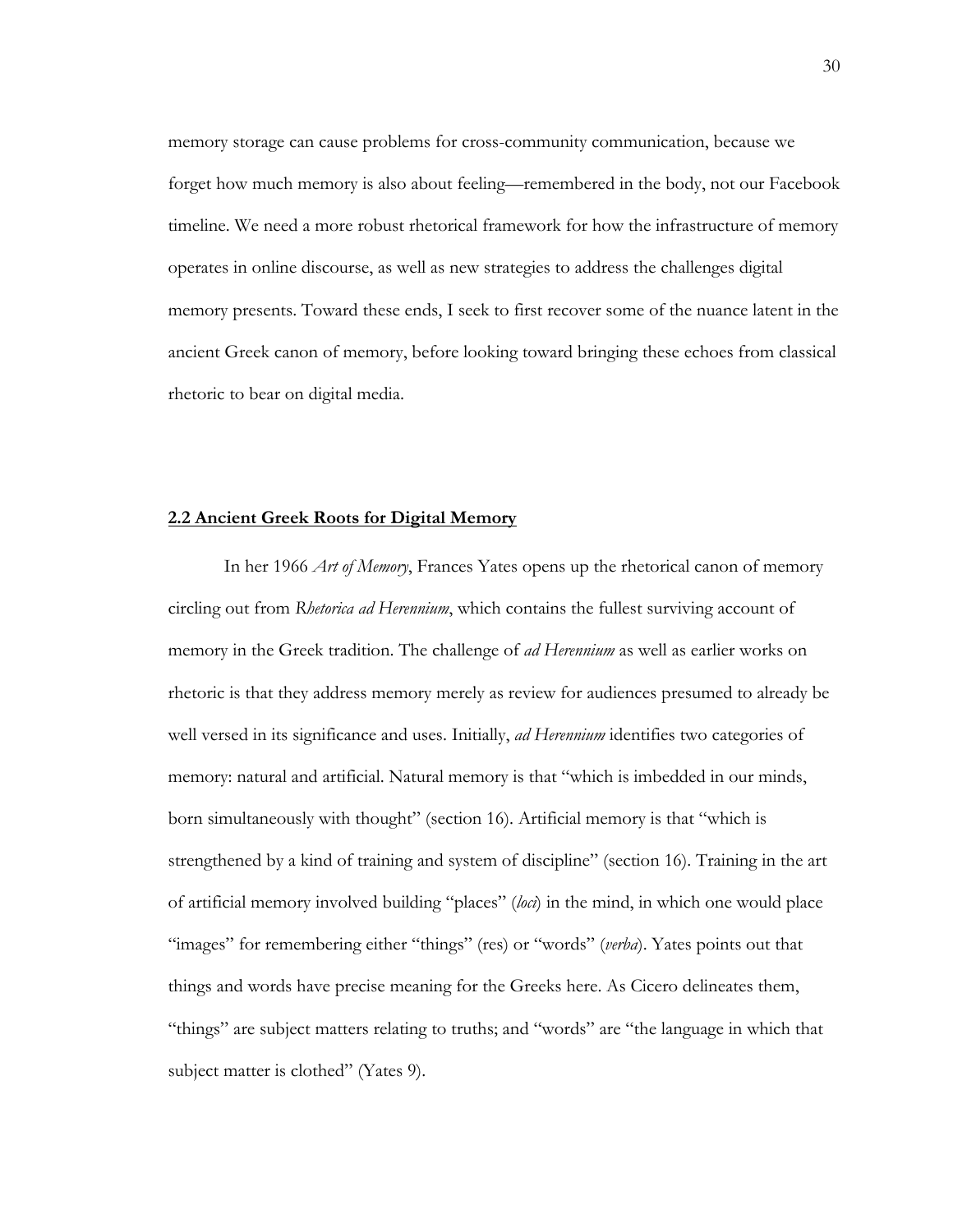From here it's easy to see how one might summarize memory as a method simply for storing information by memorization. However, there are signposts pointing toward deeper roots. As Cicero tells us, "Memory is the firm perception in the soul of things and words" (Cicero qtd. in Yates 8-9). Here we have not just presence but perception, not just a fact but a subjective construction. And it's not in the mind but the soul. Cicero was likely responding at least in part to Plato's views on memory. Of course Plato is notorious for his proclamation that writing would ruin memory: "If men learn this, it will plant forgetfulness in their souls; that they will cease to exercise memory because they rely on that which is written, calling things to remembrance no longer from within themselves, by means of external marks" (551). Brooke argues, following Ulmer, that Plato's distrust of writing stems from a detestation for sophistic artificial memory training altogether, as it was taught by the sophists and obscured truth. Memory in the soul, however, Yates argues, was deeply embedded in Plato's rhetoric:

The *Phaedrus* is a treatise on rhetoric in which rhetoric is regarded, not as an art of persuasion to be used for personal or political advantage, but as an art of speaking the truth and of persuading hearers to the truth. The power to do this depends on a knowledge of the soul and the soul's true knowledge consists in the recollection of the Ideas. Memory is not a 'section' of this treatise, as one part of the art of rhetoric; memory in the Platonic sense is the groundwork of the whole. (37)

While we might not share Plato's understanding of truth, this reading of the significance of memory and its connection to the soul offers a rich foundation for the canon of memory. Kathleen Welch nicely adds to Yates's reading that "Memory is also the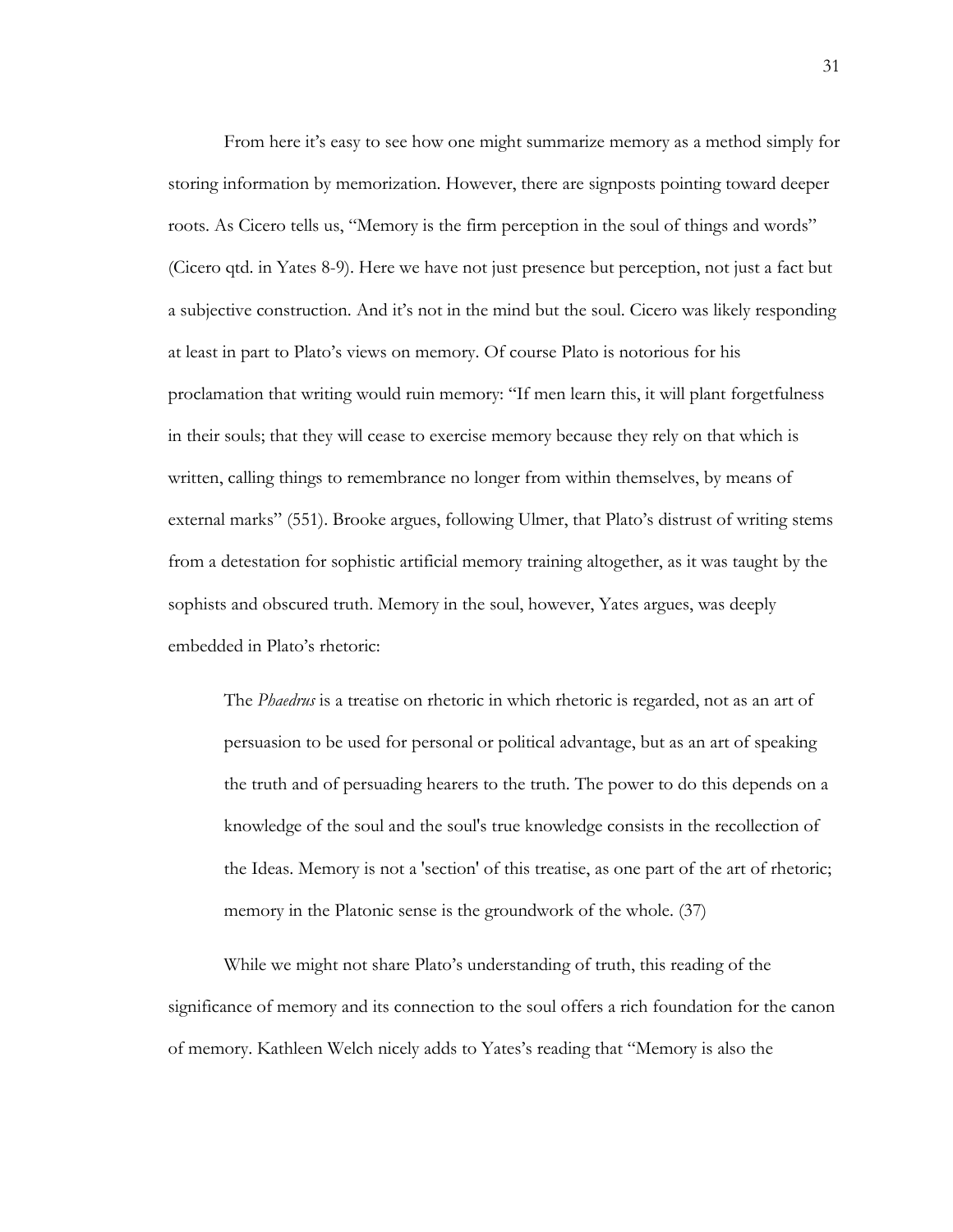existence of the past within the present. It is there that culture and rhetoric largely exist, for Plato and for us" (Welch 98).

Sophistic artificial memory training in ancient Athens gymnasia also add complexity to classical notions of memory, Plato's objections aside. As Debra Hawhee recovers in her 2002 article and 2005 book, gymnasia were popular public sites where young men gathered to develop their citizen *êthos*. A significant focus at the gymnasia was, as our inheritance of the word suggests, physical training in such athletics as running and wrestling. Gymnasia were also sites at which sophists were known to instruct young Athenians in the art of rhetoric. As Hawhee explains, athletic training at the gymnasium was conducted to music (146). And while rhetorical training likely took place in different rooms in the gymnasium, the music undoubtedly could be heard throughout the space, and so rhetorical and athletic training took up a common rhythm. Hawhee argues that the coexistence of athletic and rhetorical training in these spaces created "a curious syncretism between athletics and rhetoric, a particular crossover in pedagogical practices and learning styles, a crossover that contributed to the development of rhetoric as a *bodily art:* an art learned, practiced, and performed by and with the body as well as the mind" ("Bodily Pedagogies" 144). In this lineage, building the artificial memory took part in rhetorical training as an embodied practice.

Reading deep embodiment and knowledge in the soul back onto the rhetorical tradition of memory certainly offers richer ground for a contemporary canon of memory than rote memorization or size of storage. In "The Future of Forgetting," Pruchnic and Lacey contribute to the revival of historical complexity of memory for digital rhetoric by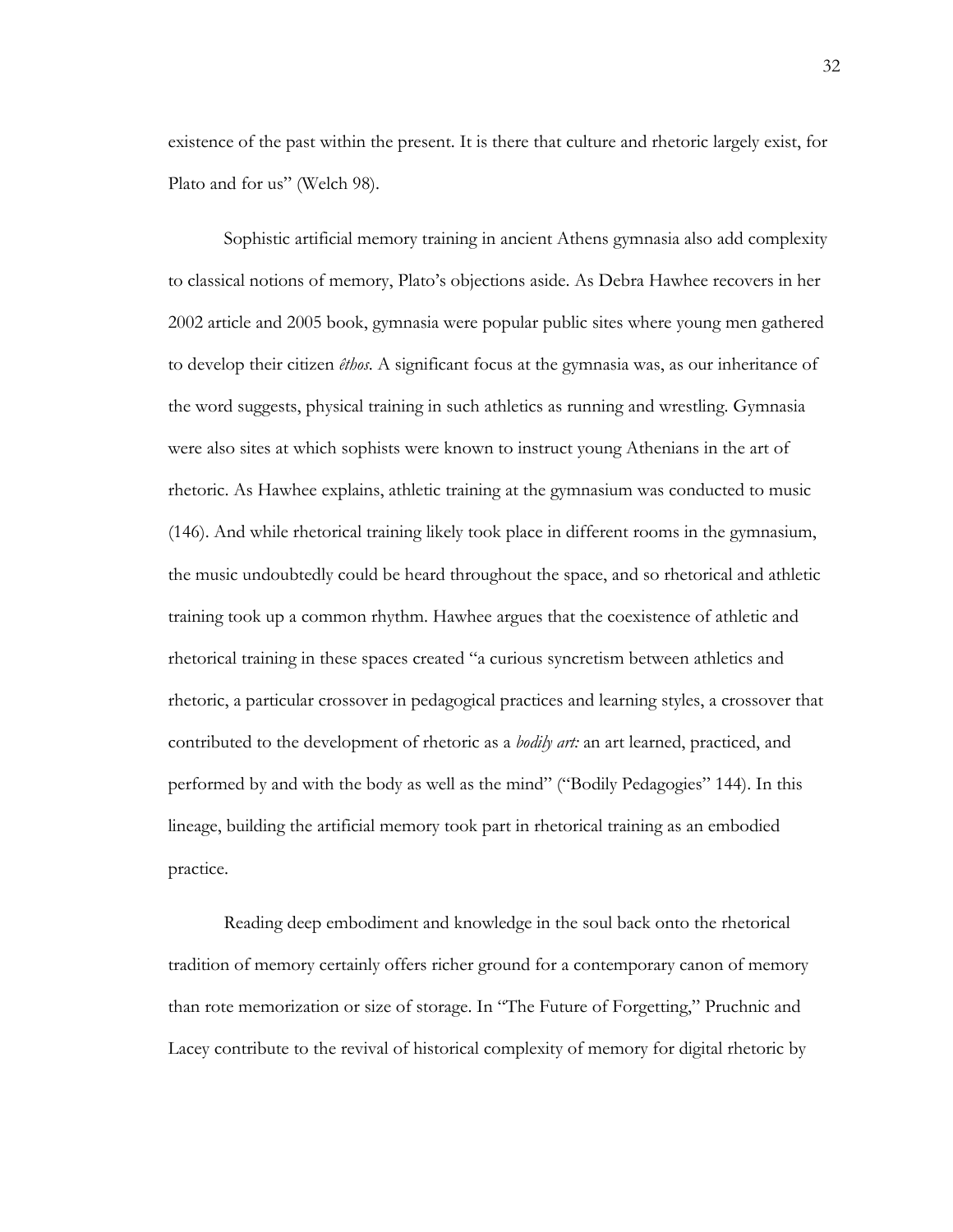recovering the Greek concept of *mnemosyne* or "remembrance" from mythology, which "was consistently invoked to both assay the divides and bridges between human interiority and cultural exteriority as well as to delineate the spiritual or intellectual capacities of humans from their affective and biological facilities" (474). These functions of *mnemosyne* seem to fit well with Yates's and Welch's arguments for the positioning of memory—it is something that connects data about the past with humans' interpretive perception.

Pruchnic and Lacey separate out the "programs" that structure memory, like the classical containers of "places" and "images," from the "content" of memory, like the classical "things" and "words." Doing so allows them to argue that in our contemporary moment, emphasis shifts from shared "content" of memory used for persuasion to shared externalized "programs" that offer infrastructure for holding the data of personal memory:

Analyzing contemporary practices of rhetorical memory in reference to their ''program'' rather than ''content'' aspects, however, suggests that the externalization of memory has become its own ''framework'' very different than the one we might attribute to history; here the ''universality'' comes not from a static representation that all are meant to share, but a dynamic process of exchange in which all shared aspects of personal memory become variables for the flexible sequences of identification, targeting, and marketing that mark contemporary media environments. (481)

While the structures of memory still echo those of ancient Greece, their *use* today is novel. No longer does shared memory necessarily mean shared content, but shared systems. The infrastructural mechanisms for identifying someone's particular memory content is what's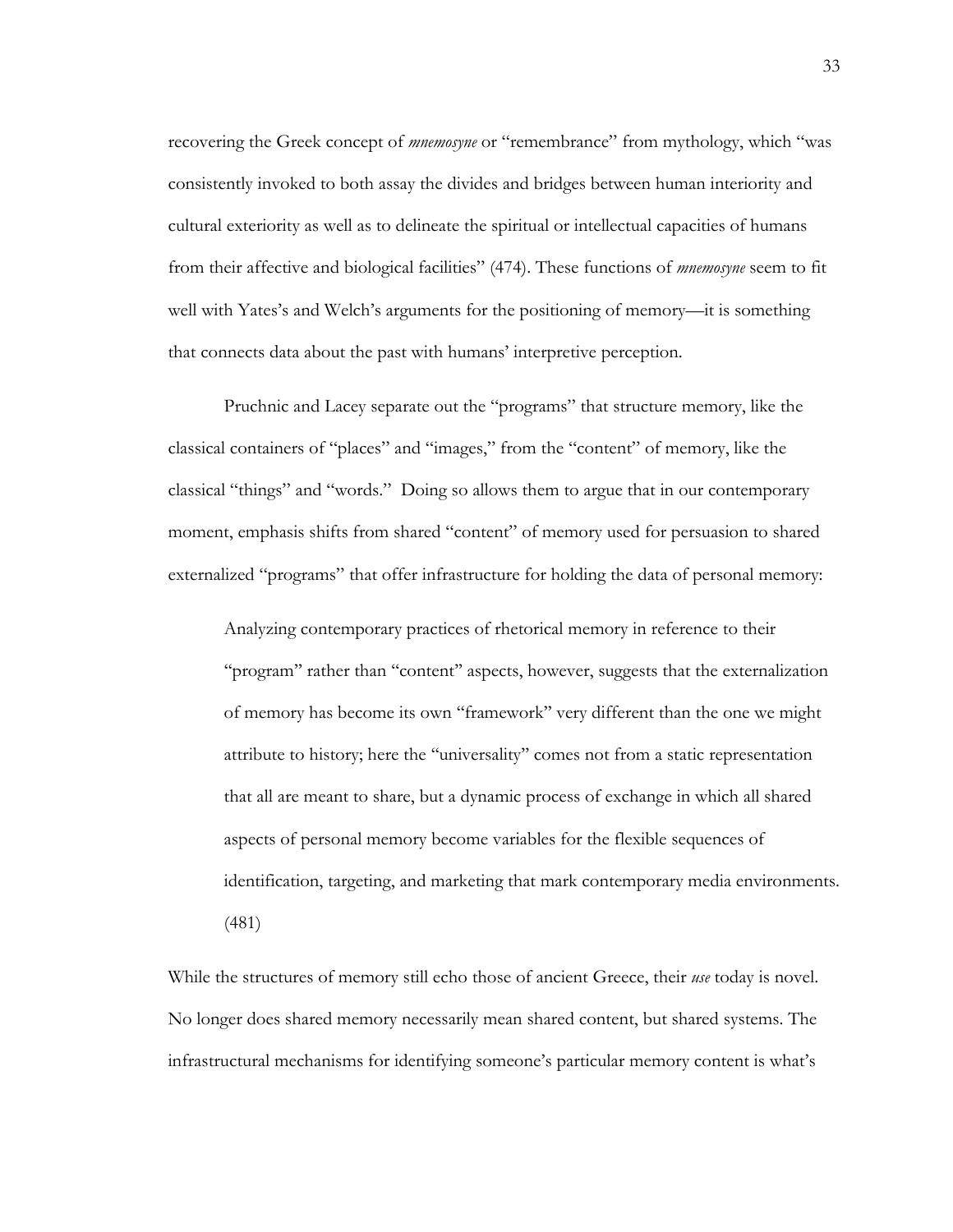universal, not the content itself. Pruchnic and Lacey argue that this shift means externalized individual memory content can be individually targeted by marketers through these standardized systems.

However, as memory programs are externalized, not all individual memory content is actually exported to them. According to Pruchnic and Lacey, affective associations with memory become internalized. By affect here they refer to Massumi's notion of precognitive embodied feeling—"the role of biology in human subjectivity" (Pruchnic and Lacey 483). Pruchnic and Lacey demonstrate this affective memory internalization with such research in psychology and neuroscience as a study showing that participants in "The Pepsi Challenge" preferred Pepsi when they tasted both Pepsi and Coke in unlabeled cups. But when the sodas were properly labeled, participants claimed the Coke tasted better. Researchers found that the regions of the brain associated with memory were activated as participants were tasting whatever was labeled as Coke, illustrating the tight link between precognitive memory and affective associations (488). So as our systems for storing memory data become digitally externalized, our memory tied to feeling remains fiercely internal, infrastructure of the mind, to the point that we can be totally unaware when our affective memory is activated.

I find that Pruchnic and Lacey's discussion of the separation of affective memory from processed experiential memory, or what I'm calling "memory data," is perhaps predicted in the most basic of categorizations in *ad Herennium*—and the most contentious for Plato: "natural" versus "artificial" memory. While most obviously distinguishing a person's memory abilities before and after training, it might also suggest a distinction between "natural" memory as attached to feeling (or for Plato, the soul) and "artificial" memory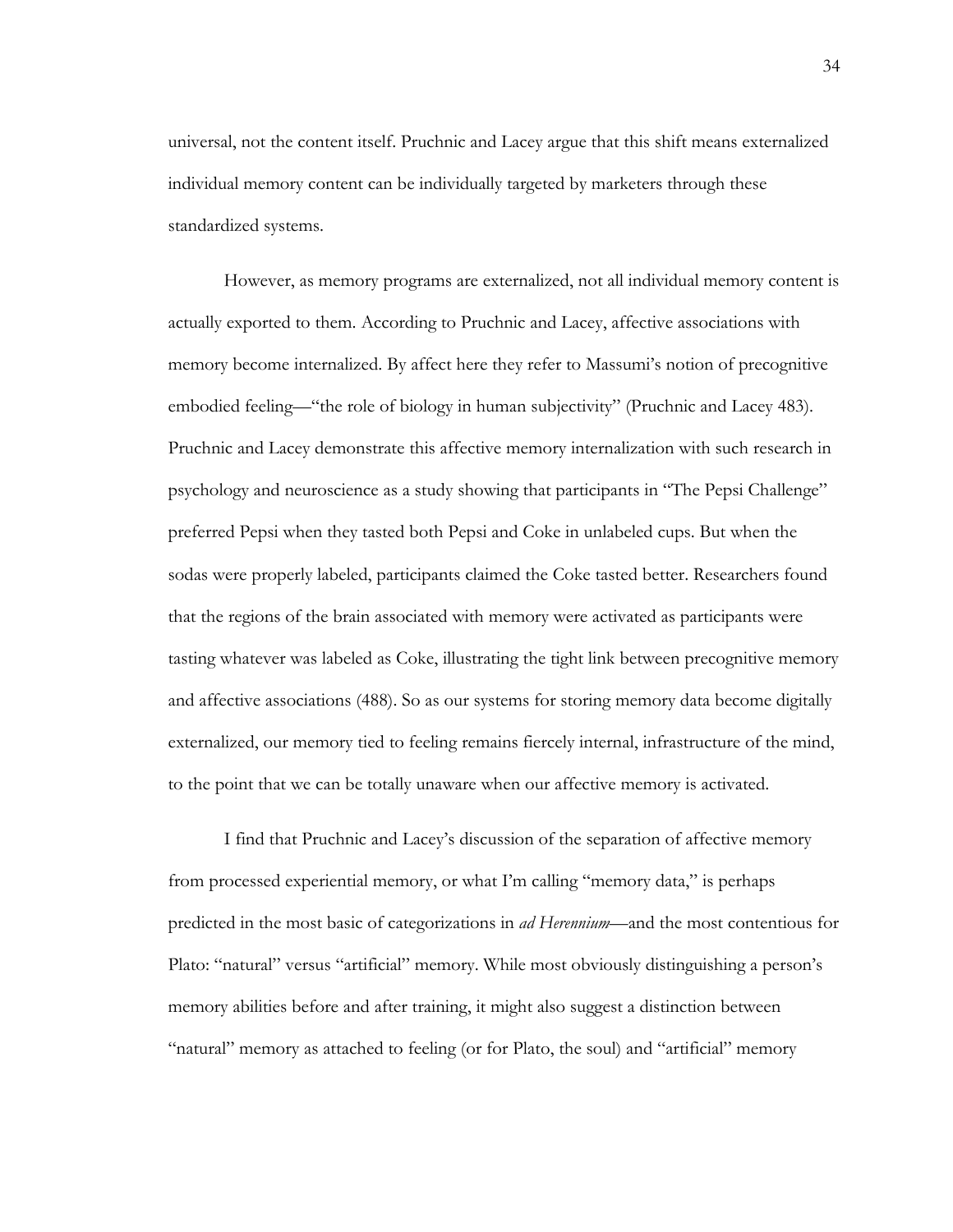trained to hold data. The implications of the externalization of memory programs and internalization of affective memory come together for Pruchnic and Lacey with the rise of niche demographic political targeting. Campaigning is no longer (only) about marketing to broad audiences with a universal appeal to affective memory—it has become instead significantly a process of data-aggregating micro groups to target with precise cocktails of words and images that appeal to personal memory and illicit an affective response. But the splitting of memory data from affective memory also has significant implications for the way public discourse plays out online more broadly.

#### **2.3 Memory and Cross-Community Communication**

The Twitter hashtag #CancelColbert started when the Colbert Report show Twitter account tweeted, "I am willing to show #Asian community I care by introducing the Ching-Chong Ding-Dong Foundation for Sensitivity to Orientals or Whatever." This tweet was an abbreviation of a longer joke made on a recent episode of the Colbert Report meant to satirize Washington Redskin team owner Daniel Snyder's creation of the Washington Redskins Original Americans Foundation. Twitter activist Suey Park soon responded to the tweet with, "The Ching-Chong Ding-Dong Foundation for Sensitivity to Orientals has decided to call for #CancelColbert. Trend it."

The ensuing debate was plagued by what Krista Ratcliffe would call dysfunctional silence—people weren't really listening to each other. Or particularly, Colbert's defenders weren't really listening to Suey Park and her supporters. The most common reaction from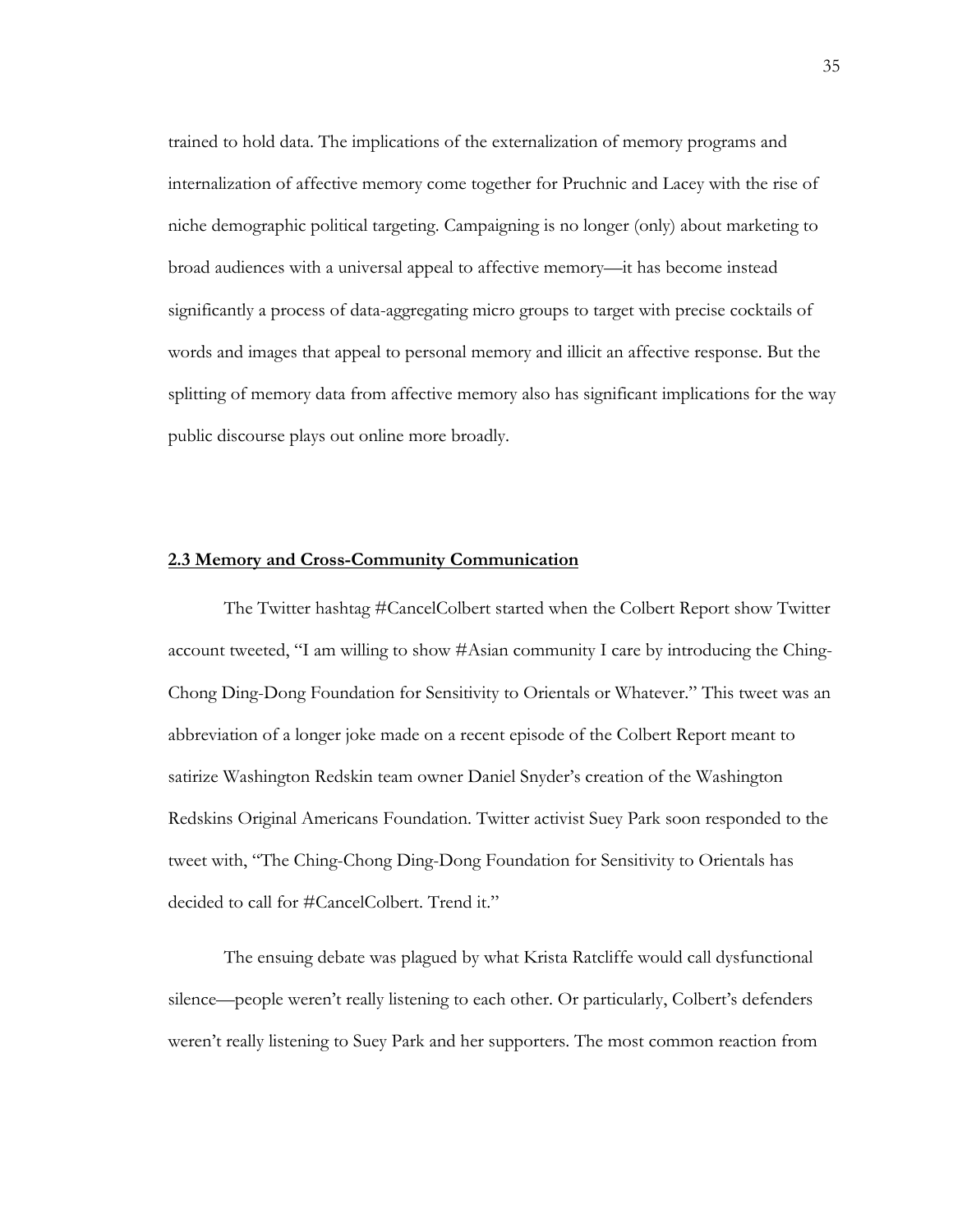Colbert fans was along the lines of: " $@suey$  park It would be awesome [if] you could understand satire…#CancelSueyPark" (Chris Abraham). The thing is, Suey Park and others critiquing the tweet did know it was satire. They just didn't think it was funny. Park was attempting to make a nuanced critique about turning Asians into the easy punchline of jokes, and the racism still inherent to the joke even as it was satirizing racism seen as "worse." But even in subsequent long form coverage of the debate, few Colbert supporters were able to accurately represent her point.

The issue of the externalization of memory programs and the internalization of affective memory surfaces here as an infrastructural barrier, in that multiple niche communities were communicating within the same memory system, but they were calling upon completely different memory content and affective associations. In other words, the shared memory space seems to lead to conversation that presupposes shared memory-- which causes problems for cross-community communication.

To illustrate by contrast, Aristotle says that, "Well known actions should [only] be recalled, [not described in detail]. Thus many [epideictic speeches] have no need of narrative, for example, if you wish to praise Achilles; for all know of his actions…" (239). Aristotle is pointing out that a speaker doesn't need to repeat what's stored in his audience's shared memory. In ancient Greece, such an expectation of broad public knowledge could be assumed. To extrapolate this logic to the digital: if memory is now stored externally, accessible by all, and infinite in size, what need would there ever be to repeat a memory? Here we see the problematic assumptions of shared digital memory systems: 1) that operating in the same memory network means you've seen and have memory of the same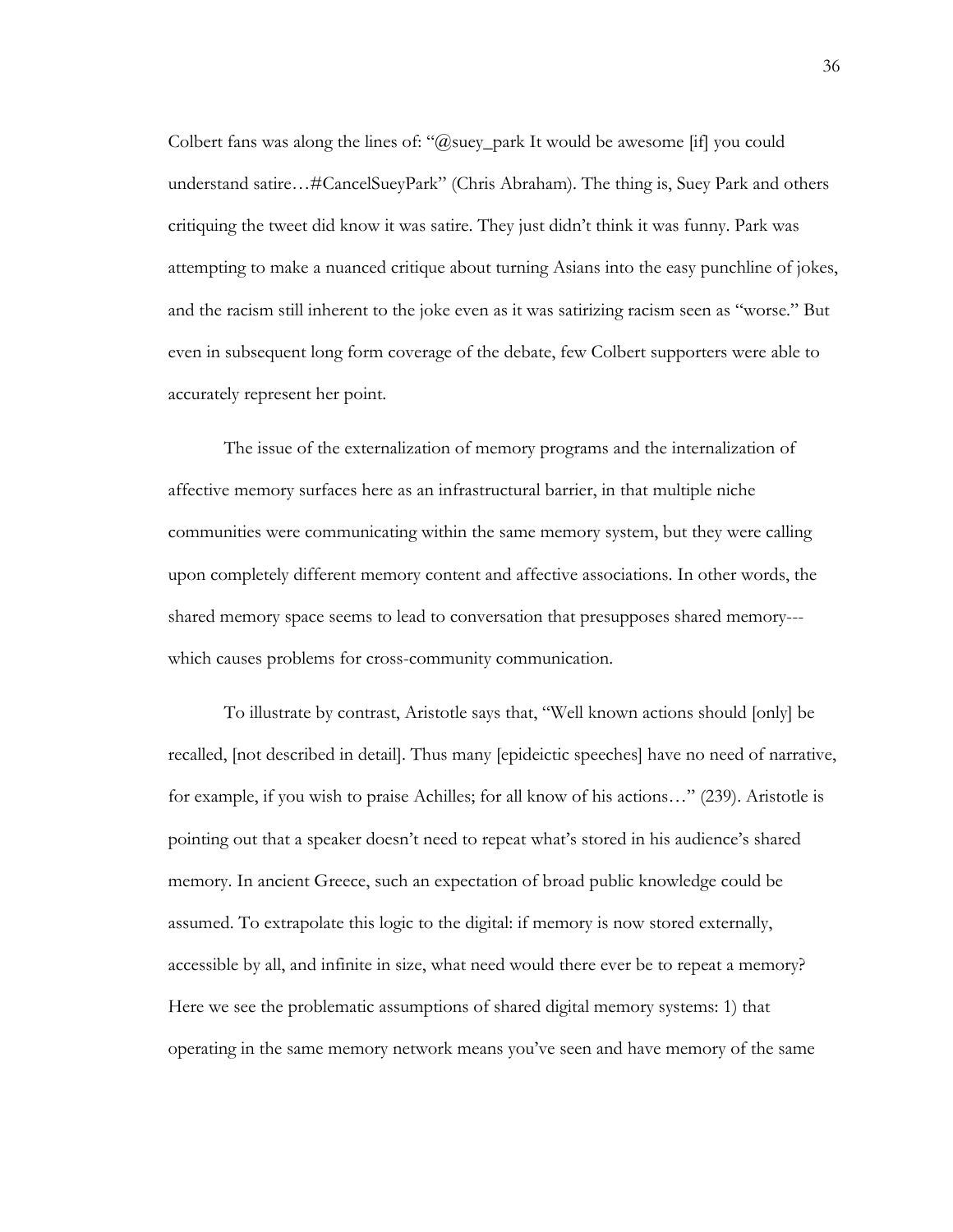things; 2) that if you don't have memory of the same things, you will take the time to research those things you didn't know and therefore gain memory of them; and 3) in retrieving those memories you originally missed, you will also gain memory of the corresponding affective associations you missed.

Instead, what actually stays present for people is only the affective memory of individual experience—the memory itself drops out, "stored" externally. Groups are still able to communicate intra-communally because they have shared experience and thus common affective memory. Pruchnic and Lacey predict:

[T]he future of memory as a rhetorical force, will be tied to the ''future of forgetting'': the ways in which our experiences are externalized in various media and forgotten by us or become embedded in our very affective dispositions and responses—their obscurity to our present consciousness is in many ways proportional to their effect on our future actions. (491)

In the #CancelColbert controversy, from someone who follows intersectional feminist debates online, I felt the echo of dozens of previous controversies about racism and privilege. I immediately *felt* what Suey Park was talking about. But I remembered the *content* particularly of one controversy I've recently been writing about (and likely because I've recently been writing about it): the scandal over the Onion calling Quevenzhané Wallis a cword on Twitter during last year's Oscars. The incident has much in common with #CancelColbert concerning the nature of satire, the medium of Twitter, and the social embeddedness of racism. And yet I can find only one explicit reference to the Oscars Onion controversy in the #CancelColbert fallout: it's someone calling out MSNBC host Touré for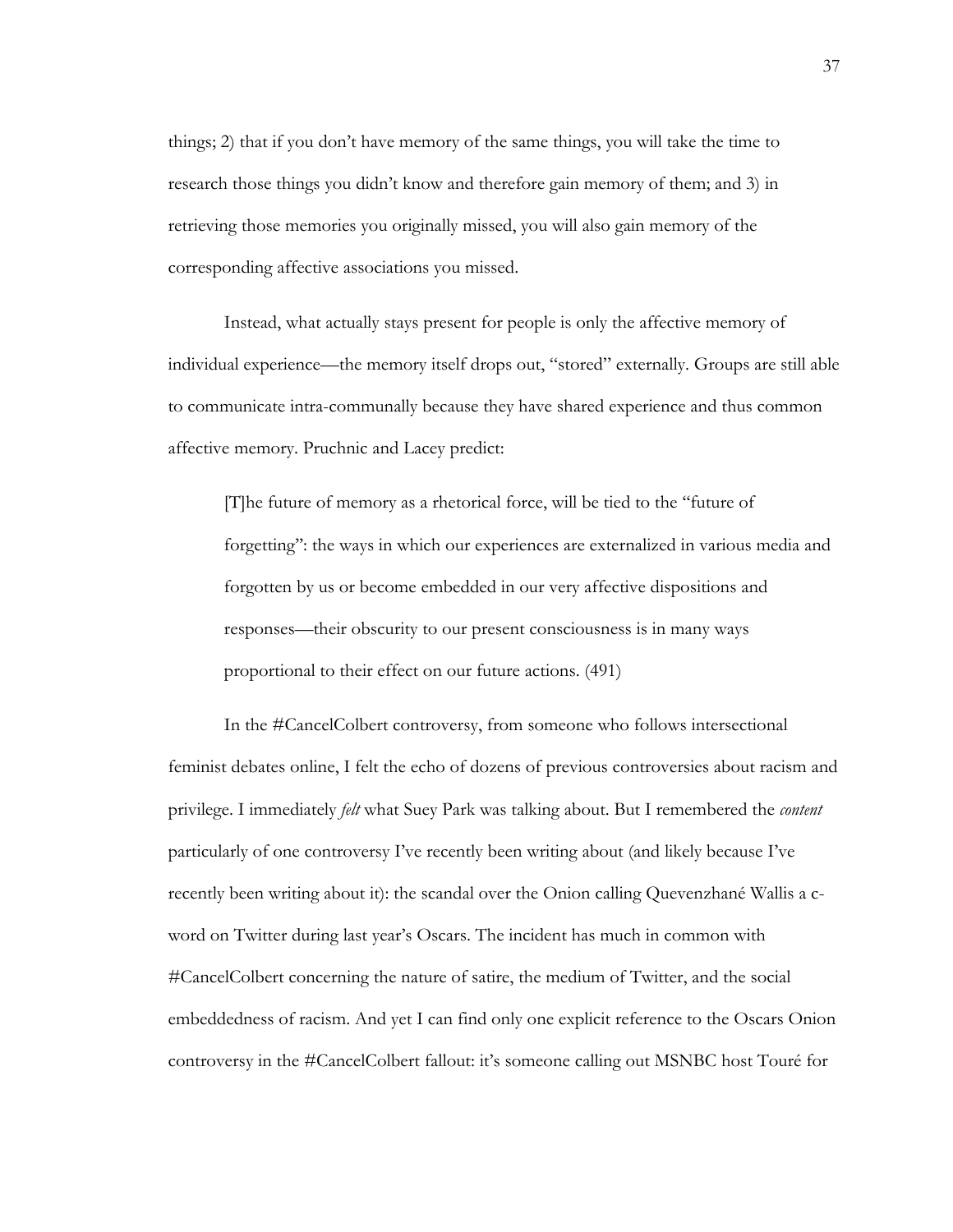flip-flopping to the side of the satire defenders, after last year being outraged over the Quavenzhané Wallis tweet. Perhaps this has something to do with different community associations, and thus different affective memories evoked by the different events.

Beyond hyper-targeted marketing and divisive arguments between groups on social media, the externalization of memory programs has obviously made some positive feats of memory newly possible: our social media profiles act as digital scrapbooks archiving the details of our lives. Collaborative communication within groups seems to certainly be enriched by the easy activation of shared memory in digital systems. And I still think there's significant potential for cross-community collaboration to be enabled by these very same systems that store communities' memories with such open access. But we first need to recognize that shared memory space does not necessarily mean shared memory—or affective response. We need a better way to activate memories than telling people to "educate themselves" when they stumble into a conversation calling on memories they don't share. This is why I pose that digital issues of memory are tied up with matters of delivery, and why we need a new rhetorical training for digital memory in order to operate more effectively within the shared memory systems through which digital media circulates.

#### **2.4 Rhythm and Listening: Toward Rhetorical Training of Digital Memory**

I want to propose an embodied rhetorical training of memory built from the three tenants of sophistic pedagogy that Hawhee restores: repetition, response, and rhythm. Isocrates articulates these tenants especially well in his discussion of the fusion of rhetorical

38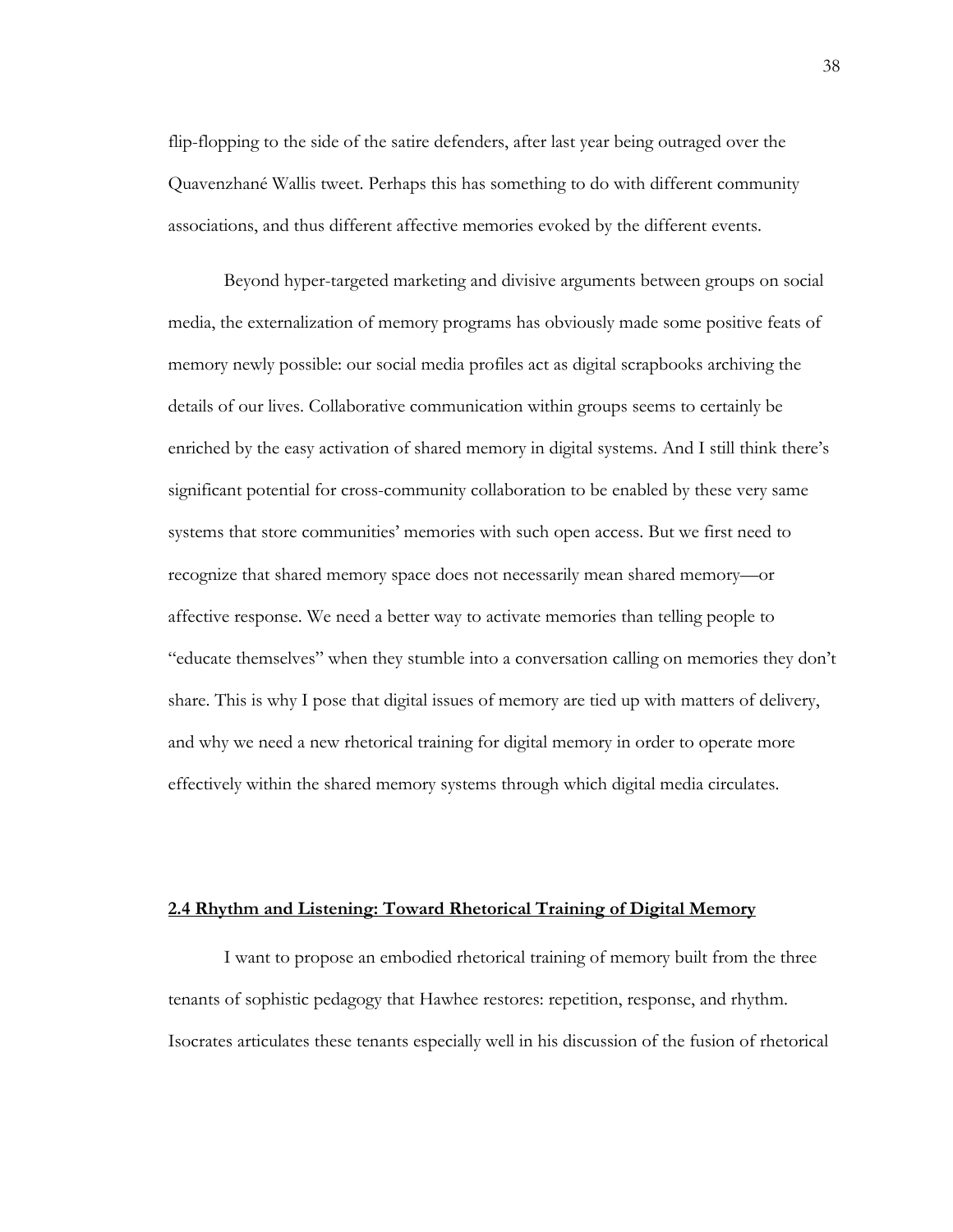and athletic disciplines as "complementary, interconnected, and consistent with each other" (239) and taught by similar means. After physical and rhetorical trainers have

given [their students] experienced and detailed knowledge of these, they again exercise the students and make them accustomed to hard work and then force them to synthesize everything they have learned in order that they may have a more secure understanding and their views *(doxai)* may be better adapted to the right moments *(kairoi).* It is not possible to learn this through study, since in all activities, these opportune moments elude exact knowledge *(episteme),* but in general those who are particularly attentive and can understand the consequences most often apprehend them. (240)

Here we see the coalescence of the three R's in Isocrates' description of training. That "opportune moments elude exact knowledge" suggests that instead a sense of the correct *response* must be acquired through "attention," or *rhythmic repetition* of the hard work of exercise and synthesis of one's rhetorical/athletic training. This conveys a feeling for kairos as embodied through an athletic rhythm. For digital memory training, I argue that one has to become attuned to the rhythm of the ecological cycles of digital media moving through the built memory systems of the web. This means listening better in situations like the #CancelColbert controversy.

The version of "listening" to media ecologies that took place with #CancelColbert was self-interested and uncritical, "dysfunctional silence," as previously mentioned, as opposed to what Krista Ratcliffe would qualify as "rhetorical listening." Ratcliffe's theory focuses particularly on building a "code of cross-cultural conduct" through a "stance of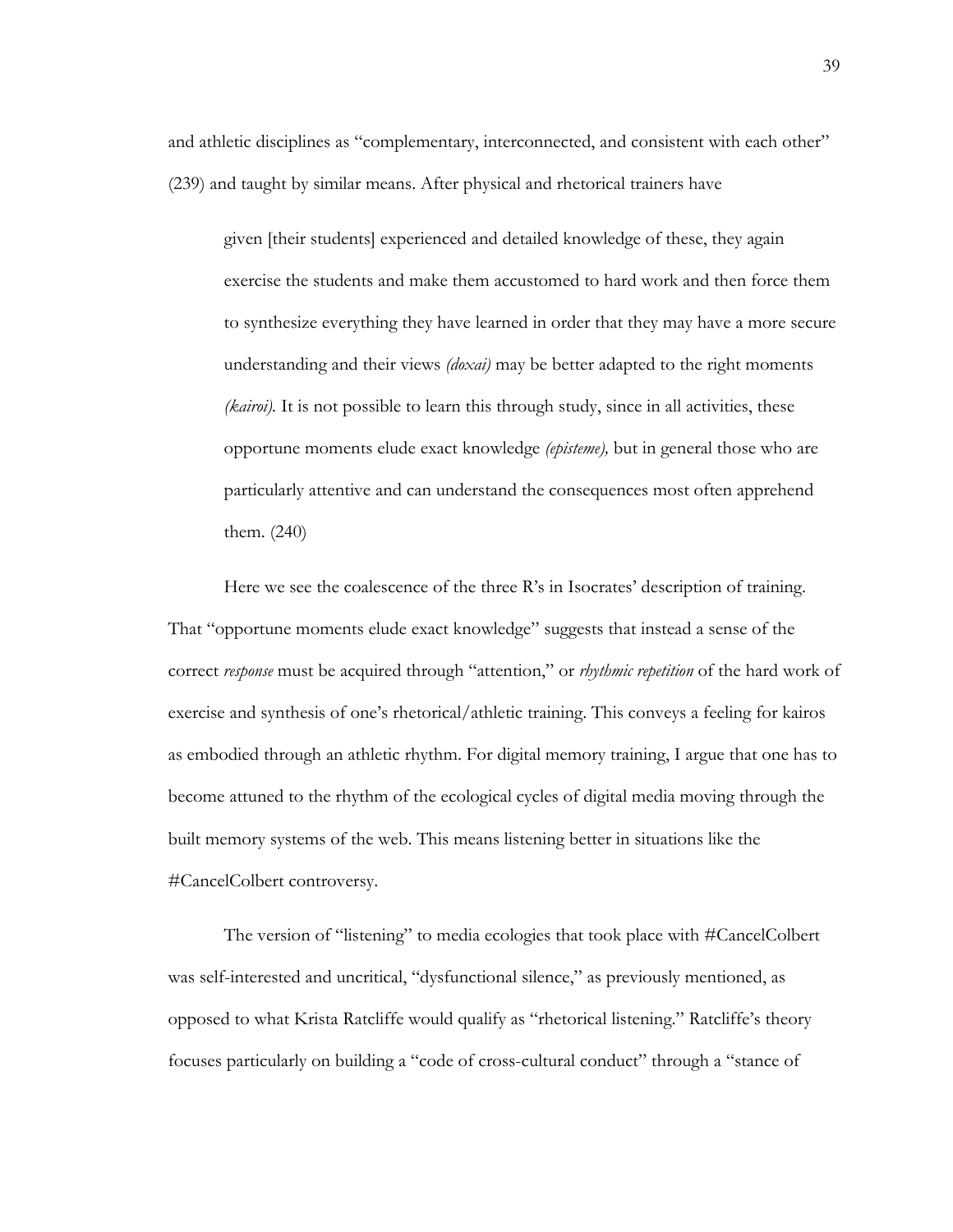openness" in listening that recognizes troubled identifications of gender and whiteness (17). Those who rushed quickly to assumptions that Suey Park misunderstood the satire of the #ColbertReport tweet were not listening rhetorically to the implications of gender and whiteness in this situation. I think Ratcliffe offers a useful framework for thinking about how to more effectively find the rhythm of the ecologies of one's surroundings. She suggests,

*[U]nderstanding* means more than simply listening *for* a speaker/writer's intent. It also means more than simply listening *for* our own self-interested readerly intent . . . . Instead, understanding means listening to discourses not *for* intent but *with* intent with the intent to understand not just the claims but the rhetorical negotiations of understanding as well. (28, emphasis in original)

Rhetorical listening means pausing before jumping to our intuitive self-interested reactions to consider the other understandings at play in the discourse. It means "identifying the various discourses embodied within each of us and listening to hear and imagine how these discourses might affect not only ourselves but others" (28). It means training our affective memory.

In the case of the *Onion* writer, I think he was listening to the situation at the Oscars, and picked up on host Seth McFarlane's intent and affective associations behind numerous jokes laced with racism and sexism. The tweet was a satirical response to this understanding, fostered by the *Onion* writer's self-interested intent of finding a way to make a kairotic joke. What the Onion writer did not do was listen to the rhetorical negotiations of understanding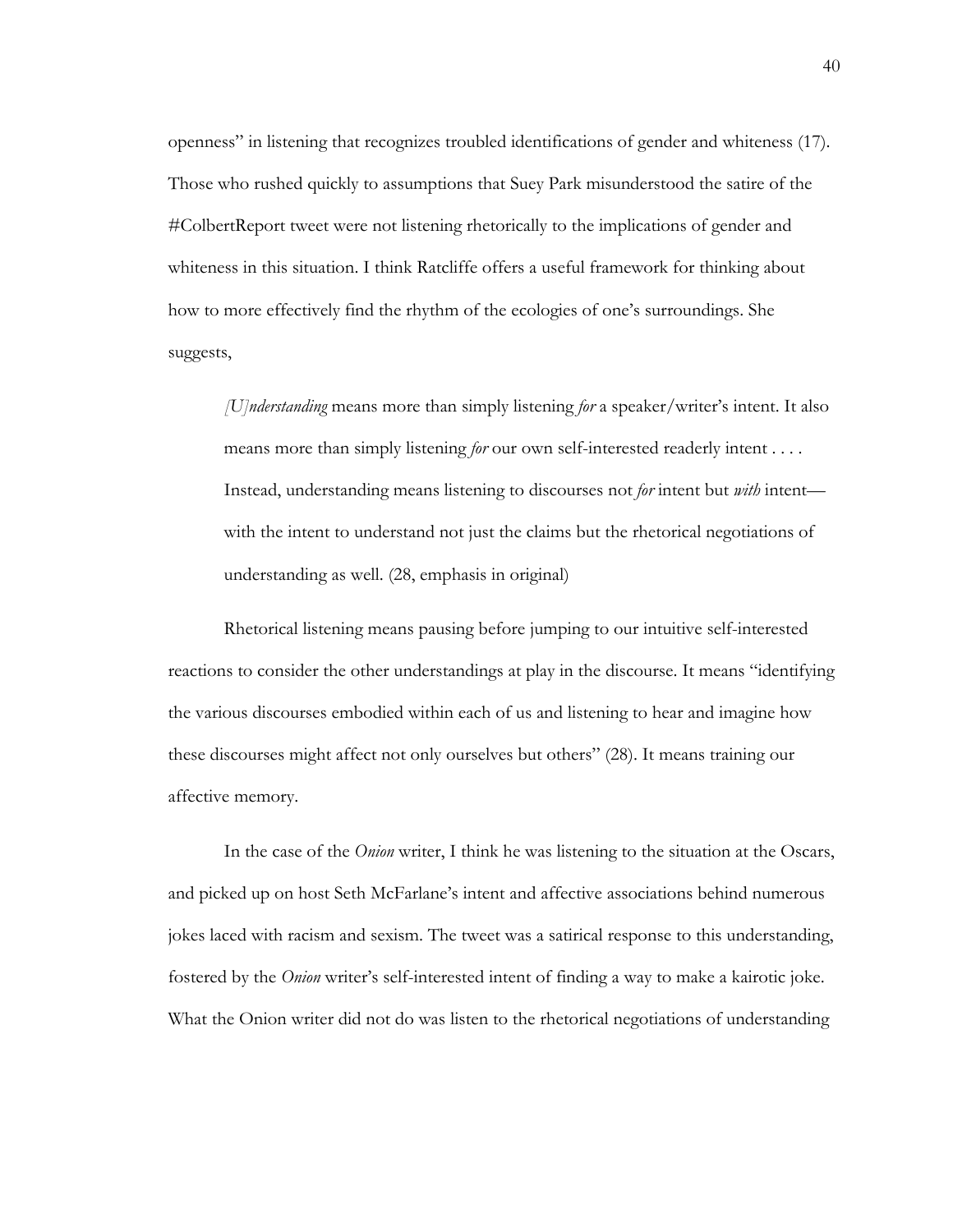at play: he failed to identify the ways in which his response would reinscribe MacFarlane's troubled associations of gender and whiteness in the surrounding ecology.

If the challenge of affective memory is that we react to it before we even realize it, one potential solution I draw here is to consciously slow down reaction time. But another could be to develop more memory tools, via Brooke, to facilitate means of at least accessing archives of the specific memory content that has contributed to the affective associations at play in a particular discourse. I'm imagining here a program that runs alongside all our memory storage systems and detects differing memory data patterns—so that if we aren't going to remember the events of the last controversial satire cycle, perhaps we can train our artificial memory machines to at least point us to the appropriate memory data. I see both of these possibilities as infrastructural interventions, one social, one technological, for addressing this problem of the ill-fittedness of the rhetorical canon of memory into the infrastructure of social media.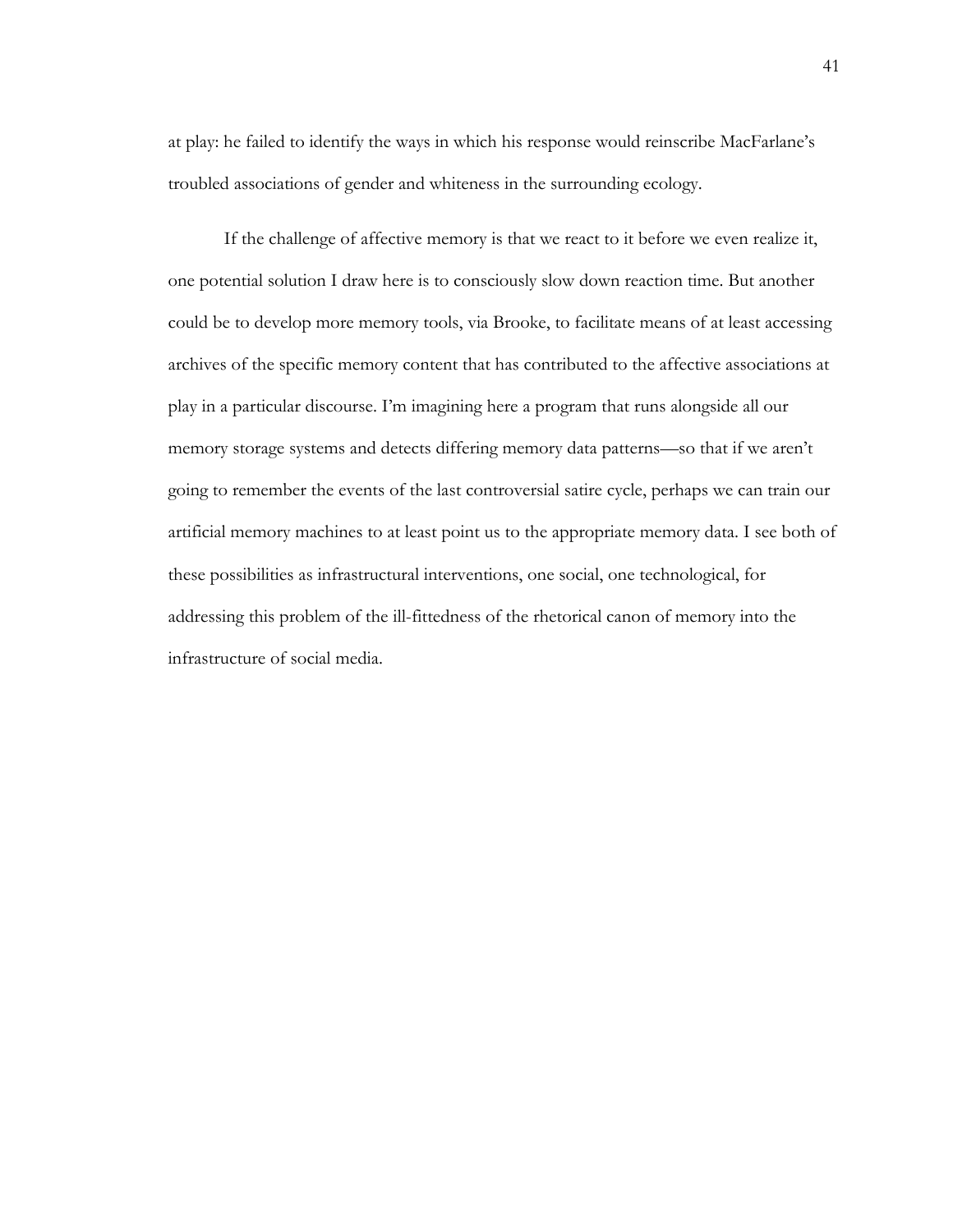#### **CHAPTER 3: THE INFRASTRUCTURAL ECOLOGY OF SLUTWALK**

Where chapter 2 offered an extended consideration of one problematic element of online infrastructure, this chapter attempts to trace the coordination of many infrastructural mechanisms through the online ecological cycle surrounding one event: SlutWalk NYC, a feminist demonstration that took place in October of 2011, precipitated by a February 2011 comment by a Toronto police officer leading a campus safety session, that women should avoid dressing like sluts in order to prevent being sexually assaulted (slutwalknyc.com). SlutWalks quickly popped up all over the U.S. and Canada, and later internationally, in which men and women in varying degrees of dress marched to reclaim the term. This chapter looks at how the infrastructure of social media can hold biases that stunt the potential of conversation and community building.

#### **3.1 The Defensiveness and the Deletion**

Following the ecological cycle of online conversation as discussed in the previous chapter, Flavia Dzodan's "MY FEMINISM WILL BE INTERSECTIONAL OR IT WILL BE BULLSHIT!" blog post was sparked by a photograph from SlutWalk NYC of a young woman holding a sign that says "Woman is the N\* of the World." This photo was featured in online articles about the event before it was added to the SlutWalk NYC Facebook page, whereupon an all-out comment war ensued. After the first few critical comments, an event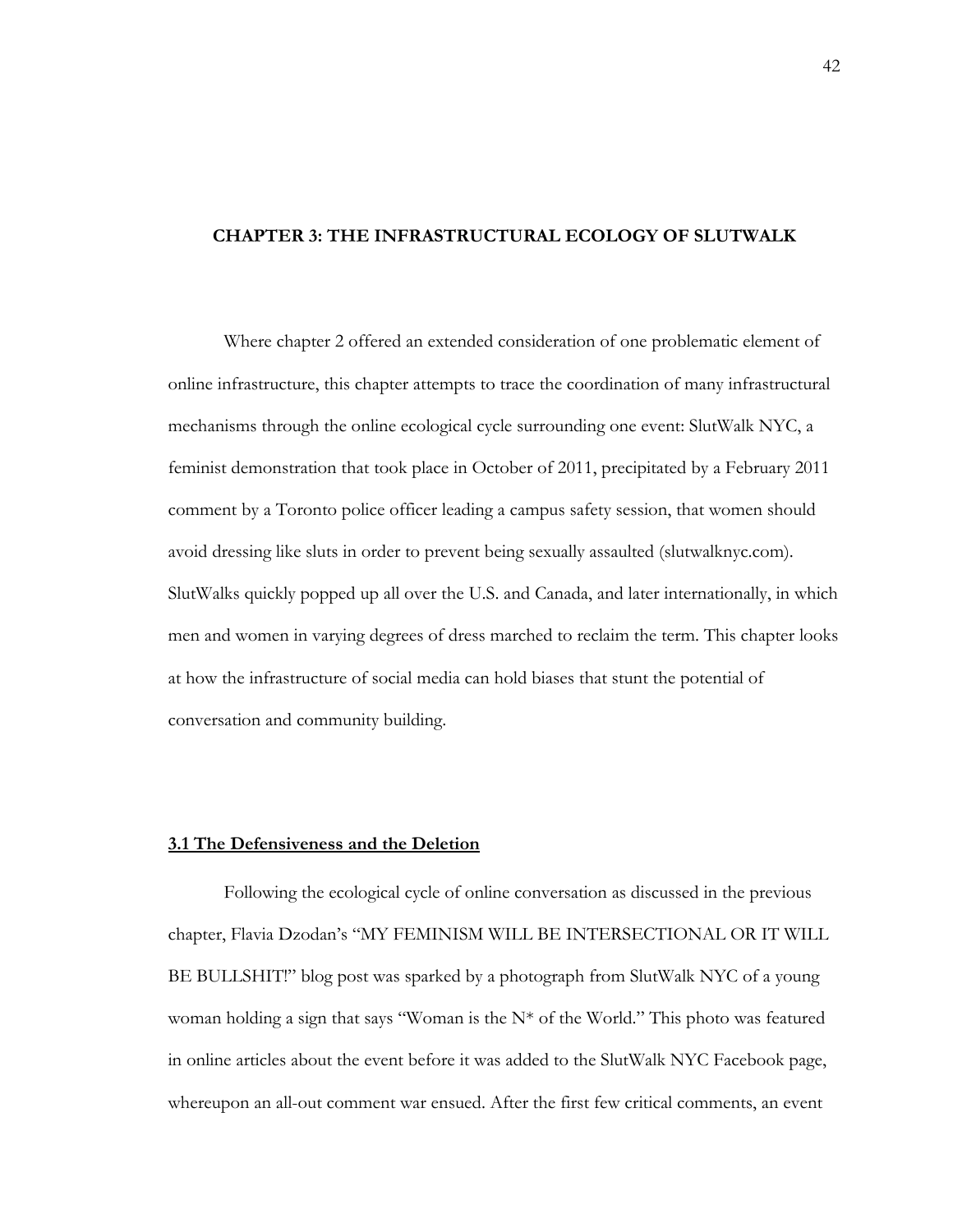organizer responded that SlutWalk NYC did not support the sign and, once they noticed it, had a conversation with its holder about why it was problematic and asked that it be put away. This was the only response posted by a SlutWalk organizer.

Then, in the photo's comments on the SlutWalk NYC Facebook page, the defensiveness began. As some started trying to argue for the sign's appropriateness in context, we again see the pattern of dysfunctional silence, in which real communication is barred:

**Amina Ali** *This is the title of a song written and performed by John Lennon and Yoko Ono in the 1970s. You have to listen to the whole song to understand it. It is not offensive to anyone other than sexists in its entirety and was a very powerful message, then and now. I can understand how the sign out of this context would be disturbing. But I urge everyone to check out the full lyrics and listen to the song and judge for themselves.*

**Tyrra Kiri Adrien Ramos** *Whether the Lennon song is meant to be offensive, that word should just not be said by any white person.*

**Amina Ali** *I think it is more productive to look into the deeper meaning of things than to exercise censorship.*

**Christina Jaus** *@ Amina, did you talk to any Black people (women or men) in the 60's and did they themselves tell you at that time that they felt empowered by that John Lennon song?*

(qtd. in Peterson)

The conversation continues like this, an endless back and forth of women of color and allies trying to convey, with varying degrees of patience, why the sign was offensive, while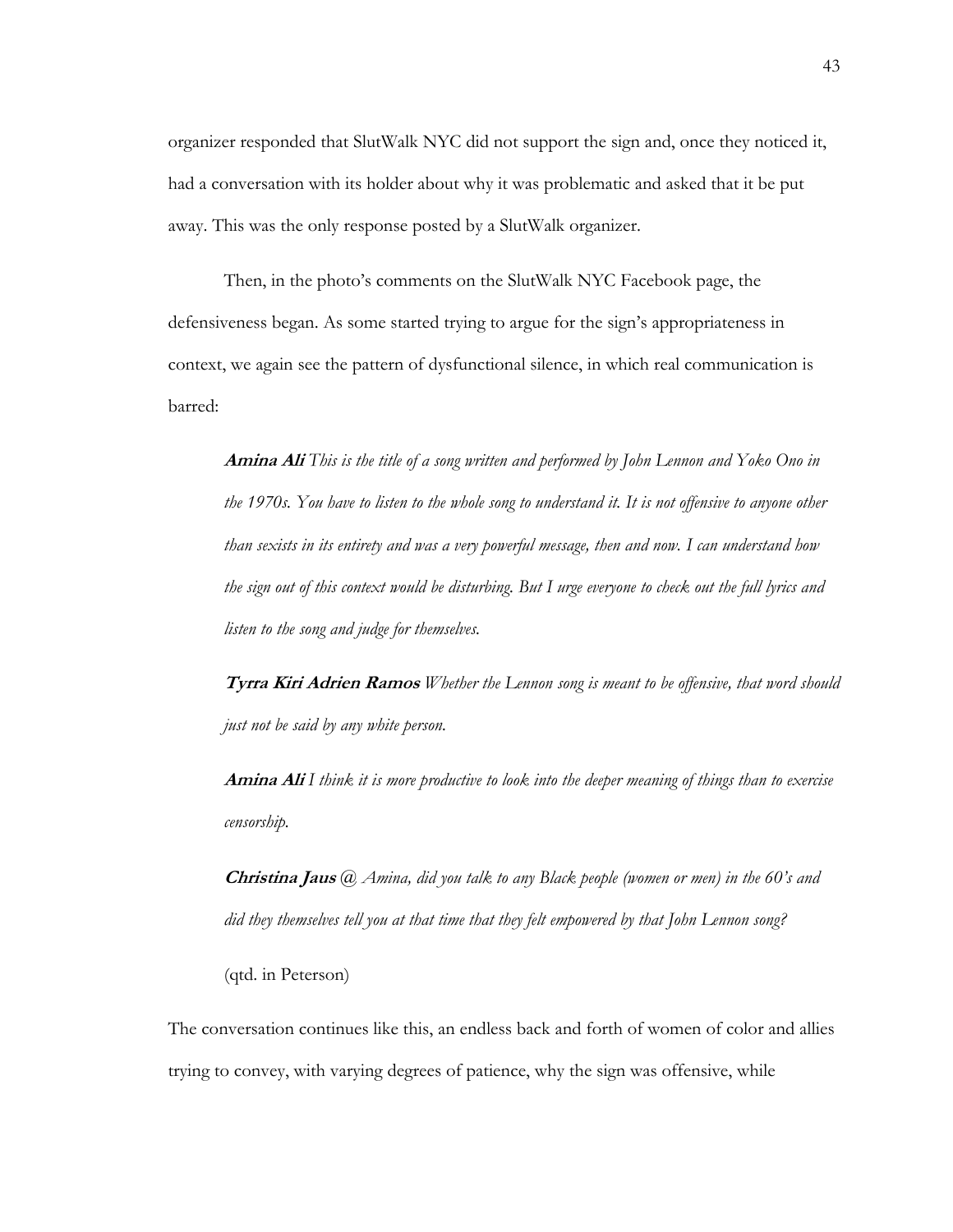(presumably) white women and men continued to defend its use. The woman in the photo herself chimed in, apologizing for "being photographed with" the sign and explaining that she did not intend to offend anyone, while still insisting that "The word and its meaning is wrong, but the sign is true. There is no contest about it" (qtd. in Peterson).

As mentioned briefly in the introduction, this issue of white women feminists not being able to take criticism from feminists of color is a pattern of discourse with a history extending back well beyond social media. Drawing from Audre Lorde, Sara Ahmed discusses anger as a productive feminist stance, but "white feminists refuse to hear [women of color's] anger by returning this anger in the form of defensiveness (Lorde 1984: 124)." (Ahmed 178). Instead Ahmed proposes that feminists must learn to receive other feminists' anger as well, rather than solely channel their own (178).

In the last chapter, I introduced the possibility of rhetorical listening as a strategy to adjust for issues of the infrastructural split of memory in online discourse. In a similar vein, I want to consider for a moment the implications of reading the discursive phenomenon of defensiveness as infrastructural. If white women's defensiveness in the face of women of color's anger is a routinized protocol as part of a biased infrastructure, then we can talk about making it visible and changing that protocol to a stance of openness in steps of small increments. It's possible I'm pushing my frame too far here, but I find I'm drawn to this posing of the problem to work in response to feminist allies, usually white men, who say, "I agree with you—Racism! Sexism! But you can't ask people not to defend themselves." When viewed within an infrastructural system, the discursive pattern of defensiveness perhaps can be seen better to scale with its role in infrastructural bias.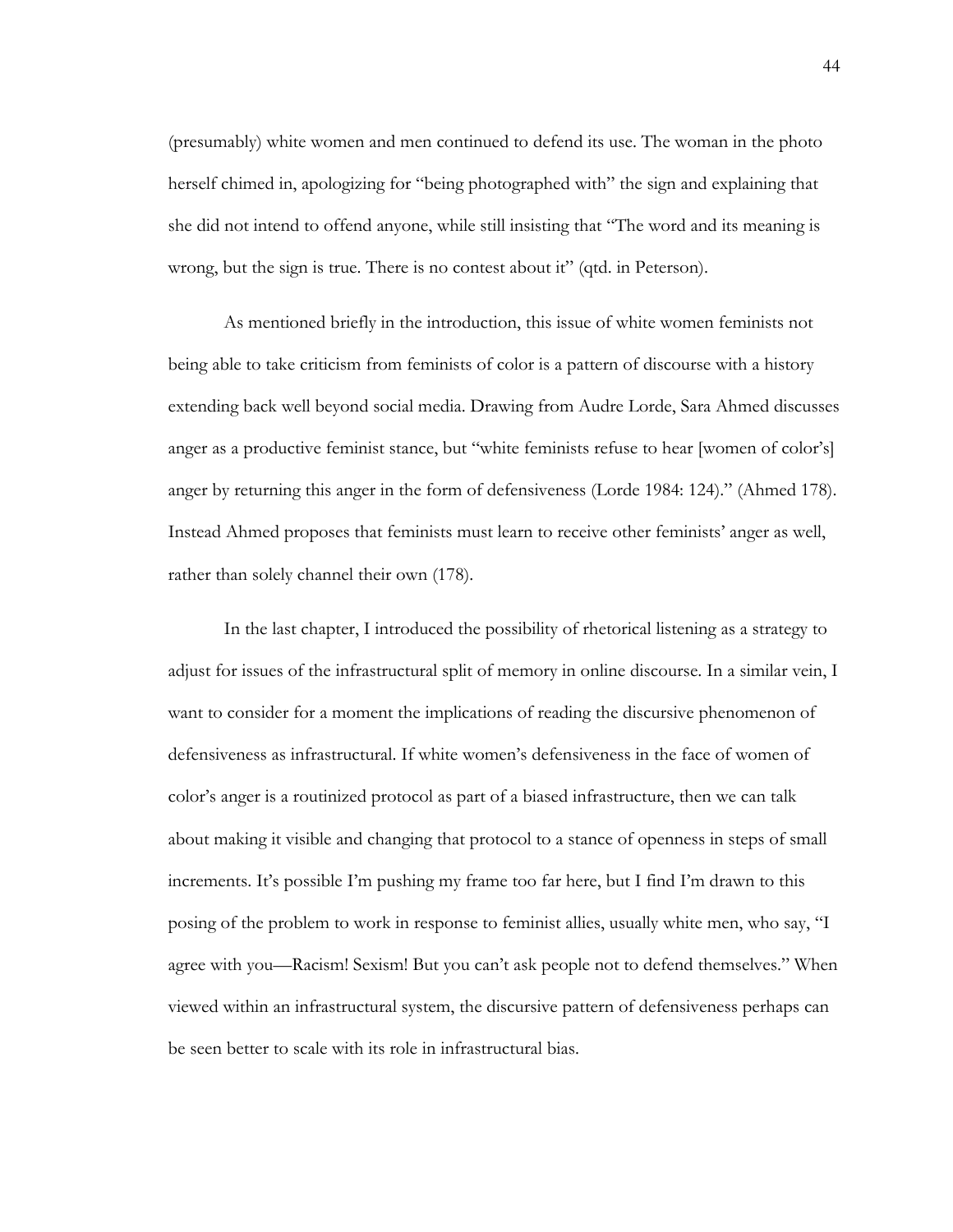The photo with which this initial comment debate erupted was soon deleted from the SlutWalk NYC Facebook page, taking all of the debate along with it. Luckily, Latoya Peterson documented most of the conversation and transferred it over to a post on Racialicious. This is an area where I would argue the intersectional feminist community online has adapted to one way social media infrastructure works against them: deletion. This trope of deleting something controversial is a pervasive infrastructural protocol of the web. It's particularly common in contexts like this one, where rather than break the pattern of discursive defensiveness and rupture infrastructural invisibility, many rely on the learned practice of deletion to destroy all evidence of a disruption.

#### **3.2 The Comment and the Link / The Community and the Public**

From Peterson's post on Racialicious, conversation continued in the comments, though at that point it became primarily amongst intersectional feminists agreeing in disbelief, with just a few people from the Facebook page who had located the blog. This raises questions about audience and linking. There are (at least) two audiences in play in the ecology of online intersectional feminism: the intersectional feminist community, and an offending community and/or some sense of a broader "public."

On what I'm calling "collective community blogs" like Racialicious and Crunk Feminist Collective, the mission statements and comments make it clear that these are first and foremost spaces of intra-communal support, which come with their own infrastructure of discursive standards. This comment, responding to one by Latoya Peterson about getting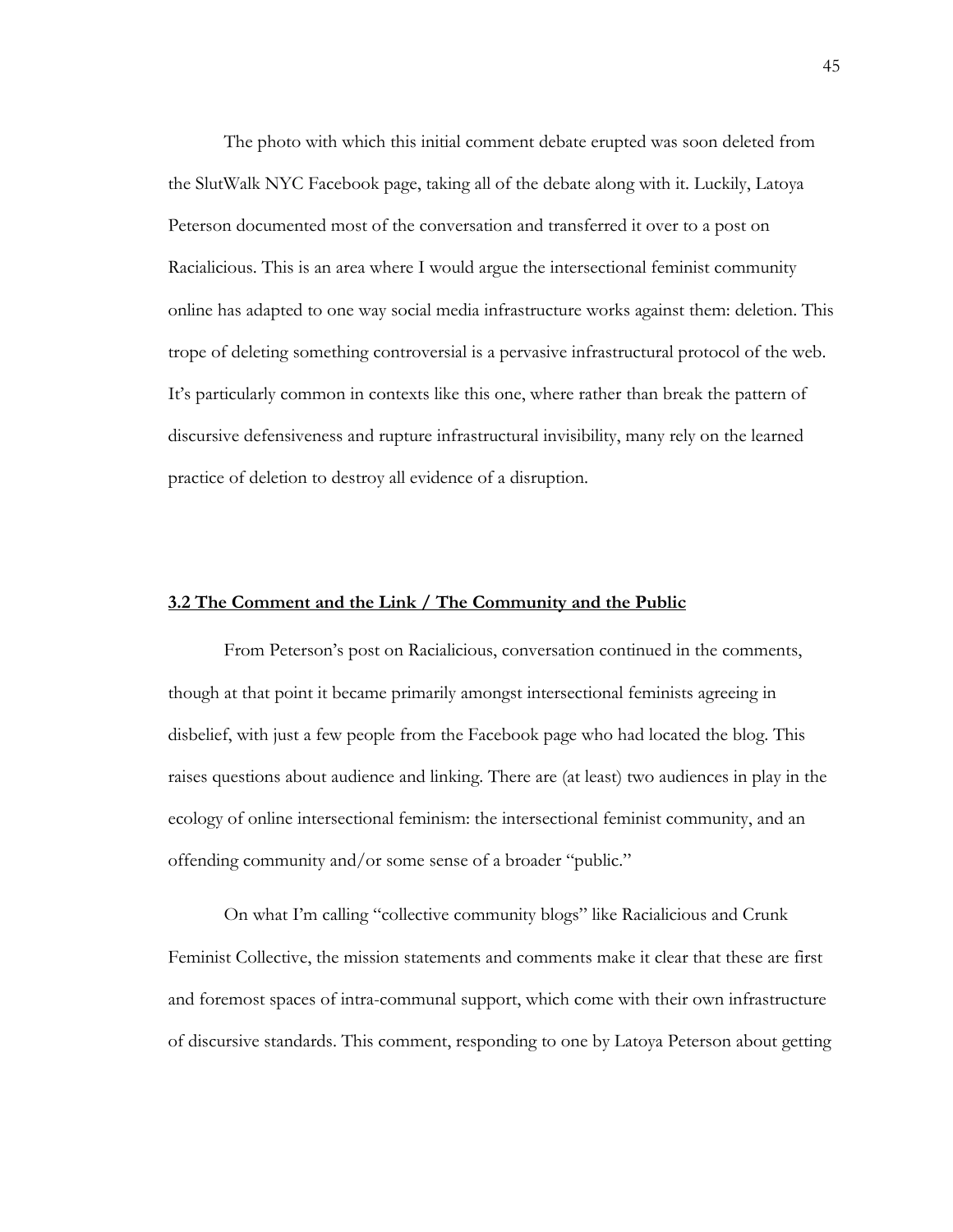"racism fatigue" and having to stop documenting the Facebook photo debate, illustrates the Racialicious environment nicely:

**k.eli** *LOL @ racism fatigue. There needs to a PSA for that condition:*

*Hello POC. Have you read asinine comments on the internet that made you want to throw your computer against the wall? Have you overheard conversations that made you wonder what century you were living in? If so, you may be suffering from racism fatigue. As many as 99.9% of POC have suffered from this condition at some point in their life, but there is hope. Racialicious.com - a place where you can be surrounded by rational, intelligent human beings that will help restore your faith in humanity.* 

But these are also anti-racist writers who want to promote change. Racialicious reports that over 70% of their readership is of color, which suggests that they do have a notinsignificant white readership. Their "Comment Moderation Policy" also gives advice that seems especially targeted toward outlining for white readers what's appropriate in this space. Crunk Feminist Collective's mission statement explicitly defines it as a "space of support and camaraderie for hip hop generation feminists of color, queer and straight, in the academy and without." But, at least in CFC's SlutWalk posts, there seems to be much dialogue between white feminists and feminists of color. I actually think that the collective community blogs are good spaces for white feminists to quietly and respectfully learn more about intersectional feminism. The discussions on these sites are articulate, informal, and funny, and allow readers to observe intersectional feminism in practice. But how do you attract those from the SlutWalk photo debate, without inviting madness into your comment infrastructure?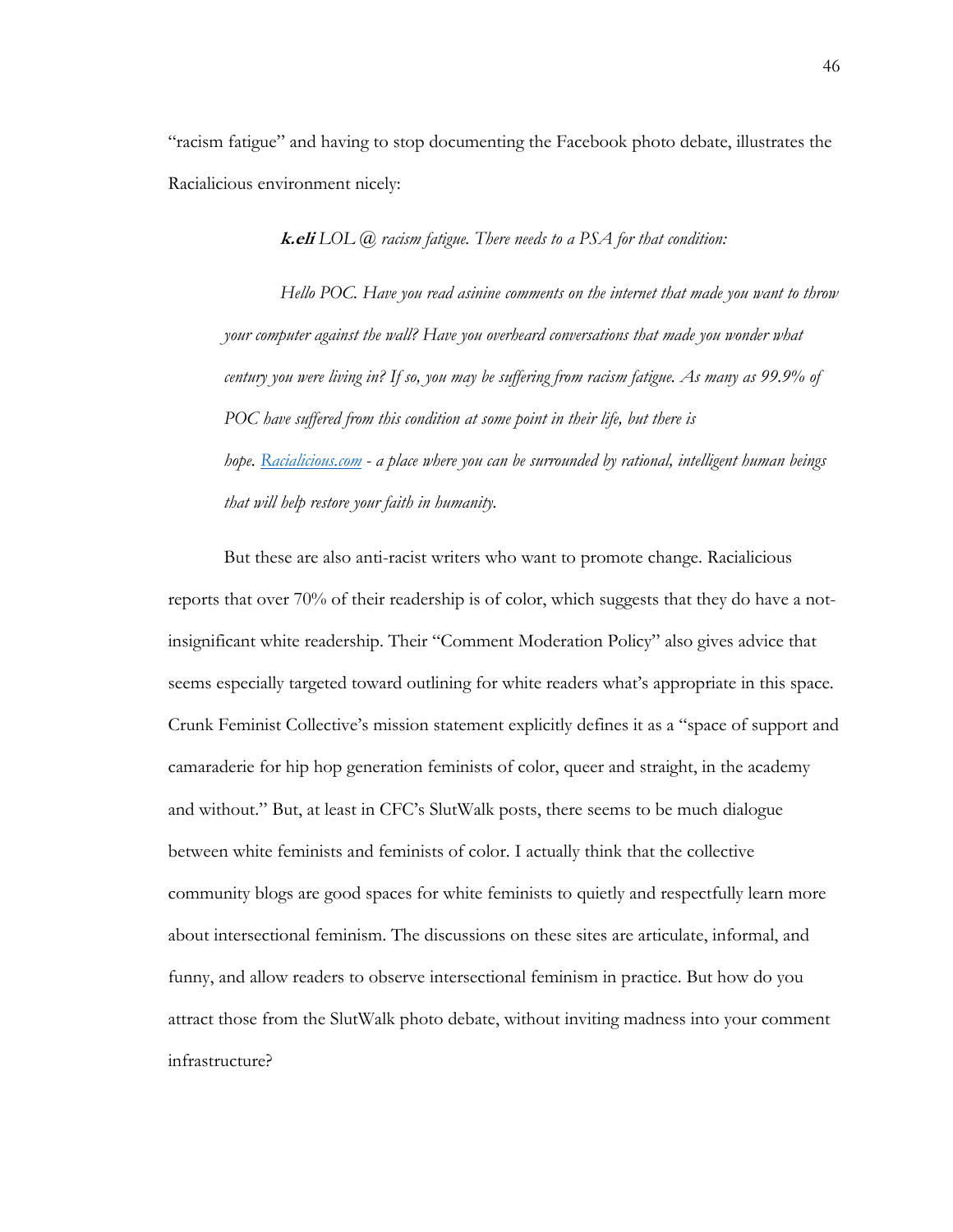Before the sign controversy began, women of color had been blogging critiques of SlutWalk since the first event took place in Toronto in April 2011. Brittney Cooper at Crunk Feminist Collective positioned a response to SlutWalk in careful solidarity with it *if* it were to present itself as a movement that speaks specifically to white women's struggles. Keli Goff wrote on Huffington Post in firm opposition to SlutWalk, because its tactics still ultimately signal that women will always be willing to take their clothes off for attention. Civil and human rights organization Black Women's Blueprint wrote an open letter to SlutWalk, posted on Huffington Post, asking that they "be even more radical and break from what has historically been the erasure of Black women and their particular needs, their struggles as well as their potential and contributions to feminist movements and all other movements." These pieces seem more targeted toward SlutWalk participants and the broader public. Based on the response from white feminist Shira Tarrant citing these critiques in her "call to end the SlutWars," they did reach that audience at least in part. Tarrant's article was published following the sign controversy, but whether news of the blatant racism present at SlutWalk didn't reach her or she willfully ignored it is unclear. Rather, she asks why critics of SlutWalk couldn't just write about the problem of rape, instead.

But the lines between community and public space aren't explicitly clear. For one, some blogs seem to be speaking to different audiences at different times, but do everything from their home site. At least for CFC, it seems that posts follow the same process for sharing with any purpose. Keli Goff's article on the Huffington Post Politics Blog, which apparently did reach a broader audience, became host to a slew of comments rife with privilege, but without even the balanced opposition that was on the SlutWalk NYC Facebook photo. The presence of such unopposed comments would seem to have a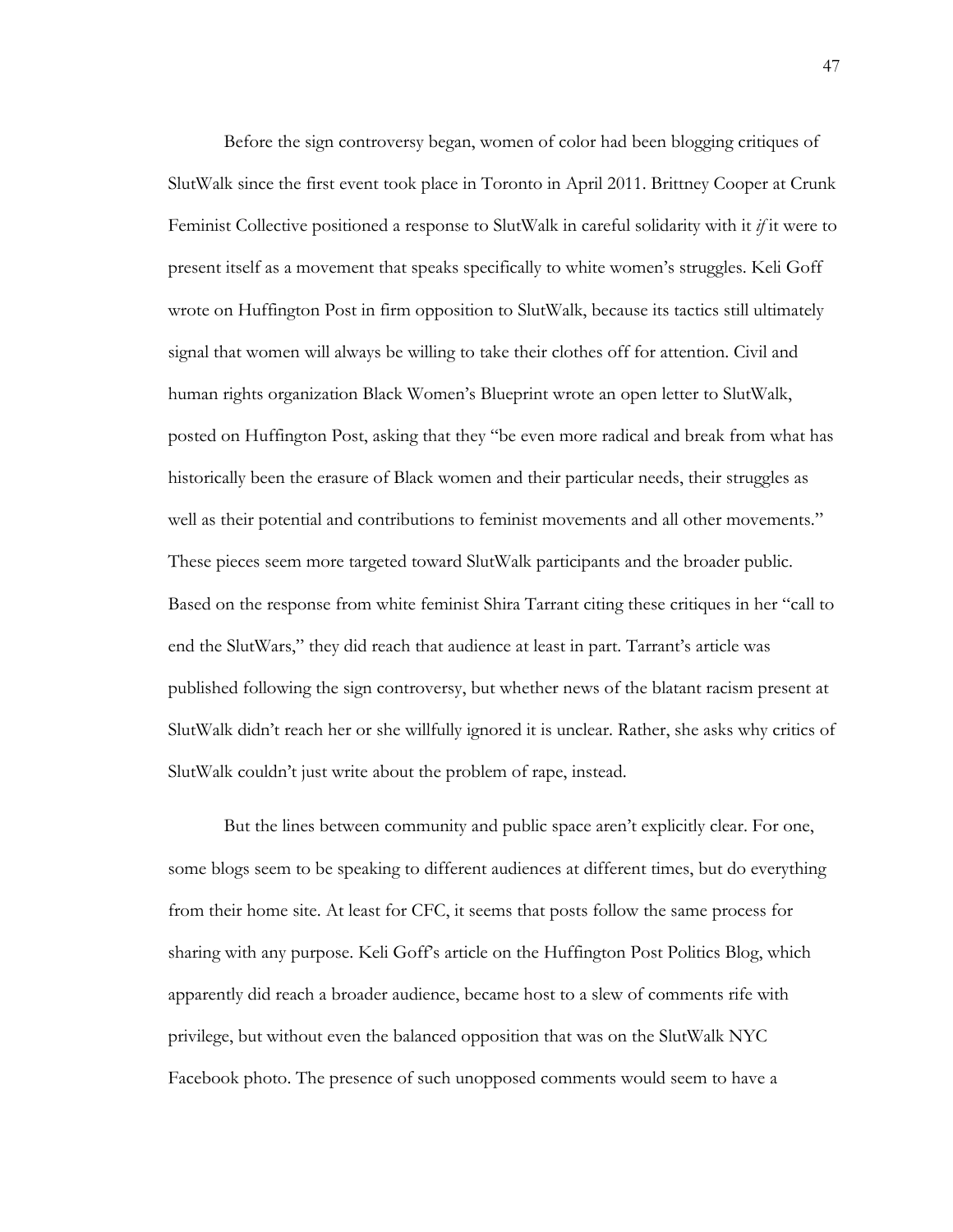negative impact on the article's reception, particularly for those not well-versed in intersectionality--who would be the very target of an article published outside the community's spaces. This poses an infrastructural conundrum of choosing a sharing route with a wider reach, but in a space that might undermine the message, versus staying within the controlled infrastructure of your own space, but with a more challenging route for exposure.

#### **3.3 The Shout, the Disruption**

On Tiger Beatdown, Dzodan writes addressing all of this and more as "layers" of the week's shit puff pastry. She writes about her sadness and anger that the young woman holding the sign couldn't do a minimum amount of homework beforehand to understand how it could be hurtful. She writes in reaction to the photo debate on Facebook, "These people were supposed to be my fellow feminists. This, I've often been told, IS MY SISTERHOOD!" She writes that it was inexcusable for SlutWalk NYC to allow attacks on women of color to go on for so long, then, instead of taking responsibility for letting it happen, to just delete everything, erasing the opposition to the attacks as well. She writes about how, per Tarrant's article, "if I am angry at any of the above, I should weep in silence and not tell anyone. Because if I say as much as one word, I am ruining Slut Walk for everybody." She then turns to two other happenings online that week: how Twitter erupted in cheers of "a victory for feminism!" when three African women won the Nobel Prize, and how there has been little response from feminists to recent reports about the corporations profiting from the detention and deportation of undocumented immigrants. In bringing in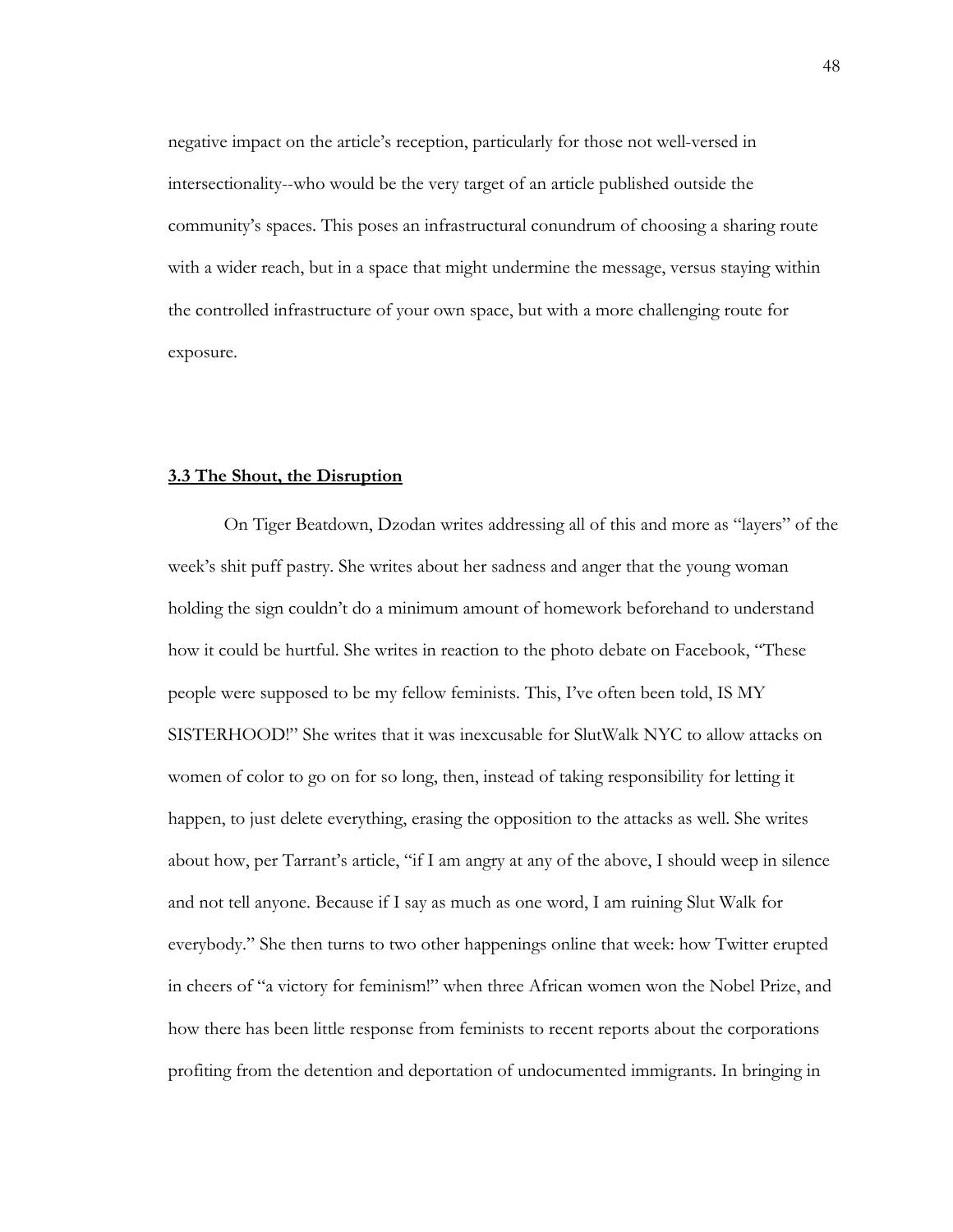these other issues, Dzodan says she cannot help but play "connect the dots" with the intersectional landscape of oppression—all part of "the same gigantic, oppressive shit puff pastry."

Dzodan's piece is a call to arms, a lament, screaming "at nobody and everybody." It's a direct appeal to feminists to *do better*:

You, person I might have never heard from who might have not even commented on this blog or any of the other publications where I can be regularly found scribbling my discombobulated ideas. Even though we never met before, I AM ACTUALLY, SCREAMING AT YOU RIGHT NOW. **MY FEMINISM WILL BE INTERSECTIONAL OR IT WILL BE BULLSHIT!**. [ . . . ]

And here's the thing: while I am screaming at you, I am also asking, nay, DEMANDING that you scream with me. And I am asking that you become as angry as I have been this past week. Because without anger and without righteous indignation and without the deep, relentless demand for change, my feminism, YOUR feminism, everyone's feminism will fail. It will be bullshit.

Dzodan's writing in this piece is powerful and her message important, and that's been well recognized within the online intersectional feminist community. "My feminism will be intersectional or it will be bullshit!" has become a rallying cry—an "Ain't I a woman?" (with, I concede, similar issues of being pulled from context and flattened) for the 2010s digital world.

Even the comments section takes a subversive turn with privileged and racist comments: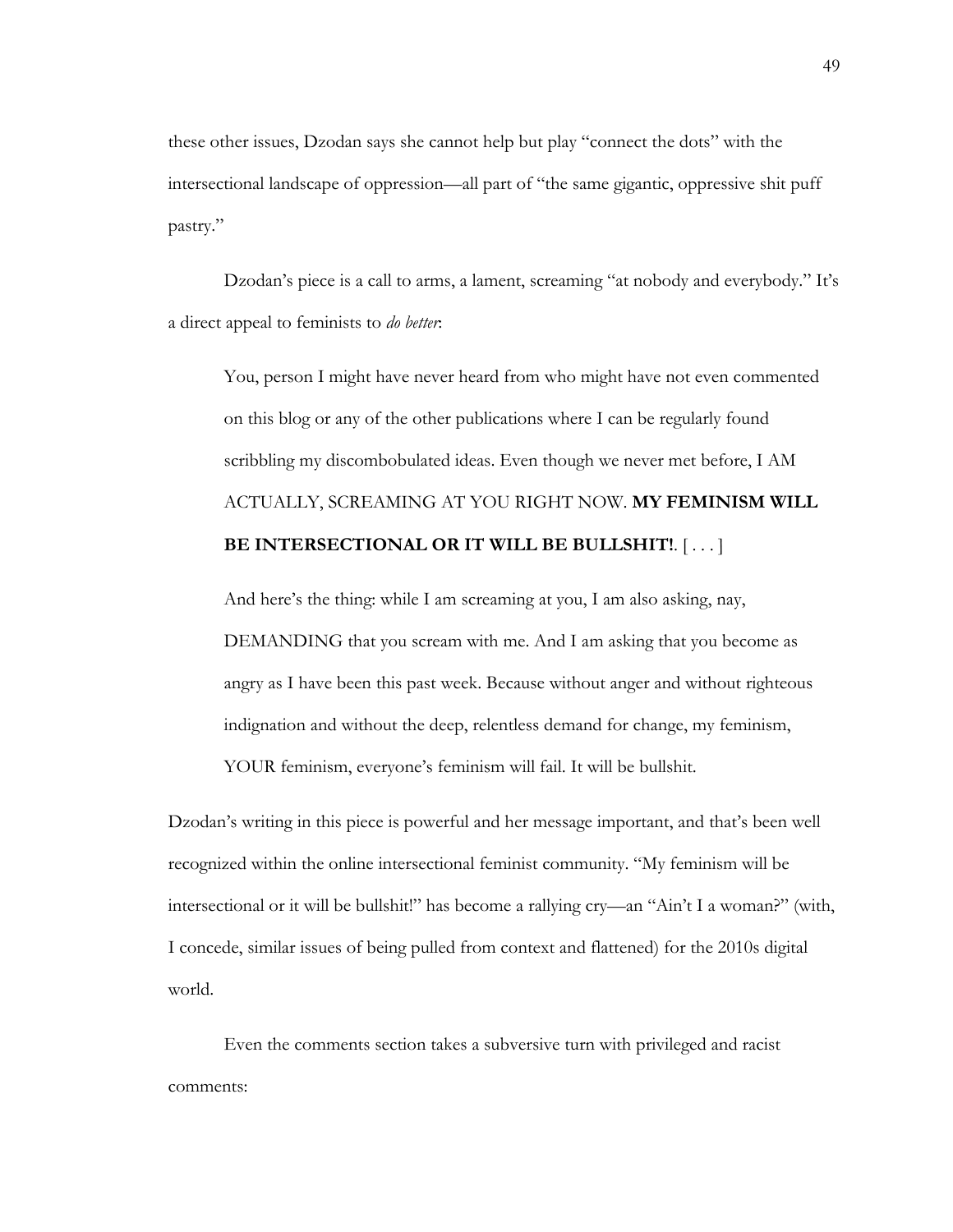*Hi, I'm Stella! I know I just met you all, but I had a swell idea! I thought I would post a YouTube link to A Certain John Lennon Song. The caption under the song tells us all to "listen before you make judgments." I thought this would be super-productive! Because I'm Stella, and this is how I roll. Sadly, since I did not include an actual comment, Sady now gets to edit my comment to tell you what I was actually saying, which is "stupid ladies of color worryin' bout racism and gettin' mad, why can't you chillax and listen to the luscious vanilla-flavored tones of a dead hippie as he tells you I'm oppressed?"*

*<3* 

*Stella*

#### STELLA:

WE AT TIGER BEATDOWN HAVE CONSIDERED YOUR COMMENT SUBMISSION. REGRETTABLY, WE ARE NOT PUBLISHING ANY MORE STUPID COMMENTS IN THIS ISSUE. ATTACHED, PLEASE FIND A YOUTUBE VIDEO WE FIND SUITABLE TO REPRESENT OUR DETAILED RESPONSE.

#### LOVE,

#### TIGER BEATDOWN

#### PS: YOU LOSE. GOOD DAY, STELLA.

I feel compelled to pay tribute to Dzodan's work here because I think she somehow is able to transcend the communicative capitalist cacophony in this moment—she breaks the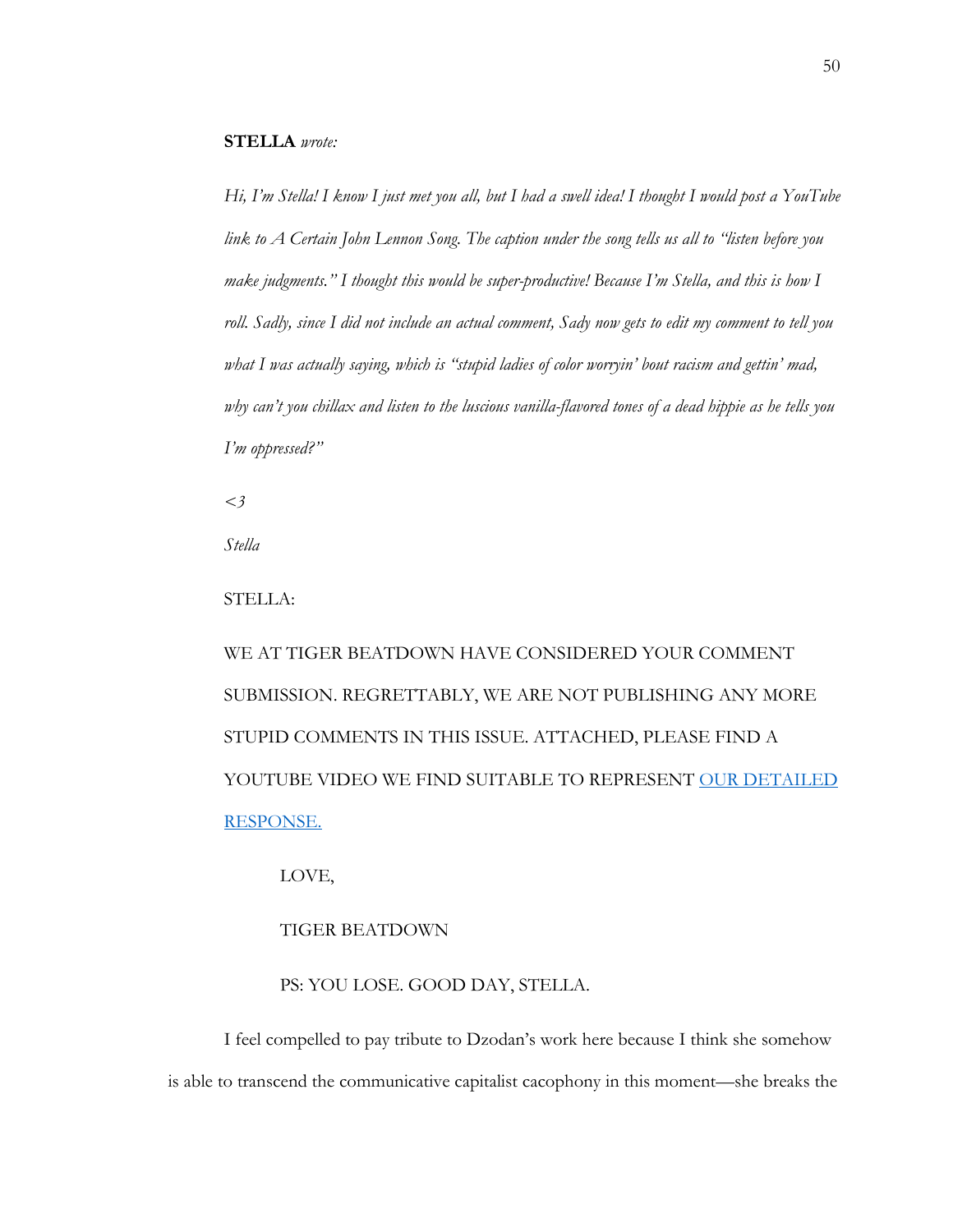standards of appropriate public debate and respectability politics, writes in all caps and bold, undoes comment moderation protocol, to SCREAM at us, to channel her anger as Lorde tells us and Ahmed writes, because to be against something through anger is to be for something else, even if we cannot fully articulate what that something else might be yet, except that if it's not intersectional, it's bullshit. She's disrupting social media infrastructure.

Yet I find the biggest infrastructural bias for marginalized voices trying to make themselves heard on the internet is still this conundrum of exposure. To return to that key premise of Jenkins et al.'s spreadability: media spreads when it's adds to conversations people are already having. And to a large degree, intersectional feminist bloggers are already doing this with the ecological cycles of their conversations as they reach those already *within* their community: all of these SlutWalk pieces emerged around the same series of events, and spoke in response to one another, fitting exactly the spreadability theory that "Often, a media text spreads particularly far when it depicts a controversy a community cares about at the precise time it is looking for content which might act as its rallying cry" (ch. 5). This fits the uptake of "My feminism will be intersectional or it will be bullshit!" to a T.

But again, what about reaching audiences that are not already having the conversation? What about reaching an audience having a parallel conversation? Even if Dzodan transcended communicative capitalism and disrupted the infrastructure with something to say, she still was likely caught in the net of infrastructural bias in terms of reach. A major question that *Spreadable Media* leaves unaddressed in looking "through" rather than "at" social media infrastructure (Johnson, 2), is what actually happens to the information between one person's decision to share and another person's decision to click. Take, for example, Facebook, and the algorithms it uses to determine what "stories" to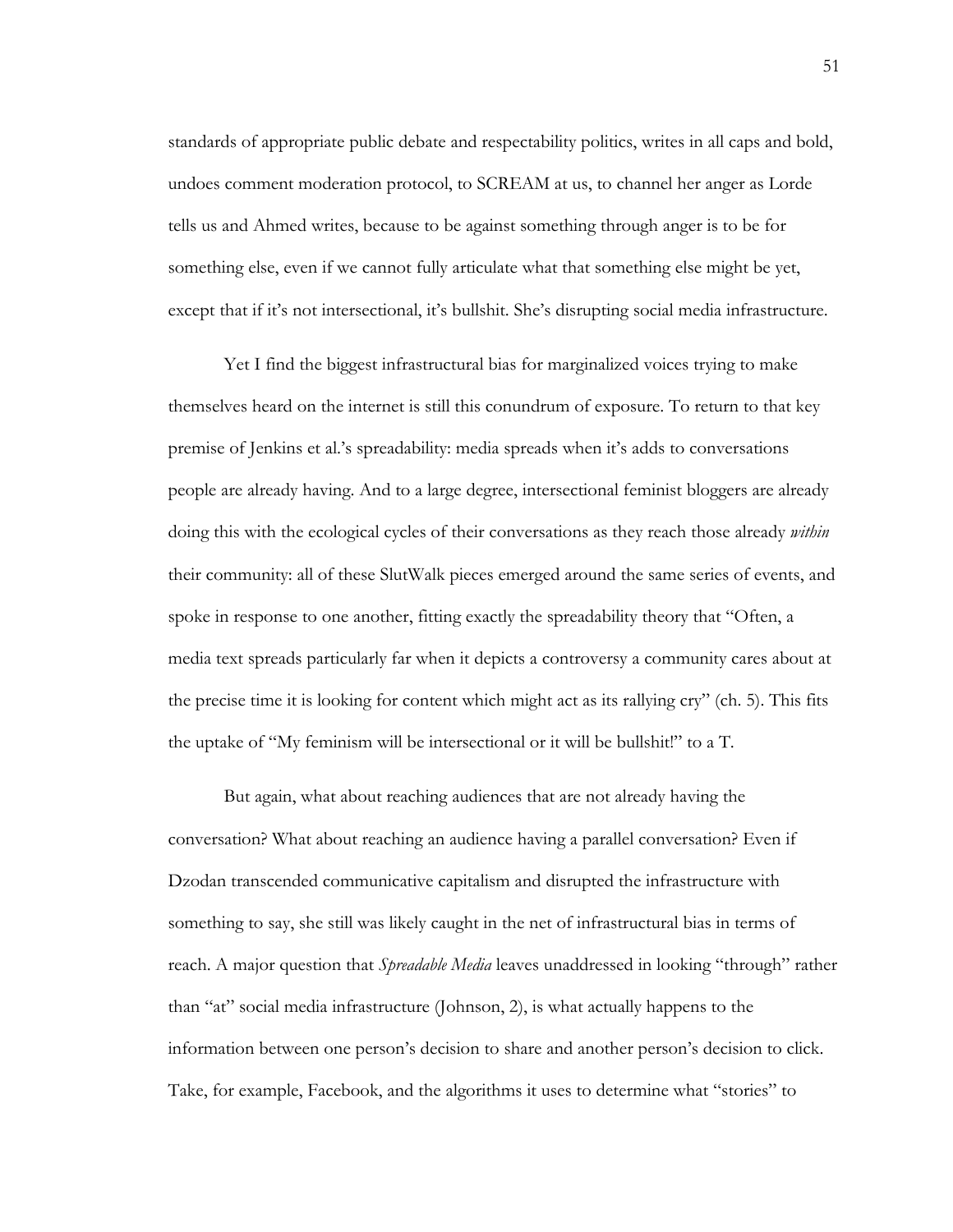populate in someone's newsfeed. It seems clear that it, too, follows the confirmation bias algorithm: you'll only see more of what you already want to see. But what would it take to get an intersectional feminist blog post to show up toward the top of a mainstream feminist's newsfeed? To get the girl from the "Women are the  $N^*$  of the World" photo to make the jump from the conversation on Facebook to the blog post at Racialicious? To read "My Feminism Will Be Intersectional or It Will Be Bullshit"?

#### **3.4 The Memory**

I finally swing back around to memory in order to account for the ways in which the work done in response to SlutWalk did bring about change. SlutWalk NYC actually slowly but quietly fell apart in the aftermath of the controversy over the photo. SlutWalk Toronto and others wrote anti-racism statements. The intersectionality slogan is certainly not insignificant. And the communal affective memory of this carries on into new conversations in the intersectional feminist community.

But the nature of SlutWalk NYC's disbanding points back to the challenges of digital public memory for the ecological cycles of these conversations. The fact of and events leading up to SlutWalk NYC's death were not the easiest to uncover. After digging through abandoned webpages and social media sites, I found that they did hold a meeting with Black Women's Blueprint to discuss how to move forward. Then, after a silence of a couple months, they came back in January 2012 with a big event and a new name. And then, nothing. The only thing I could find resembling an official statement on their disbandment was a Facebook post made in March 2012. There are dozens of SlutWalks still happening across the country each year, and I can find very few critiques of the event or references to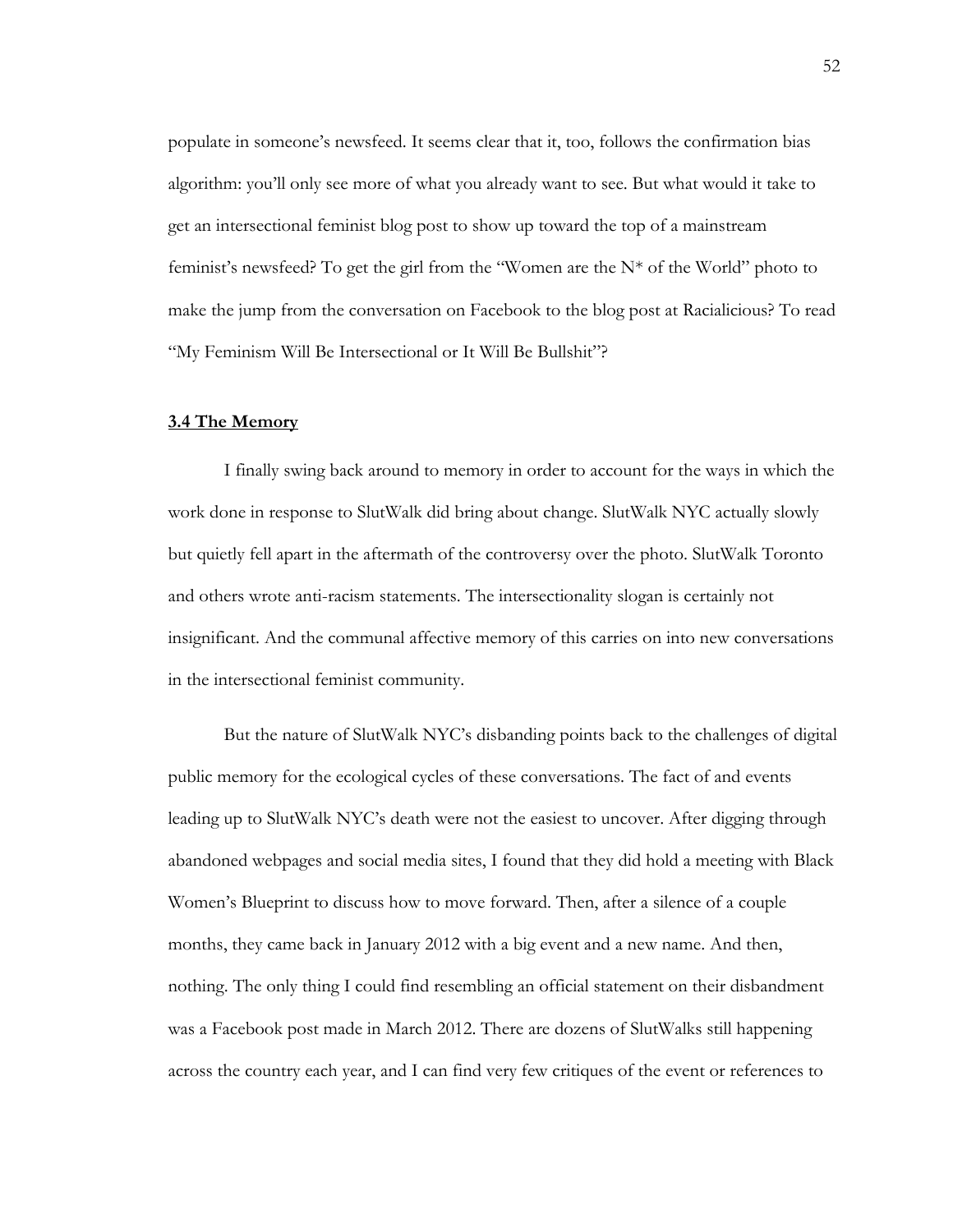the controversy made in the two years since, and no articles following up about the fate or SlutWalk NYC.

Variations on this conversation cycle keep repeating. Controversies pop up; intersectional feminists respond; some concrete change may take place, but more often it doesn't; and then it fades away, staying in the memory of the intersectional feminist community, but not the broader public. Records of these cycles can be difficult to locate even for those who actually remember them, not to mention for those new to the conversation. The infrastructure of digital memory is not working in intersectional feminists' favor. And SlutWalkers continue on undisrupted.

They should be disrupted.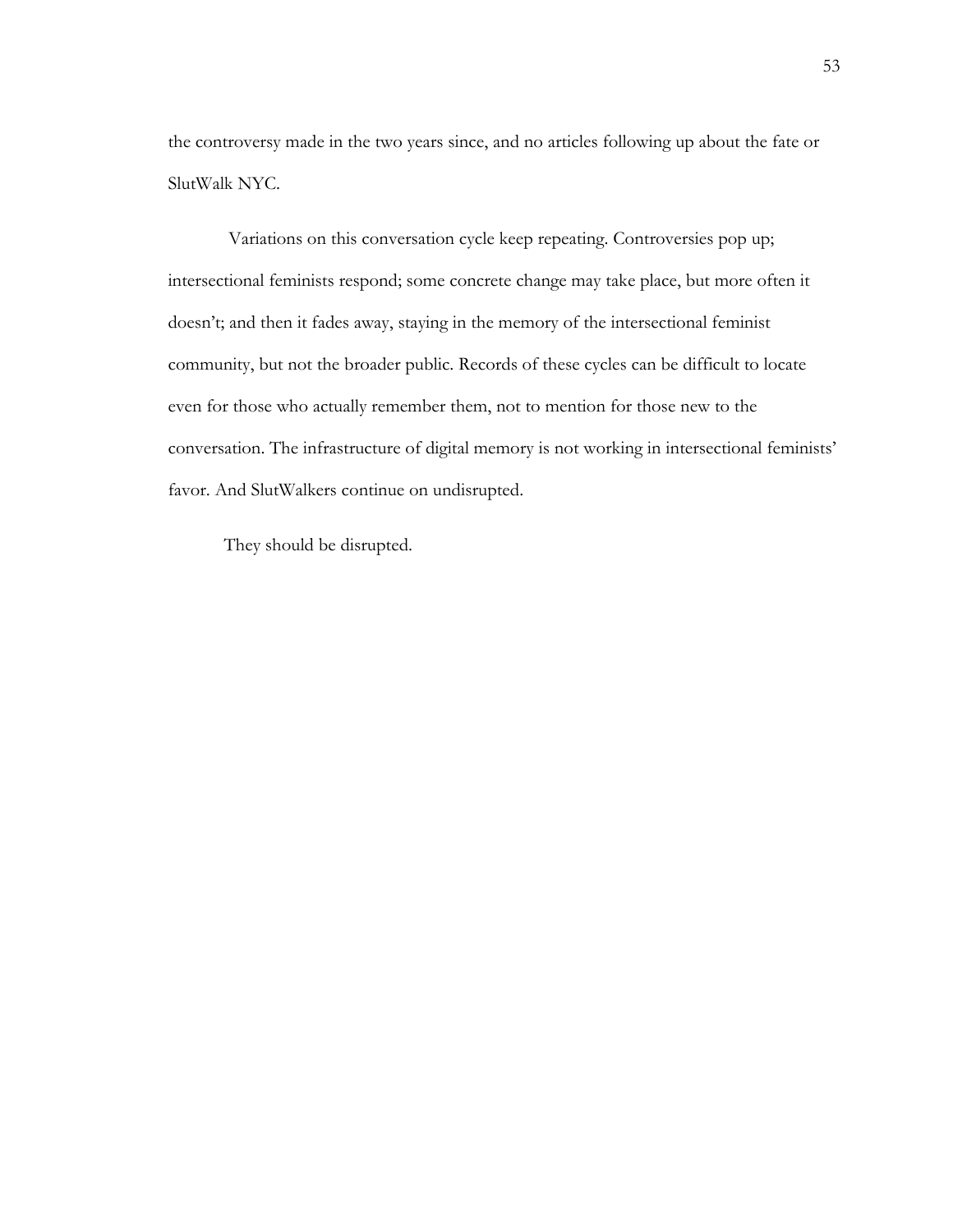**WORKS CITED**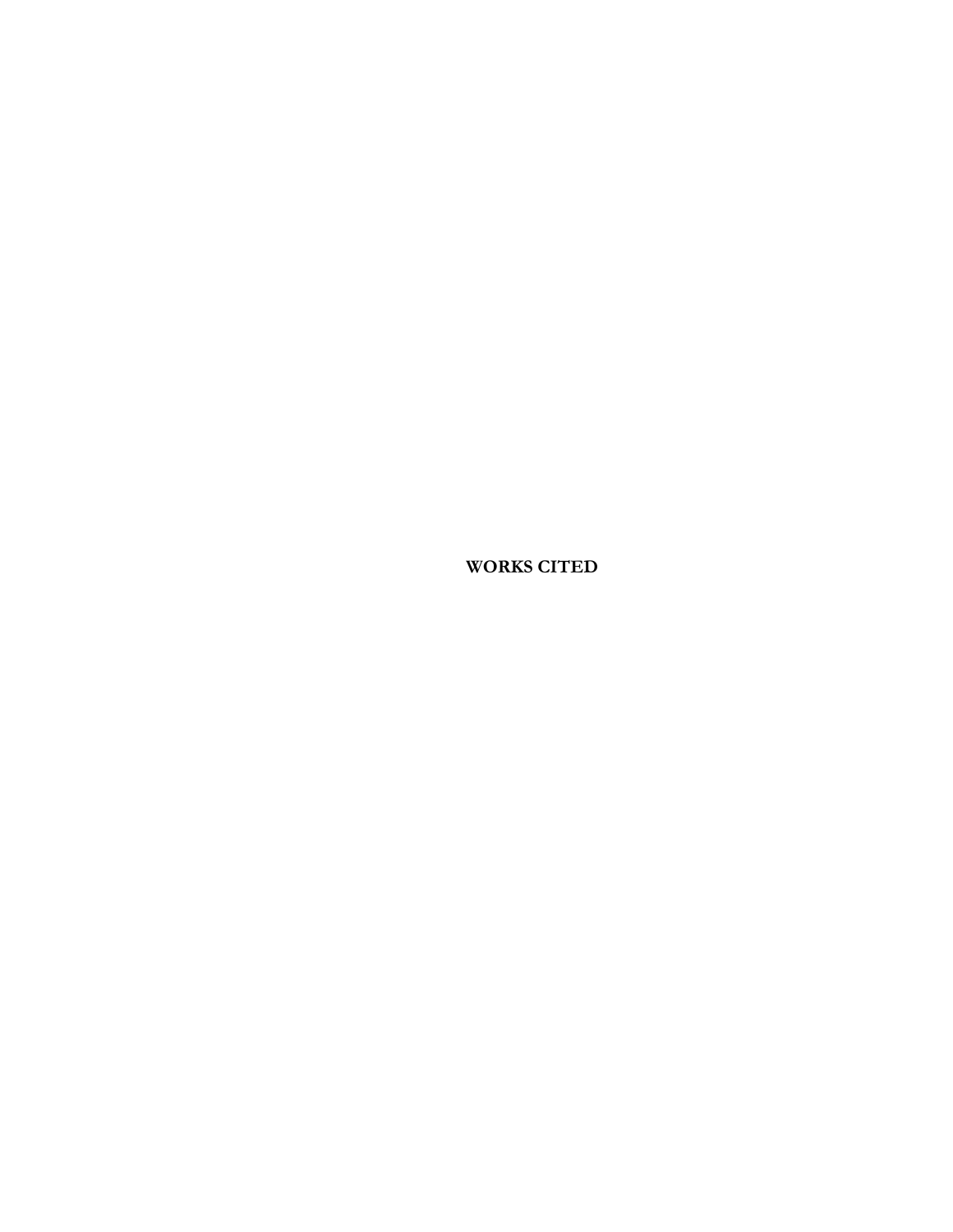#### **WORKS CITED**

Abraham, Chris (@chrisabraham). "@suey\_park It would be awesome [if] you could understand satire. Any publicity of good publicity. #CancelColbert #CancelSueyPark." Tweet.

Ahmed, Sara. *The Cultural Politics of Emotion*. New York: Routledge, 2004. Print.

- Aristotle. *On Rhetoric*. Trans. W. Rhys Roberts. New York: Modern Library, 1991. Print.
- Baym, Nancy K., and danah boyd. "Socially Mediated Publicness: An Introduction." *Journal of Broadcasting & Electronic Media* 56.3 (2012): 320-29. Web.
- Black Women's Blueprint. "An Open Letter from Black Women to SlutWalk Organizers." *Huffington Post Blog*. Huffington Post, 27 Sept. 2011. Web. 10 Dec. 2013.
- Bowker, Geoffrey. (1994). "Information Mythology and Infrastructure." *Information Acumen: The Understanding and Use of Knowledge in Modern Business*. Ed. L. Bud-Frierman. London: Routledge, 1994. 231-247. Print.
- Bowker, Geoffrey, et al. "Toward Information Infrastructure Studies: Ways of Knowing in a Networked Environment." *International Handbook of Internet Research*. Eds. J. Hunsinger et al. Dordrecht: Springer, 2010. 97-117. Print.
- boyd, danah. "Social Network Sites as Networked Publics: Affordances, Dynamics, and Implications." *A Networked Self: Identity, Community, and Culture on Social Network Sites*. Ed. Z. Papacharissi. New York: Routledge (2011). 39-58. EPUB file.
- Cammaerts, Bart. "Critiques on the Participatory Potentials of Web 2.0." *Communication, Culture & Critique* 1.4 (2008): 358-77. Web.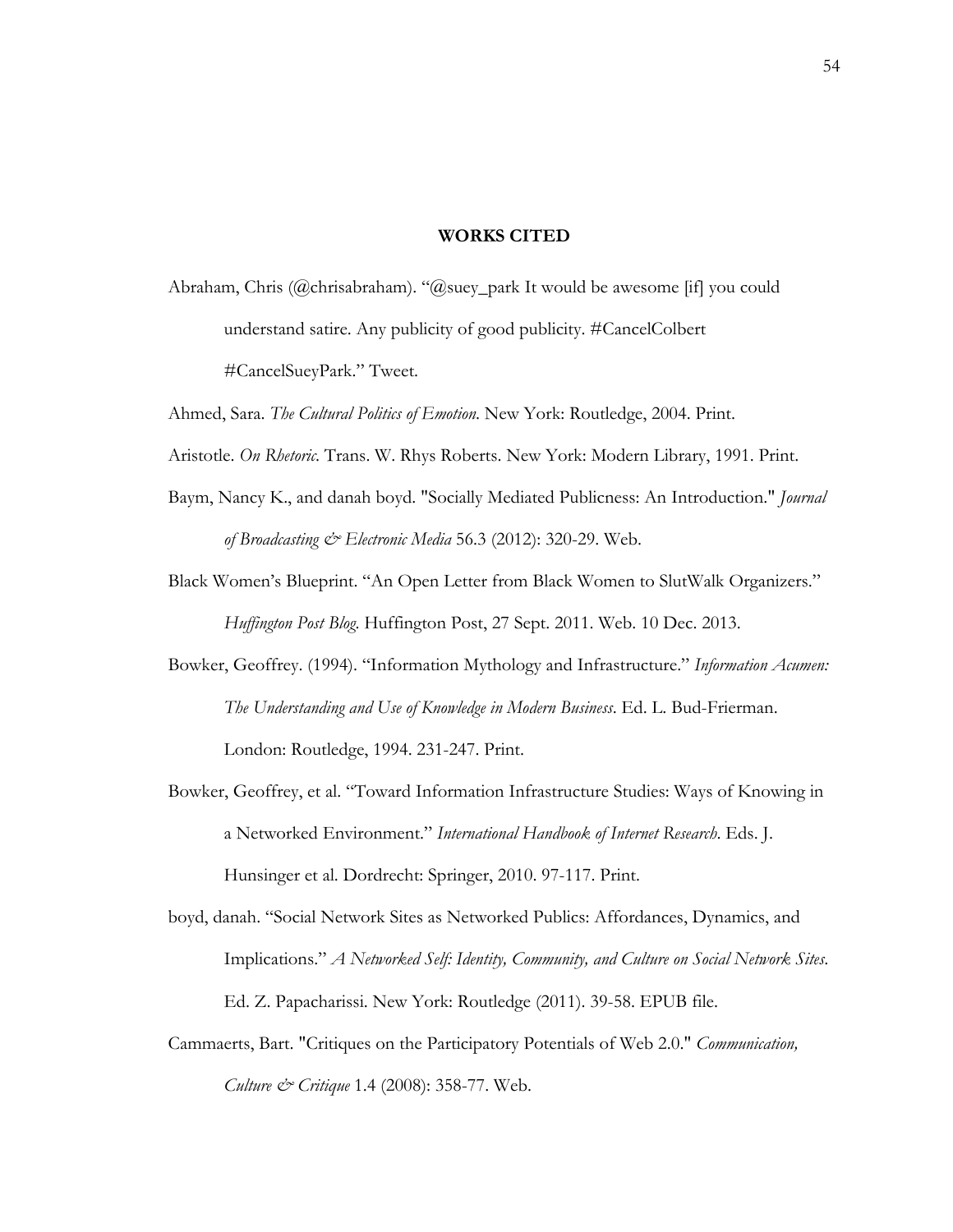- Colbert Report, The  $(QColbertReport)$ . "I am willing to show #Asian community I care by introducing the Ching-Chong Ding-Dong Foundation for Sensitivity to Orientals or Whatever." Tweet.
- Cooper, Brittney. "SlutWalks v. Ho Strolls." *Crunk Feminist Collective*. 23 May 2011. Web.
- Corbett, Edward P. J. *Classical Rhetoric for the Modern Student*. New York: Oxford UP, 1965. Print.
- Daley, David. "The Onion's Vile Quvenzhané Wallis Tweet." *Salon*. 25 Feb. 2013. Web.
- Dean, Jodi. *Blog Theory: Feedback and Capture in the Circuits of Drive*. Cambridge, UK: Polity, 2010. Print.
- Dean, Jodi. *Democracy and Other Neoliberal Fantasies: Communicative Capitalism and Left Politics*. Durham: Duke UP, 2009. Print.

Dean, Jodi. "Why the Net Is Not a Public Sphere." *Constellations* 10.1 (2003): 95-112. Web.

Dzodan, Flavia. "My Feminism Will Be Intersectional or It Will Be Bullshit,"

*TigerBeatdown.com*, 10 Oct. 2011. Web. 25 Sept. 2013.

- Edbauer-Rice, Jenny. "Unframing Models of Public Distribution: From Rhetorical Situation to Rhetorical Ecologies." *Rhetoric Society Quarterly* 35.4 (2005). 5-24. Print.
- Fraser, Nancy. "Rethinking the Public Sphere: A Contribution to the Critique of Actually Existing Democracy." *Social Text* 25/26 (1990): 56. Web.
- Gallo, Jason. "Weblog Journalism: Between Infiltration and Integration." *Into the Blogosphere: Rhetoric, Community, and Culture of Weblogs*. Ed. Laura J. Gurak, Smiljana Antonijevic, Laurie Johnson, Clancy Ratliff, and Jessica Reyman. June 2004. Web. 25 Sept. 2013.
- Goff, Keli. "Dear Feminists, Will You Be Marching in the N\*\*\*erWalk? Because I Won't." *Huffington Post Blog*. Huffington Post, 2 Oct. 2011. Web.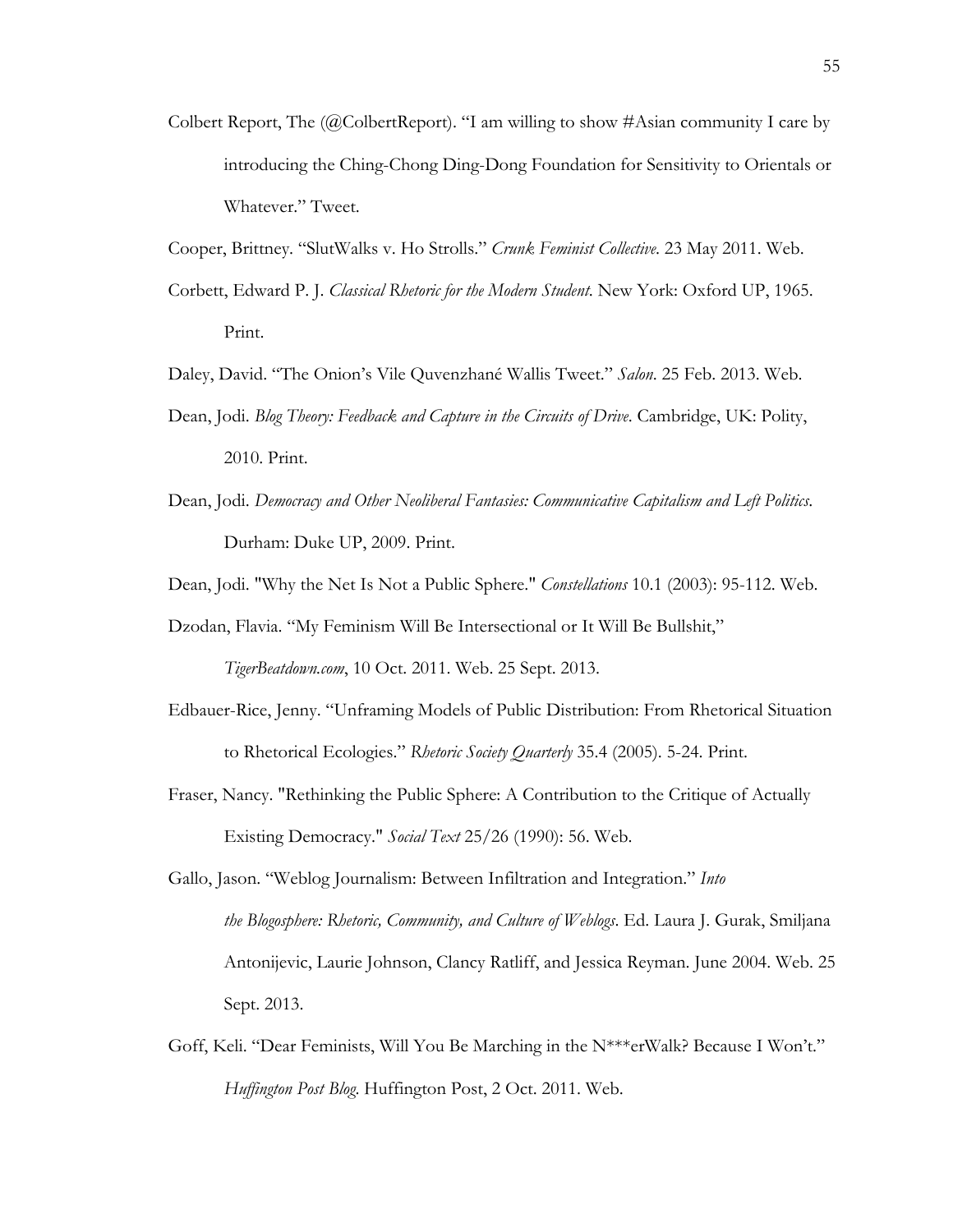- Habermas, Jürgen, Sarah Lennox, and Frank Lennox. "The Public Sphere: An Encyclopedia Article (1964)" *New German Critique* 3 (1975). 49-55. Print.
- Hawhee, Debra. "Bodily Pedagogies: Rhetoric, Athletics, and the Sophists' Three Rs." *College English* 65.2 (2002). 142-162. Print.

hooks, bell. *Feminist Theory: From Margin to Center*. Cambridge: South End P, 2000. Print.

- Howard, Philip N., and Muzammil M. Hussain. *Democracy's Fourth Wave?: Digital Media and the Arab Spring*. Oxford: Oxford UP, 2013. Print.
- Isocrates. *Isocrates I*. Trans. David Mirhady and Yun Lee Too. Austin: U of Texas P, 2000. Print.
- Jenkins, Henry, Sam Ford, and Joshua Green. *Spreadable Media*. New York: New York UP, 2013. EPUB file.
- Johnson, Nathan. "Information Infrastructure as Rhetoric: Tools for Analysis." *Poroi* 8.1 (2012). 1-3. PDF file.
- Khalek, Rania. "The Onion Should Know Better than to Call a 9-Year-Old Girl a 'Cunt'." *Dispatches from the Underclass* 25 Feb. 2013. Web.
- McGrath, Cam. "Mubarak regime shuts down Internet in futile attempt to stop protests." *The Electronic Intifada*. 28 Jan. 2011. Web.
- Papacharissi, Zizi. "On Convergent Supersurfaces and Public Spheres Online." *International Journal of Electronic Governance* 4.1-2 (2011). 9-17. Print.
- Papacharissi, Zizi, and Maria de Fatima Oliveira. "Affective News and Networked Publics: The Rhythms of News Storytelling on #Egypt." *Journal of Communication* 62 (2012). 266-282. Print.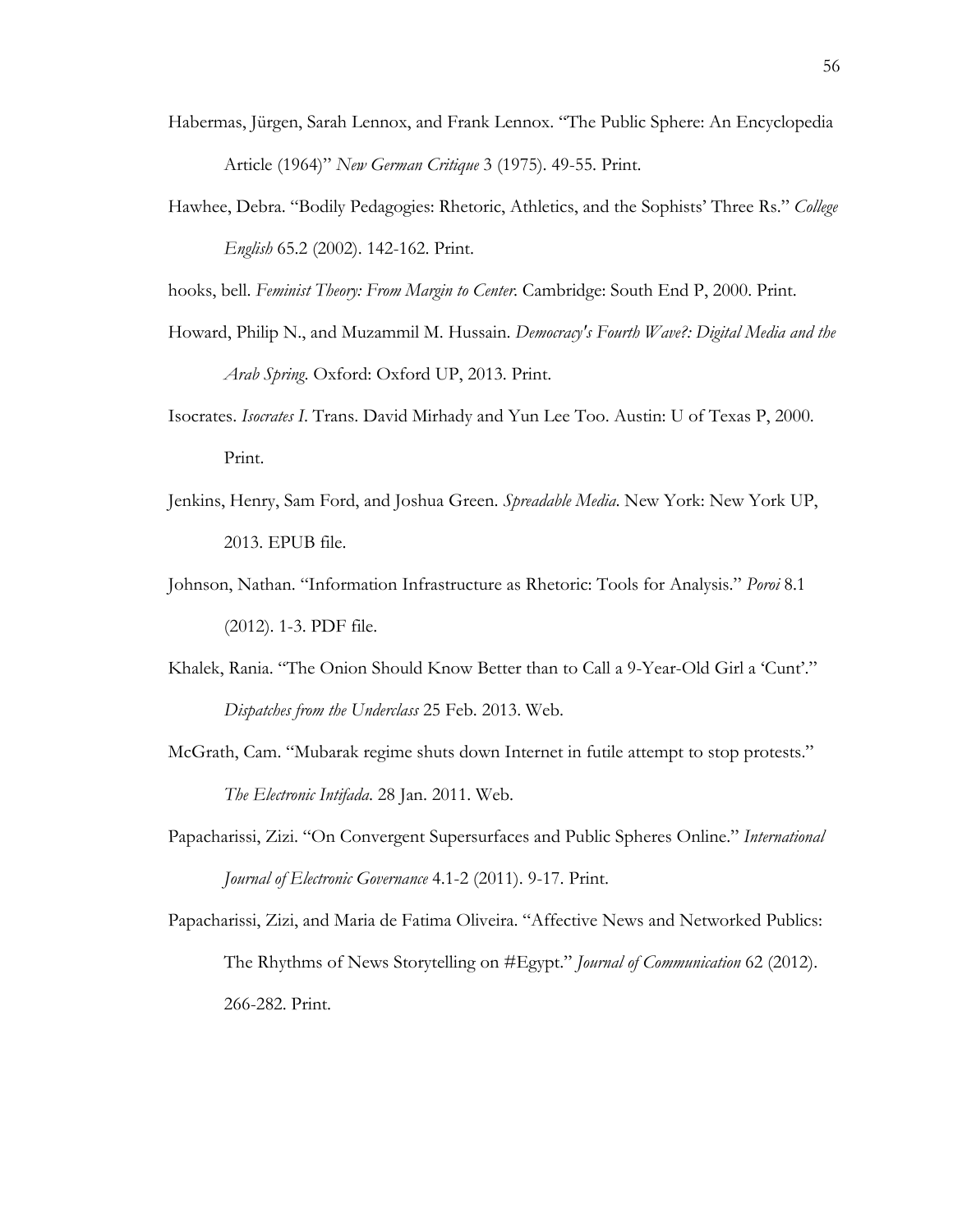Park, Suey (suey\_park). "The Ching-Chong Ding-Dong Foundation for Sensitivity to Orientals has decided to call for #CancelColbert. Trend it." 27 Mar. 2014, 7:55 p.m. Tweet.

Park, Suey, and Eunsong Kim. "We Want to Cancel Colbert." *Time* 28 Mar. 2014. Web.

- Porter, James. "Recovering Delivery for Digital Rhetoric." *Computers and Composition* 26 (2009). 207-224. Print.
- Peterson, Latoya. "Slutwalk, Slurs, and Why Feminism Still Has Race Issues." *Racialicious* 6 Oct. 2011. Web.
- Plato. "Phaedrus." *Plato: Complete Works*. Ed. John M. Cooper. Indianapolis: Hackett, 1997. 506-556. Print.
- Pruchnic, Jeff, and Kim Lacey. "The Future of Forgetting: Rhetoric, Memory, Affect." *Rhetoric Society Quarterly* 41.5 (2011). 472-494. Print.
- Ratcliffe, Krista. *Rhetorical Listening: Identification, Gender, Whiteness.* Carbondale: Southern Illinois UP, 2005. Print.
- Shirky, Clay. "The Political Power of Social Media: Technology, the Public Sphere, and Political Change." *Foreign Affairs* Jan./Feb. 2011. Web.
- Standage, Tom. *Writing on the Wall: Social Media, the First 2,000 Years*. New York: Bloomsbury, 2013. EPUB file.
- Star, Susan Leigh. "The Ethnography of Infrastructure." *American Behavioral Scientist* 43:377 (1999). 377-391. Print.
- Star, Susan Leigh, and Karen Ruhleder. "Steps Toward an Ecology of Infrastructure: Design and Access for Large Information Spaces." *Information Systems Research* 7.1 (1996): 111-34. Print.